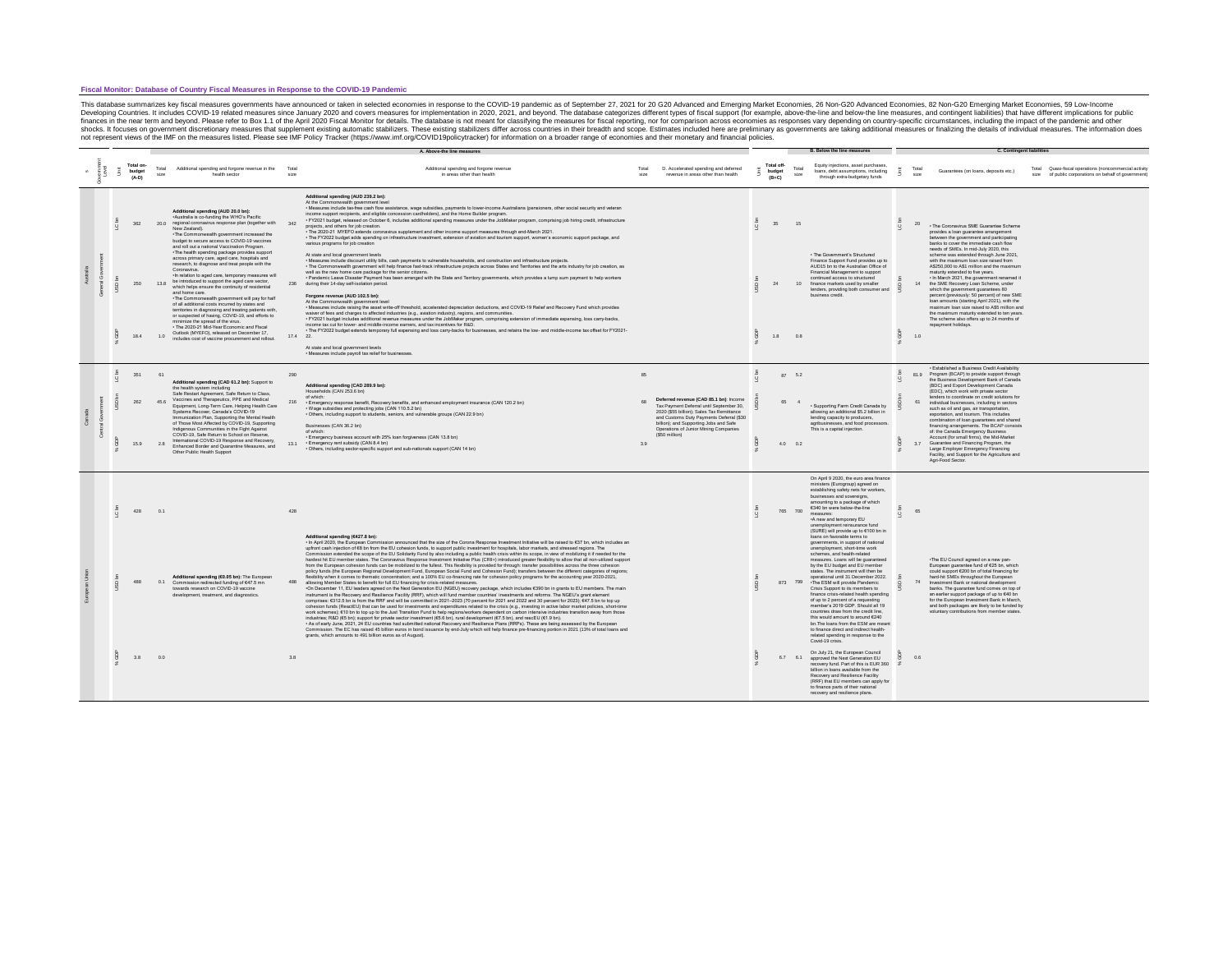|           |   |                     | Total on-<br>budget<br>(A-D) |                           | Total<br>size   | Additional spending and forgone revenue in the<br>health sector                                                                                                                                                                                                                                                                                                                                                                                                                                                                                                                                                                                                                                                                                                                                                                                                                                                                                                                                                               | Total<br>size        | Additional spending and forgone revenue<br>in areas other than health                                                                                                                                                                                                                                                                                                                                                                                                                                                                                                                                                                                                                                                                                                                                                                                                                                                                                                                                                                                                                                                                                                                                                                                                                                                                                                                                                                                                                                                                                                                                                                                                                                                                                                                                                                                                                                                                                                                                                                                                                                                                                                                                                                                                                                                                                                                                                                                                                | size                | D. Accelerated spending and deferred<br>revenue in areas other than health                                                                                                                                                                                                                                                                                                                                                                                                                                                                             | Ã. | Total off-<br>budget<br>(B+C)    | Total<br>size | Equity injections, asset purchases<br>loans, debt assumptions, including<br>through extra-budgetary funds                                                                                                                                                                                                                                                        | - 3                                   | Total<br>size                                                      | Guarantees (on loans, deposits etc.)                                                                                                                                                                                                                                                                                                                                                                                                                                                                                                                                        | Total Quasi-fiscal operations (noncommercial activity<br>size of public corporations on behalf of government)                                                                                                                                                                                                                                                                                                                                                                                                                                                                                        |
|-----------|---|---------------------|------------------------------|---------------------------|-----------------|-------------------------------------------------------------------------------------------------------------------------------------------------------------------------------------------------------------------------------------------------------------------------------------------------------------------------------------------------------------------------------------------------------------------------------------------------------------------------------------------------------------------------------------------------------------------------------------------------------------------------------------------------------------------------------------------------------------------------------------------------------------------------------------------------------------------------------------------------------------------------------------------------------------------------------------------------------------------------------------------------------------------------------|----------------------|--------------------------------------------------------------------------------------------------------------------------------------------------------------------------------------------------------------------------------------------------------------------------------------------------------------------------------------------------------------------------------------------------------------------------------------------------------------------------------------------------------------------------------------------------------------------------------------------------------------------------------------------------------------------------------------------------------------------------------------------------------------------------------------------------------------------------------------------------------------------------------------------------------------------------------------------------------------------------------------------------------------------------------------------------------------------------------------------------------------------------------------------------------------------------------------------------------------------------------------------------------------------------------------------------------------------------------------------------------------------------------------------------------------------------------------------------------------------------------------------------------------------------------------------------------------------------------------------------------------------------------------------------------------------------------------------------------------------------------------------------------------------------------------------------------------------------------------------------------------------------------------------------------------------------------------------------------------------------------------------------------------------------------------------------------------------------------------------------------------------------------------------------------------------------------------------------------------------------------------------------------------------------------------------------------------------------------------------------------------------------------------------------------------------------------------------------------------------------------------|---------------------|--------------------------------------------------------------------------------------------------------------------------------------------------------------------------------------------------------------------------------------------------------------------------------------------------------------------------------------------------------------------------------------------------------------------------------------------------------------------------------------------------------------------------------------------------------|----|----------------------------------|---------------|------------------------------------------------------------------------------------------------------------------------------------------------------------------------------------------------------------------------------------------------------------------------------------------------------------------------------------------------------------------|---------------------------------------|--------------------------------------------------------------------|-----------------------------------------------------------------------------------------------------------------------------------------------------------------------------------------------------------------------------------------------------------------------------------------------------------------------------------------------------------------------------------------------------------------------------------------------------------------------------------------------------------------------------------------------------------------------------|------------------------------------------------------------------------------------------------------------------------------------------------------------------------------------------------------------------------------------------------------------------------------------------------------------------------------------------------------------------------------------------------------------------------------------------------------------------------------------------------------------------------------------------------------------------------------------------------------|
|           |   | $\mathbf{Q}$<br>葲   | 222<br>253<br>96             |                           | 34<br>39<br>1.5 | Additional spending (€33.9 bn):<br>- Support for streamlining and boosting health<br>insurance (paid sick leave) for the sick or their<br>caregivers, higher spending on health supplies:<br>bonuses for health workers<br>· Additional investment and equipment in the<br>health sector announced in the recovery plan for<br>2021 and beyond.                                                                                                                                                                                                                                                                                                                                                                                                                                                                                                                                                                                                                                                                               | 188<br>214.3<br>8.2  | Additional spending (€155.4 bn): Support for wages of workers under the subsidized short-time work scheme; direct financial support for affected small<br>and very small enterprises (and regardless of size for heavily affected firms in December 2020), liberal professions, and independent workers; direct transfers for low-income families; extension of expiring unemployment an<br>social programs: incentives to purchase greener vehicles: subsidies for green investment for the auto and aerospace sectors.<br>Foregone revenue (€32.6 bn): Exoneration of social security contributions for affected firms in selected sectors; carry back for corporate income taxes;<br>permanent cuts in production taxes (recovery plan) for 2021 onward. (The amount reported for forgone revenue includes the equivalent cuts in production<br>taxes for 2 years)                                                                                                                                                                                                                                                                                                                                                                                                                                                                                                                                                                                                                                                                                                                                                                                                                                                                                                                                                                                                                                                                                                                                                                                                                                                                                                                                                                                                                                                                                                                                                                                                                | 79.2<br>3.0         | Accelerated spending (€17.5 bn):<br>Accelerated refund of tax credits (e.g. CIT<br>and VATI<br>Deferred revenue (€52 bn): Postponement<br>of social security contributions and tax<br>payment for companies.                                                                                                                                                                                                                                                                                                                                           | R, | 350 16<br>399 18.0<br>$15.2$ 0.7 |               | · Envelope for direct equity support<br>(mostly for strategic companies, e.g.,<br>Air France-KLM, SNCF).                                                                                                                                                                                                                                                         | $\overline{5}$<br>$\overline{Q}$<br>亮 | 335<br>14.5                                                        | · State quarantees for bank loans to<br>companies and credit reinsurance schemes<br>(€315 bn); other guarantees (€12.5 bn).<br>The recovery plan also includes the<br>creation of a up to €20 bn fund leveraged by<br>381.2 public guarantees (€7 bn), to provide quasi-<br>equity support or equity loans to firms.                                                                                                                                                                                                                                                        |                                                                                                                                                                                                                                                                                                                                                                                                                                                                                                                                                                                                      |
| $\bar{8}$ |   | E.<br>$\frac{8}{2}$ | 516<br>589<br>15.3           | 1.8                       | 61<br>70        | Additional spending (€61 bn); on vaccines.<br>equipment, research, information campaigns, as<br>well as broader measures to modernize and<br>improve the capacity of hospitals.                                                                                                                                                                                                                                                                                                                                                                                                                                                                                                                                                                                                                                                                                                                                                                                                                                               | 455<br>519<br>13.6   | dditional spending (€346 bn): including grants to hard hit small businesses and self-employed, increased access to childcare and basic social security<br>benefits, temporary relief to affected tenants, income support for families, and incentivizing green and digital investment. There is also support to firms and<br>households provided through the "Kurzabeit" program, part of w<br>Forgone revenue (€109 bn): a temporary VAT reduction (the general VAT cut was expired at end-2020, but special VAT cuts for restaurants and food<br>services remain in place), corporate tax reliefs, personal income tax reliefs, and social security contribution reduction.                                                                                                                                                                                                                                                                                                                                                                                                                                                                                                                                                                                                                                                                                                                                                                                                                                                                                                                                                                                                                                                                                                                                                                                                                                                                                                                                                                                                                                                                                                                                                                                                                                                                                                                                                                                                        |                     | Deferred revenue: including options for<br>deferring tax payments and reducing<br>prepayments until the year-end without<br>nalties                                                                                                                                                                                                                                                                                                                                                                                                                    |    |                                  |               | 927 100 . An economic stabilization fund<br>(WSF) of €600 bn is established with<br>three components<br>1,058 114 (i) €100 bn for government equity<br>investments in significantly affected<br>companies;<br>(ii) €100 bn loan to state development<br>bank KfW for financing affected firms<br>27.8 3.0 that do not have access to KfW's<br>existing programs; | $\overline{a}$                        | 827<br>refinancing.<br>944<br>€357 bn.                             | (iii) €400 bn to provide additional state<br>guarantees to non-financial corporations to<br>alleviate liquidity bottlenecks and support<br>· For the new and expansion of the existing<br>KfW-programs, the guarantee framework of<br>the federal government was increased by<br>· Total guarantees provided by state<br>24.8 governments to be increased by €70 bn.                                                                                                                                                                                                        |                                                                                                                                                                                                                                                                                                                                                                                                                                                                                                                                                                                                      |
|           | š | -S<br>es.           | 180<br>205<br>10.9           |                           | 200<br>1.2      | Additional spending (€19.5 bn): including on<br>22.8 medical equipment, staff, and vaccine<br>Forgone revenue (€0.5 bn): zero VAT rate on<br>targeted medical equipment.                                                                                                                                                                                                                                                                                                                                                                                                                                                                                                                                                                                                                                                                                                                                                                                                                                                      | 160<br>183<br>9.7    | Additional spending (€150 bn): including broadening the wage supplementation fund to provide income support to laid-off workers and the self-employed, vouchers for the payment of babysitters (€80 bn), grants for SME (€80 b<br>Forgone revenue (€10 bn): corporate income tax credits (€4 bn) and social security contribution reduction (€6 bn).                                                                                                                                                                                                                                                                                                                                                                                                                                                                                                                                                                                                                                                                                                                                                                                                                                                                                                                                                                                                                                                                                                                                                                                                                                                                                                                                                                                                                                                                                                                                                                                                                                                                                                                                                                                                                                                                                                                                                                                                                                                                                                                                 | 70<br>8.0<br>0.4    | Deferred revenue: mostly due to<br>postponement of VAT, CIT, and social<br>security contributions as well as property                                                                                                                                                                                                                                                                                                                                                                                                                                  |    | 582 3.3<br>665<br>35.3 0.2       | 3.7           | . Equity injection to Alitalia (€3.3 bn)                                                                                                                                                                                                                                                                                                                         | $\overline{a}$                        | 661<br>35.1<br>announced).                                         | 579 The total guarantee is estimated at about<br>579 bn euros, aimed to unlock more than<br>750 billion euros of liquidity for businesses<br>and households. (Note that the amount<br>reported here is the originally announced<br>ceiling, and the current level of contracted<br>guarantees is about one-fourth of the                                                                                                                                                                                                                                                    |                                                                                                                                                                                                                                                                                                                                                                                                                                                                                                                                                                                                      |
|           |   |                     | 844                          | 90.100 11.200<br>16.7 2.1 |                 | Additional spending:<br>· Production, procur<br>ement and distribution of<br>ritical equipment such as masks and ventilators<br>104.9 (JPY 0.8 tn)<br>Transfers to local governments to be used for<br>their health- and long-term care related measures<br>including cash handouts to medical and long-term<br>care practitioners (JPY 3.7 tn)<br>· Other health-related measures (procurement of<br>vaccines, etc.) (JPY 6.7 tn).                                                                                                                                                                                                                                                                                                                                                                                                                                                                                                                                                                                           | 739<br>14.6          | Additional spending (JPY 78.9 tn):<br>Key spending measures in the Emergency Economics Package against COVID-19 include:<br>Cash handout of JPY 100K per person (JPY 12.9 tn);<br>Cash handout of JPY 100K per person (JPY 12.9 tn);<br>- Lump-sum transfer to affected firms (JPY 2 mn per SME, JPY 1 mn for the self-employed) (JPY 2.3 tn):<br>78,900 · Subsidies for financial institutions' lending (JPY 3.8 tn);<br>. Expansion of work subsidies (JPY 0.9 tn):<br>- Incentives to accelerate recovery, including for consumption in service sectors and infrastructure investments (JPY 10.8 tn);<br>- Transfers to local governments for COVID-19 (JPY 1 tn).<br>Additional measures announced May 27, 2020 include<br>· Transfers to local governments (JPY 2 tn);<br>. Expansion of work subsidies (JPY 1.3 tn):<br>Subsidies for public/private financial institutions' lending (JPY 9.3 tn);<br>· Replenishment of cash transfers for firms (JPY 1.9 tn):<br>- Subsidies to affected firms for rent payment (JPY 2 tn)<br>The government announced additional measures on December 8 2020, including:<br>Incentives for firms to invest in green technologies (JPY 2.0 tn)<br>- Subsidies to accelerate business restructuring of SMEs (JPY 1.1 tn)<br>- Extension of the Employment Adjustment Subsidy (JPY 1.5 tn)<br>. Transfers to the local governments (JPY1.5 tn)<br>- Nubsidies for financial institutions' (ending (JPY 3.2 tn)<br>- Subsidies for financial institutions' lending (JPY 3.2 tn)<br>- Measures to enhance national resilience (primarily public investments) (JPY 4.4 tn)<br>In April 2020 onwards, the government decided to spend a part of the COVID-19 reserve fund on the health and non-health measures totaling JPY 11.2 tn<br>(excluding the spending approved on December 11 2020). The measures include:<br>Cash transfers to affected firms (JPY 1.2 tn)<br>Replenishment of the emergency loan program for affected households (JPY 1.0 tn)<br>· Enhancement of healthcare capacity (JPY1.7 tn)<br>· Procurement of vaccines (JPY 2.0 tn)<br>. Top up the Employment Adjustment Subsidy (JPY 0.5 tn)<br>- Transfers to the local governments (JPY 3.9 tn)<br>Forgone revenue : Revenue measures included in the past economic packages include expansion of the loss carry-back and carry-forward schemes, tax<br>incentives for firms' decarbonization and digitalization, and reduction of property tax and the aviation fuel tax. | 2.900<br>0.5        | 27 Deferred revenue (JPY 3 tn): Deferral of<br>payment of taxes and social security<br>premiums by affected firms and households<br>for one year                                                                                                                                                                                                                                                                                                                                                                                                       | ā  | 152,600<br>1429<br>28.3          |               |                                                                                                                                                                                                                                                                                                                                                                  | å                                     | 15,700<br>147<br>(JPY1.5 tn).<br>2.9                               | · Guarantees on bonds/borrowing by the<br>Development Bank of Japan and the Japan<br>Finance Corporation (JPY 7.6 tn).<br>· Guarantees on external bonds issued by<br>the Development Bank of Japan and Jap<br>Bank for International Cooperation (JPY 1.1<br>Guarantees on bonds/borrowings by other<br>public financial institutions for their equity<br>injection programs. (JPY2.5 tn).<br>. Expanded the quarantee cap on the capital<br>injection scheme into banks (JPY 3 tn).<br>• Expanded the insurance capacity of the<br>Nippon Export and Investment Insurance | 136,900<br>· Concessional loans and guarantees to<br>affected firms through the public and private<br>financial institutions. (JPY 112 tn) Public<br>financial institutions' provision of subordinate<br>1.282 loans (quasi-equity) and equities (JPY 2.7 tn)<br>- Public financial institutions' loans to affected<br>hospitals and clinics (JPY 3.5 tn)<br>- The university fund (JPY 4.0 tn)<br>- The university fund (JPY 4.0 tn)<br>- Other quasi-fiscal operations using the<br>Development Bank of Japan and other<br>agencies (primarily for infrastructure projects)<br>(JPY 15 tn)<br>25.4 |
|           |   |                     | 105<br>6.4                   | 123,700 14,100            | 11.9<br>0.7     | <b>Additional spending:</b><br>- Emergency spending and first supplementary<br>budget (KRW 2.1 tn): Epidemic prevention and<br>treatment, support for medical institutions and<br>quarantined households.<br>. Third supplementary budget (KRW 2.4 tn):<br>Expanding diagnostic and treatment facilities and<br>smart medical centers; promoting treatment and<br>vaccine development: promoting test-trace-<br>treatment to be a global standard and increasing<br>official development aid of K COVID-19 response<br>kits and tools<br>- Additional health spending (KRW 600 bn).<br>· Customized Relief Package (December 2020;<br>KRW 0.8 tn) Strengthen disease prevention<br>measures and reinforce medical system and<br>facilities<br>- 2021 supplementary budget (KRW 4.2 tn):<br>COVID-19 vaccination, compensation for medical<br>ristitutions.<br>• 2021 2nd supplementary budget (4.9 trillion<br>won), vaccine rollouts and development, testing<br>and quarantine, rewards to private medical<br>institutions. | 109,600<br>93<br>5.7 | Additional Spending (KRW 106.2 tn):<br>sucurous a system in the state of consumption coupons for the poor, emergency family care support, and support for business re-opening (KRW 5.6 tn).<br>- The government has announced consumption coupons for the poor, emergenc<br>The Tax appliementary budget included cash transfers to whole households (KRW 14.3 tn).<br>The 2nd supplementary budget included cash transfers to whole households (KRW 14.3 tn).<br>The 3nd supplementary budget included cash tra<br>Continuous, and results and we want to the state of the state of the state of the state of the state state of the state state of the state state of the state state of the state state of the state of the state of the state<br>- Customized Relief Package (December 2020; KRW 4.6 tn): Rent subsidy for small business owners and income support for freelancers, platform<br>workers, and etc.<br>- 2021 supplementary budget: KRW 10.7 tn (KRW 8.2 tn support for SME and vulnerable workers. KRW 2.5 tn support for employment)<br>- 2021 2nd supplementary budget (30 trillion won): pandemic relief package, employment support, and support for local gover<br>Forgone revenue (KRW 3.4 tn):<br>Temporary corporate/income tax cuts for landlords who reduce commercial rents.<br>- Rental fees reduction for tenants of public properties<br>- Rental fees reduction for tenants of commercial properties and reduction in airport facility fees, ports and terminal charges.<br>- VAT reduction for the self-employed (KRW 0.7 tn).<br>- Corporation tax cut for SMEs located in disaster areas (KRW 0.3 tn).<br>- Corporation tax cut for sulto purchases (KRW 0.8 tn).<br>- Raising income tax deduction for credit/debit card and cash receipt expenditure (KRW 0.4 tn).<br>- Raising ceifing of deductible entertainment expenses when calculating corporation tax (KRW 0.2 tn).<br>- Social security (healt                                                                                                                                                                                                                                                                                                                                                                                                                                                                                                                                      | 33,000<br>28<br>1.7 | Accelerated spending (KRW 3.3 tn): Make<br>early purchases and prepayments for cash-<br>strapped businesses (KRW 2.1 tn) and<br>frontload construction investment (KRW 1.2<br>tn), temporarily relaxing government<br>procurement rules<br>Deferred revenue (KRW 29.7 tn): Tax<br>payment deferral including Corporate<br>Income Tax and VAT deferment in tax<br>investigation, early tax refund have been<br>conducted/KRW 42.9 tn): social security<br>contribution payment deferral for<br>households & electricity charge deferral<br>(KRW 0.5 tn) |    | 195,900<br>166<br>10.1           |               |                                                                                                                                                                                                                                                                                                                                                                  | å                                     | 70,900<br>60<br>19 (KRW 11.7 tn).<br>start-up (KRW 2.1 tn).<br>3.7 | · First financial support program for small<br>merchants (KRW 16.4 tn).<br>· Second financial support program for small<br>chants (KRW 10.0 tn).<br>. Full & special quarantees for SMEs and<br>small merchants provided by state-backed<br>financial institutions (policy banks) (KRW<br>16.8 tn).<br>Preferential guarantees for SMEs and<br>export companies (KRW 7.9 tn).<br>· P-CBO for companies affected by COVID-<br>· Guarantees/loans related to trade financing<br>and overseas projects (KRW 6 tn).<br>· Guarantees/loans for venture capital and               | 125,000<br>Credit recovery program by KAMCO (KRW<br>$106$ 2.0 tn).<br>. Loan expansion to SMEs provided by state<br>backed financial institutions (KRW 21.2 tn).<br>- Support package to stabilize corporate bond<br>and short-term funding market, except P-CBO<br>(KRW 11.1 tn).<br>- Low-rated corporate bond and CP purchase<br>program (KRW 20.0 tn).<br>Key Industry Stabilization Fund (KRW 40.0<br>- Stock Market Stabilization Fund (KRW 10.7<br>tn).<br>• Bond Market Stabilization Fund (KRW 20.0<br>$t_{n}$<br>6.5                                                                       |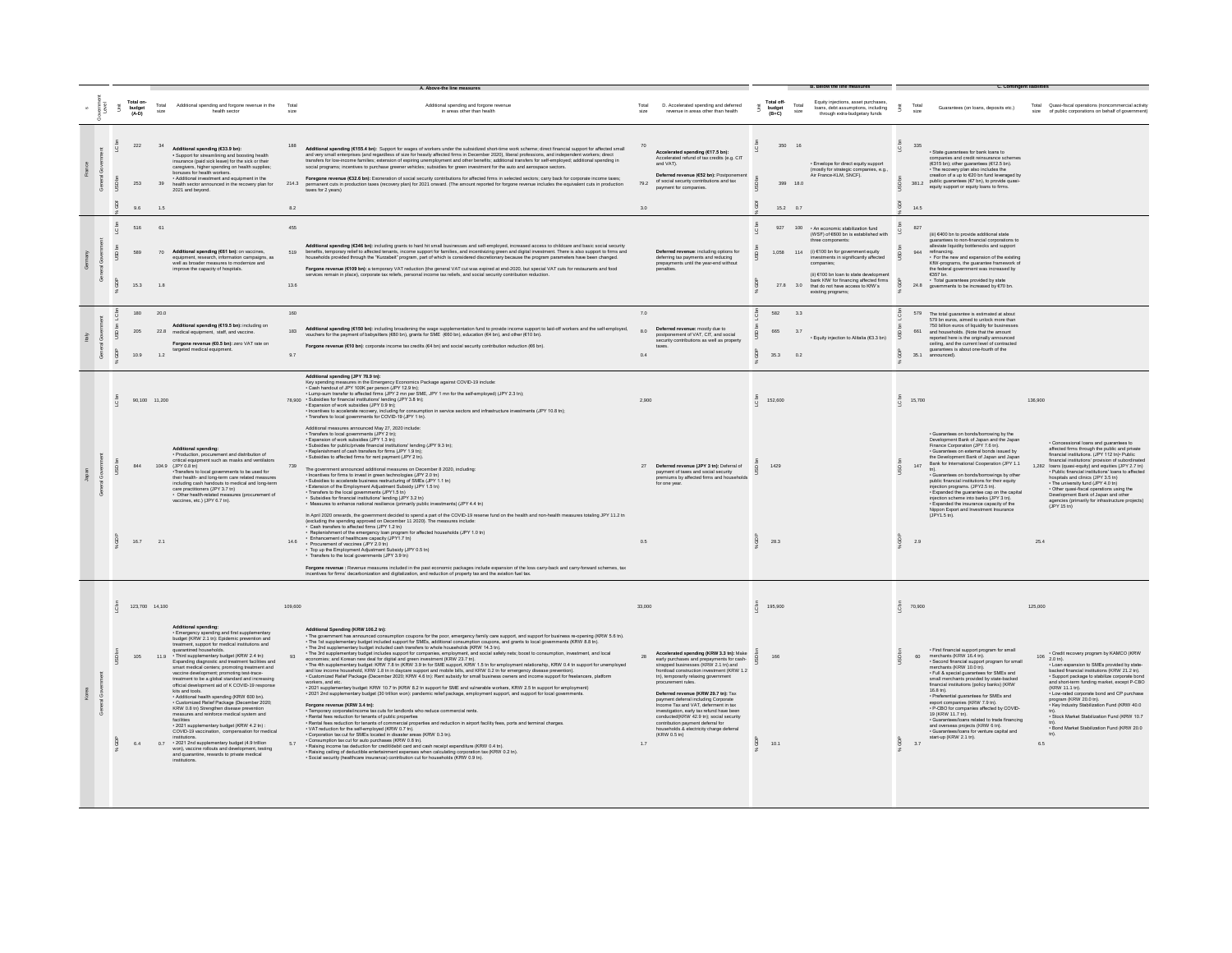|         |                                |                     |                                                                                                                                                                                                                                                                                                                                                                                                                                                                                                                                                |               | A. Above-the line measures                                                                                                                                                                                                                                                                                                                                                                                                                                                                                                                                                                                                                                                                                                                                                                                                                                                                                                                                                                                                                                                                                                                                                                                                                                                                                                                                                                                                                                                                                                                                                                                                                                                                                                                                                                                                                                                                                                                                                                                                                                                                                                                                                                                                                   |                  |                                                                                                                                                                                                                                                                                                                                                                                                                                                                                                                                                                                                                                                                                                                                                                                                      |                                          |                  |                                                                                                                                                                                                                                                                                                        |                 |                                                                                                                                                                                                                                                                                                                                                                                                                                                                                                                                                                                                                                                                                                                                                                                                                                                                                                                                                                                                                                                                                                                                                                                                                                                                                                                                                                                                                                                                                                                                                                                                                                                                                                                                                                                                  |                                                                                                               |
|---------|--------------------------------|---------------------|------------------------------------------------------------------------------------------------------------------------------------------------------------------------------------------------------------------------------------------------------------------------------------------------------------------------------------------------------------------------------------------------------------------------------------------------------------------------------------------------------------------------------------------------|---------------|----------------------------------------------------------------------------------------------------------------------------------------------------------------------------------------------------------------------------------------------------------------------------------------------------------------------------------------------------------------------------------------------------------------------------------------------------------------------------------------------------------------------------------------------------------------------------------------------------------------------------------------------------------------------------------------------------------------------------------------------------------------------------------------------------------------------------------------------------------------------------------------------------------------------------------------------------------------------------------------------------------------------------------------------------------------------------------------------------------------------------------------------------------------------------------------------------------------------------------------------------------------------------------------------------------------------------------------------------------------------------------------------------------------------------------------------------------------------------------------------------------------------------------------------------------------------------------------------------------------------------------------------------------------------------------------------------------------------------------------------------------------------------------------------------------------------------------------------------------------------------------------------------------------------------------------------------------------------------------------------------------------------------------------------------------------------------------------------------------------------------------------------------------------------------------------------------------------------------------------------|------------------|------------------------------------------------------------------------------------------------------------------------------------------------------------------------------------------------------------------------------------------------------------------------------------------------------------------------------------------------------------------------------------------------------------------------------------------------------------------------------------------------------------------------------------------------------------------------------------------------------------------------------------------------------------------------------------------------------------------------------------------------------------------------------------------------------|------------------------------------------|------------------|--------------------------------------------------------------------------------------------------------------------------------------------------------------------------------------------------------------------------------------------------------------------------------------------------------|-----------------|--------------------------------------------------------------------------------------------------------------------------------------------------------------------------------------------------------------------------------------------------------------------------------------------------------------------------------------------------------------------------------------------------------------------------------------------------------------------------------------------------------------------------------------------------------------------------------------------------------------------------------------------------------------------------------------------------------------------------------------------------------------------------------------------------------------------------------------------------------------------------------------------------------------------------------------------------------------------------------------------------------------------------------------------------------------------------------------------------------------------------------------------------------------------------------------------------------------------------------------------------------------------------------------------------------------------------------------------------------------------------------------------------------------------------------------------------------------------------------------------------------------------------------------------------------------------------------------------------------------------------------------------------------------------------------------------------------------------------------------------------------------------------------------------------|---------------------------------------------------------------------------------------------------------------|
|         | Total on-<br>budget<br>$(A-D)$ | Total<br>size       | Additional spending and forgone revenue in the<br>health sector                                                                                                                                                                                                                                                                                                                                                                                                                                                                                | Total<br>size | Additional spending and forgone revenue<br>in areas other than health                                                                                                                                                                                                                                                                                                                                                                                                                                                                                                                                                                                                                                                                                                                                                                                                                                                                                                                                                                                                                                                                                                                                                                                                                                                                                                                                                                                                                                                                                                                                                                                                                                                                                                                                                                                                                                                                                                                                                                                                                                                                                                                                                                        | Total<br>size    | D. Accelerated spending and deferred<br>revenue in areas other than health                                                                                                                                                                                                                                                                                                                                                                                                                                                                                                                                                                                                                                                                                                                           | Total off-<br>budget<br>$(B+C)$          | Total<br>size    | Equity injections, asset purchases,<br>loans, debt assumptions, including<br>through extra-budgetary funds                                                                                                                                                                                             |                 | Total<br>Guarantees (on loans, deposits etc.)<br>size                                                                                                                                                                                                                                                                                                                                                                                                                                                                                                                                                                                                                                                                                                                                                                                                                                                                                                                                                                                                                                                                                                                                                                                                                                                                                                                                                                                                                                                                                                                                                                                                                                                                                                                                            | Total Quasi-fiscal operations (noncommercial activity<br>size of public corporations on behalf of government) |
| $\circ$ | 94.2<br>107<br>8.4             | 19.21<br>219<br>1.7 | Additional spending (17.88 bn):<br>. Budget support from the contingency fund to the<br>Ministry of Health (€1.4 bn); transfer to the regions<br>for health services (€12.4 bn); additional<br>healthcare related spending including research<br>related to COVID-19 (€270 mn). Forgone revenue<br>$(1.33 \text{ bn})$ :<br>· Reduction in VAT for surgical disposable masks;<br>· Reduction in VAT for surgical disposable masks;<br>· Temporary zero VAT on purchases of certain<br>medical material, as well COVID-19 tests and<br>vaccines | 75<br>R7      | Additional spending (74.14 bn):<br>. Unemployment benefit for workers temporary laid off under the ERTE due to COVID-19, with no requirement for prior minimum contribution or reduction of<br>accumulated entitlement (about €21.7 bn); and exemptions of social contributions for companies that maintain employment under the ERTEs (about €7.7<br>- An allowance for self-employed workers affected by economic activity suspension (about 66.5 bn), and exemption of social contributions for self-employed<br>that receive this benefit (about £3.3 bn).<br>· Corporate solvency support (€10 bn):<br>· Measures taken by regional governments on social services, education and support to firms (about €5.5 bn);<br>- Introduction of a new means-tested "minimum income scheme"(about €3 bn annually); and new rental assistance programs for certain vulnerable renters<br>and additional state contribution to the State Housing Plan 2018-21;<br>· Various measures to expand existing benefits for workers and other support for households and firms;<br>Forgone revenue (0.8bn):<br>- Flexibility in filing income tax and VAT installment payment for SMEs and self-employed;<br>- Tax incentives for landlords that reduce rents of properties used for activities related to the hotel, restaurant and tourism industries;<br>- Reduction in the contribution for Employed Agricultural Workers who have completed a maximum of 55 real days of contribution in 2019;<br>· Other revenue measures                                                                                                                                                                                                                                                                                                                                                                                                                                                                                                                                                                                                                                                                                                                          | 0.0<br>01<br>0.0 | Deferred revenue: Deferral of social<br>security contribution and debts for<br>companies and the self-employed; Deferral<br>of tax debts and debts arising from customs<br>declaration; tax payment deferrals for small<br>and medium enterprises and self-<br>employed, with the first three/four months<br>exempt from interest.                                                                                                                                                                                                                                                                                                                                                                                                                                                                   | c bn<br>161<br>184<br>$\frac{6}{9}$ 14.4 | 0.6<br>07<br>0.1 | . Loans through the State Financial<br>Fund for Tourism Competitiveness<br>(FOCIT) to promote the transformation<br>of the tourism sector towards a more<br>sustainable business model (€515<br>. Loans for the industrial sector to<br>promote digital transformation and<br>modernization (€124 mn). | $\circ$         | . Up to €100 bn government guarantees for<br>firms and self-employed, covering both loans<br>and commercial paper of medium-sized<br>companies that participate in Spain's<br>151 Alternative Fixed Income Market (MARF)<br>· A new Instituto de Crédito Oficial (ICO) line<br>of guarantees to promote investment<br>activities particularly in the areas of<br>environmental sustainability and digitization<br>(640 billion);<br>· Guarantees for financing operations carried<br>out by the European investment Bank (€2.8<br>billion) and endorsement to the European<br>SURE instrument (€2.3 billion)<br>. Additional guarantees of up to €2 bn for<br>exporters through the Spanish Export<br>Insurance Credit Company<br>172 Guarantees to provide financial assistance 11<br>on housing expenses for vulnerable<br>households (€1.2 billion); up to €2 billion<br>public guarantees for exporters through the<br>Spanish Export Insurance Credit Company;<br>expansion of the ICO credit lines for the<br>tourism sector (€200 million)<br>. Additional loan guarantees for SMEs and<br>self-employed through the Compañía<br>Española de Reafianzamiento (€1.1 bn) and<br>13.4 line of guarantees for listed companies (€1 0.9                                                                                                                                                                                                                                                                                                                                                                                                                                                                                                                                                        | · Additional funding for the Instituto de Crédito<br>Official (ICO) credit lines (€10 bn)                     |
|         |                                |                     |                                                                                                                                                                                                                                                                                                                                                                                                                                                                                                                                                |               |                                                                                                                                                                                                                                                                                                                                                                                                                                                                                                                                                                                                                                                                                                                                                                                                                                                                                                                                                                                                                                                                                                                                                                                                                                                                                                                                                                                                                                                                                                                                                                                                                                                                                                                                                                                                                                                                                                                                                                                                                                                                                                                                                                                                                                              |                  |                                                                                                                                                                                                                                                                                                                                                                                                                                                                                                                                                                                                                                                                                                                                                                                                      |                                          |                  |                                                                                                                                                                                                                                                                                                        |                 | hillion)                                                                                                                                                                                                                                                                                                                                                                                                                                                                                                                                                                                                                                                                                                                                                                                                                                                                                                                                                                                                                                                                                                                                                                                                                                                                                                                                                                                                                                                                                                                                                                                                                                                                                                                                                                                         |                                                                                                               |
|         | 407<br>522<br>19.3             | 102<br>131<br>48    | Additional spending (£100 bn):<br>· Funding for the National Health Service,<br>including to expand the number of hospital beds,<br>medical staff and equipment.<br>Forgone revenue (£2.0bn):<br>. Waiver of VAT and customs duties on critical<br>medical import.                                                                                                                                                                                                                                                                             | 305<br>391    | Additional spending (£271 bn):<br>- Coronavirus Job Retention Scheme to subsidise furloughed employees' wages (initially for 3 months and extended several times until September 2021)<br>and firms' social security contributions (until the 1st August 2020):<br>. Income support for the self-employed (initially for 3 months, but extended too until September 2021);<br>- Paid sick leave for self-isolating individuals and compensation for small firms needing to close for over 2 weeks, and support for low-income people in<br>need to self-isolate<br>· Grant support for sectors impacted by local and national restrictions;<br>- Support for low-income households by temporarily increasing Universal Credit and Working Tax Credit by £20 per week in 2020-21. The increase to<br>Universal Credit was extended by a further 6 months from April 2021 and a one-off payment of £500 was provided to eligible Working Tax Credit claimants<br>in April 2021:<br>. Rent support by increasing the Local Housing Allowance;<br>International support, with £150 million made available to the IMF's Catastrophe Containment and Relief Trust and £2.2 billion loan to the IMF Poverty<br>Reduction and Growth Trust to help low-income countries;<br>· Government support for charities:<br>- Cover the cost of 25 hours' work a week at the National Minimum Wage for six months for hired unemployed up to 24 years old.<br>. Boost of Active Labour Market Pollicies, including 250,000 subsidized jobs for young people<br>. Entitle every diner to a 50% discount of up to £10 in August<br>· Public sector and social housing decarbonization and Green Homes Grant.<br>· Support for low-income people in need to self-isolate<br>. Funding of 40,000 traineeships and doubling the number of work coaches to 27,000.<br>· Additional transfers to devolved administrations<br>Forgone revenue (£34 bn):<br>· Property tax (business rate) holiday for firms in affected sectors.<br>· Temporary cut on stamp duty land tax until June 2021.<br>VAT reduced at 5% for hospitality, accommodation, and attractions until the end of September 2021, at 12.5% until March 2022, aftern which it will return<br>to normal | 12.5             | Accelerated spending (£5 bn):<br>16.0 · Bring forward public infrastructure<br>spending to FY2020/21.<br>Deferred revenue (£7.5 bn):<br>. Deferral of VAT for the second quarter of<br>2020 until June 21:<br>· Deferral of income tax (self-assessment)<br>of the self-employed until the end of<br>January 2021.<br>. Extension to reduced VAT rate for<br>hospitality, accommodation and attractions<br>(5% to 30 September 2021 then 12.5% to<br>31 March 2022)<br>· Extension the window for starting deferred<br>payments through the VAT New Payment<br>Scheme by up to three months<br>· Stamp Duty Land Tax: maintain nil-rate<br>band at £500k until 30 June 2021, £250k<br>until 30 September 2021<br>· Fuel Duty: one year freeze in 2021-22<br>Alcohol Duty: one year freeze in 2021-22 | 353<br>453<br>16.7 0.0                   | 1.0<br>1.3       | · The government has put in place a<br>£1 bn program to support firms driving<br>innovation and development through<br>grants and loans.<br>- The government has provided a £30<br>mn convertible loan to the steel<br>company, Celsa.                                                                 | C <sub>bn</sub> | 352<br>· The Coronavirus Business Interruption<br>Loan Scheme (CBILS) launched with the<br>British Business Bank supports SMEs with<br>access to loans of up to £5 mn and for up to<br>6 years. The government provides lenders<br>with a guarantee of 80% on each loan, and<br>cover the first 12 months of interest<br>payments and any lender-levied fees.<br>- The Coronavirus Large Business<br>Interruption Loan Scheme (CLBILS) provides<br>a government guarantee of 80 percent to<br>452<br>enable banks to make loans of up to 25<br>percent of companies' tumover, or up to<br>£200 mn to firms with an annual turnover<br>above £45 mn.<br>· Under the Covid-19 Corporate Financing<br>Facility (CCFF), the Bank of England will buy<br>short term debt from larger companies.<br>· The Bounce Back Loan Scheme will help<br>SMEs to borrow between £2K and £50K for<br>up to 6 years, with the government<br>quaranteeing 100 percent of the loan and<br>SMEs not paying any fees or interest in the<br>first 12 months. The combined cost of the<br>CBILS, CLBILS, CCCF, and BBLS was<br>£112bn as of their expiration in end-March<br>2021<br>· In March 2021, a new government-backed<br>Ioan scheme - the Recovery Loan Scheme<br>(RLS) - was announced. The RLS is to help<br>businesses of any size access loans and<br>other kinds of finance, with up to £10 million<br>16.7<br>per business. The government guarantees<br>80 percent of the financing. The scheme is<br>open until 31 December 2021, subject to<br>review, and is estimated to cost £12bn.<br>· Trade credit Insurance for business-to-<br>business transactions will receive up to £10<br>billion of government quarantees through the<br>Trade Credit Reinsurance scheme. The<br>scheme is for 9 months. |                                                                                                               |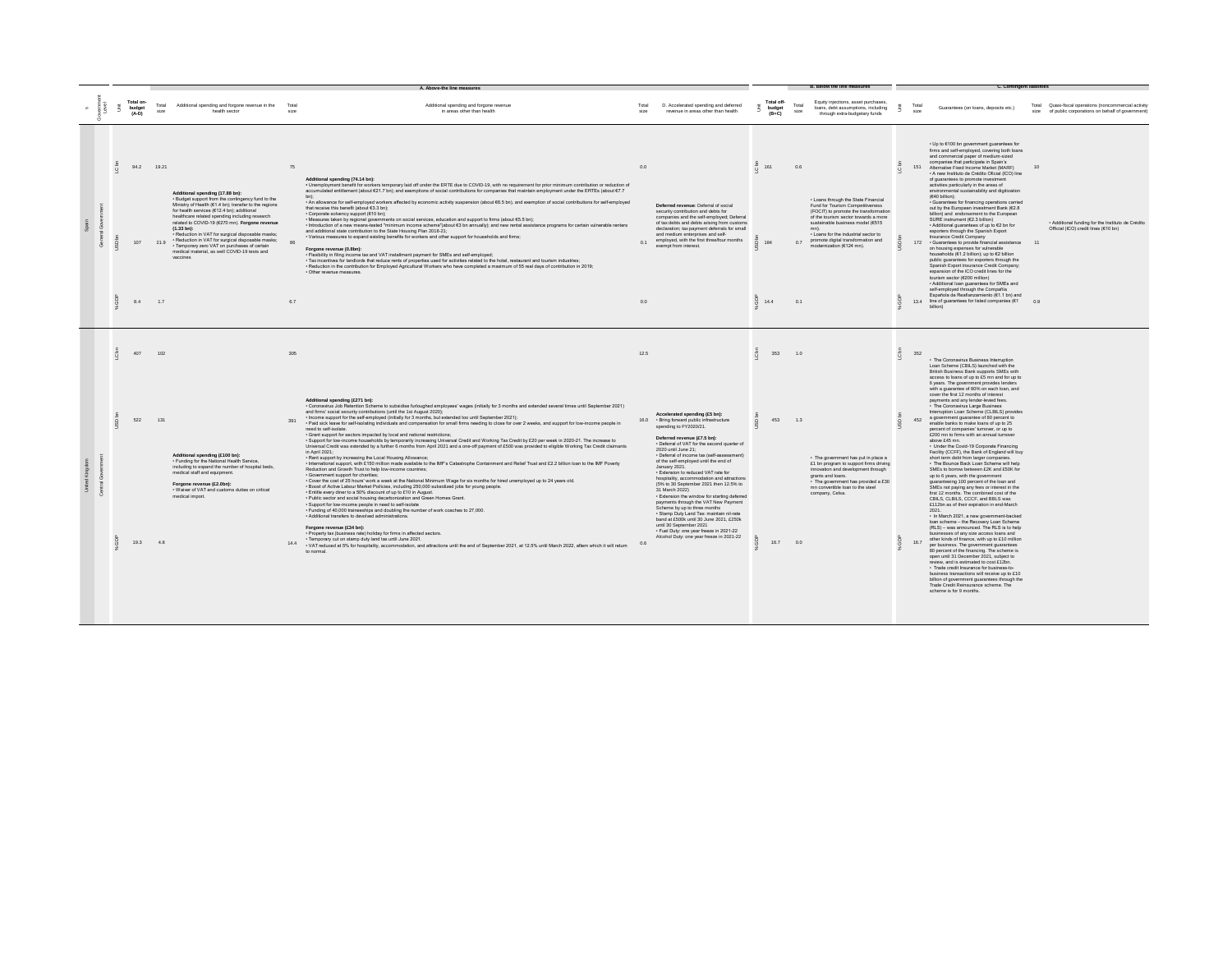|  |   |                                |               |                                                                                                                                                                                                                                                                                                                                                                                                                                                                                                                                                                                                                                                                                                                                                                                                                                                                                                                                                                                                                                                                                                                                                                                                                                                                             |       | A. Above-the line measures                                                                                                                                                                                                                                                                                                                                                                                                                                                                                                                                                                                                                                                                                                                                                                                                                                                                                                                                                                                                                                                                                                                                                                                                                                                                                                                                                                                                                                                                                                                                                                                                                                                                                                                                                                                                                                                                                                                                                                                                                                                                                                                                                                                                                                                                                                                                                                                                                                                                                                                                                                                                                                                                                                                                                                                                                                                                                                                                                                                                                                                                                                                                                                                                                                                                                                                                                                                  |               |                                                                                                                                                                                                                                                                                                                                                                                                                                                                                      |   |                                 |               |                                                                                                                                                                                               |      |               |                                                                                                                                                                                                                                                                                                                                                                                                                                                                      |                                                                                                               |  |
|--|---|--------------------------------|---------------|-----------------------------------------------------------------------------------------------------------------------------------------------------------------------------------------------------------------------------------------------------------------------------------------------------------------------------------------------------------------------------------------------------------------------------------------------------------------------------------------------------------------------------------------------------------------------------------------------------------------------------------------------------------------------------------------------------------------------------------------------------------------------------------------------------------------------------------------------------------------------------------------------------------------------------------------------------------------------------------------------------------------------------------------------------------------------------------------------------------------------------------------------------------------------------------------------------------------------------------------------------------------------------|-------|-------------------------------------------------------------------------------------------------------------------------------------------------------------------------------------------------------------------------------------------------------------------------------------------------------------------------------------------------------------------------------------------------------------------------------------------------------------------------------------------------------------------------------------------------------------------------------------------------------------------------------------------------------------------------------------------------------------------------------------------------------------------------------------------------------------------------------------------------------------------------------------------------------------------------------------------------------------------------------------------------------------------------------------------------------------------------------------------------------------------------------------------------------------------------------------------------------------------------------------------------------------------------------------------------------------------------------------------------------------------------------------------------------------------------------------------------------------------------------------------------------------------------------------------------------------------------------------------------------------------------------------------------------------------------------------------------------------------------------------------------------------------------------------------------------------------------------------------------------------------------------------------------------------------------------------------------------------------------------------------------------------------------------------------------------------------------------------------------------------------------------------------------------------------------------------------------------------------------------------------------------------------------------------------------------------------------------------------------------------------------------------------------------------------------------------------------------------------------------------------------------------------------------------------------------------------------------------------------------------------------------------------------------------------------------------------------------------------------------------------------------------------------------------------------------------------------------------------------------------------------------------------------------------------------------------------------------------------------------------------------------------------------------------------------------------------------------------------------------------------------------------------------------------------------------------------------------------------------------------------------------------------------------------------------------------------------------------------------------------------------------------------------------------|---------------|--------------------------------------------------------------------------------------------------------------------------------------------------------------------------------------------------------------------------------------------------------------------------------------------------------------------------------------------------------------------------------------------------------------------------------------------------------------------------------------|---|---------------------------------|---------------|-----------------------------------------------------------------------------------------------------------------------------------------------------------------------------------------------|------|---------------|----------------------------------------------------------------------------------------------------------------------------------------------------------------------------------------------------------------------------------------------------------------------------------------------------------------------------------------------------------------------------------------------------------------------------------------------------------------------|---------------------------------------------------------------------------------------------------------------|--|
|  | ŝ | Total on-<br>budget<br>$(A-D)$ | Total<br>size | Additional spending and forgone revenue in the Total<br>health sector                                                                                                                                                                                                                                                                                                                                                                                                                                                                                                                                                                                                                                                                                                                                                                                                                                                                                                                                                                                                                                                                                                                                                                                                       | size  | Additional spending and forgone revenue<br>in areas other than health                                                                                                                                                                                                                                                                                                                                                                                                                                                                                                                                                                                                                                                                                                                                                                                                                                                                                                                                                                                                                                                                                                                                                                                                                                                                                                                                                                                                                                                                                                                                                                                                                                                                                                                                                                                                                                                                                                                                                                                                                                                                                                                                                                                                                                                                                                                                                                                                                                                                                                                                                                                                                                                                                                                                                                                                                                                                                                                                                                                                                                                                                                                                                                                                                                                                                                                                       | Total<br>size | D. Accelerated spending and deferred<br>revenue in areas other than health                                                                                                                                                                                                                                                                                                                                                                                                           |   | Total off-<br>budget<br>$(B+C)$ | Total<br>size | Equity injections, asset purchases.<br>loans, debt assumptions, including<br>through extra-budgetary funds                                                                                    |      | Total<br>size | Guarantees (on loans, deposits etc.)                                                                                                                                                                                                                                                                                                                                                                                                                                 | Total Quasi-fiscal operations (noncommercial activity<br>size of public corporations on behalf of government) |  |
|  |   |                                | 5.328 687     | Additional spending (\$622.3 bn)<br>· Coronavirus Preparedness and Response<br>Sunnlemental Appropriations Act (March 6, 2020).<br>approved with \$6.8 bn for treatments, drugs, and<br>public health measures.<br>- Families First Coronavirus Response Act (March<br>18, 2020) includes health provisions that increase<br>outlays in Medicare. Medicaid, and other programs<br>with federal matching by an estimated \$178.9 bn<br>· Coronavirus Aid, Relief, and Economic Security                                                                                                                                                                                                                                                                                                                                                                                                                                                                                                                                                                                                                                                                                                                                                                                      | 4.641 | Additional spending (\$4263 bn):                                                                                                                                                                                                                                                                                                                                                                                                                                                                                                                                                                                                                                                                                                                                                                                                                                                                                                                                                                                                                                                                                                                                                                                                                                                                                                                                                                                                                                                                                                                                                                                                                                                                                                                                                                                                                                                                                                                                                                                                                                                                                                                                                                                                                                                                                                                                                                                                                                                                                                                                                                                                                                                                                                                                                                                                                                                                                                                                                                                                                                                                                                                                                                                                                                                                                                                                                                            | 18            |                                                                                                                                                                                                                                                                                                                                                                                                                                                                                      |   | 510 56                          |               |                                                                                                                                                                                               |      | 454           |                                                                                                                                                                                                                                                                                                                                                                                                                                                                      |                                                                                                               |  |
|  |   | 5328                           |               | Act (March 27, 2020) approved \$128.8 bn for<br>additional health spending, which includes funding<br>for hospital (\$100 bn), the Center of Disease<br>Control (\$4.3bn) and vaccine development and<br>expanding Medicare payments and providing tax<br>advantage for certain medical expense.<br>· Paycheck Protection Program and Health Care<br>687 Enhancement Act (April 23, 2020) includes \$75 bn 4641<br>for hospitals and \$25 bn for testing, with estimated<br>budget cost of \$99.6 bn.<br>· Consolidated Appropriation Act (Dec.21, 2020)<br>includes \$23bn for vaccine procument, \$9bn for<br>vaccine distribution, \$22bn for testing/tracing/covid<br>mitigation programs, with a total estimated cost of<br>65.4 bn.<br>· American Rescue Plan (Mar. 12, 2021) includes<br>\$95.8bn for various activities related to vaccine<br>distributions, testing for, treating, and responding<br>to COVID-19 and other COVID-19 related<br>activities, \$14.3bn for preserving private health<br>coverage of workers during the pandemic, \$24.4bn<br>for subsidizing health insurance through the<br>government exchange/marketplaces and \$23.1bn<br>for expanding and supporting Medicaid. CHIPs<br>and Medicare. The total estimated cost is<br>\$151.5bn. |       | · Coronavirus Preparedness and Response Supplemental Appropriation (March 6, 2020) of \$1.2 bn.<br>· Families First Coronavirus Response Act (March 16, 2020) includes 2 weeks paid sick leave, up to 3 months emergency leave for those infected (at 2/3<br>pay), food assistance, free virus testing; federal transfers to states for Medicaid (increased by 6.2 percent during emergency period); and \$1 bn in expanded<br>unemployment insurance. Estimated increase in spending from this Act is \$38.8 bn.<br>- Coronavirus Aid, Relief, and Economic Security Act (March 27, 2020) includes \$437 bn unemployment insurance and \$350 bn in emergency<br>appropriations, and \$349 bn forgivable small business loans and other items. Estimated increase in spending from this Act is \$1512bn.<br>- Paycheck Protection Program and Health Care Enhancement Act (April 23, 2020) includes \$62.1 bn for the Small Business Administration's loans<br>programs and other expense, and \$321 bn for the Paycheck Protection Program and small business assistance (of the \$310 for the Paycheck Protection<br>Program only \$176bn was used).<br>- The federal government (through an Executive Order by President Trump on August 8, 2020) reallocated \$44 billion from the Department of Homeland<br>Security's Disaster Relief Fund to provide extra unemployment benefits of \$300 dollar per week following the expiration of the enhanced unemployment<br>benefits mad available by the CARES act. Of the \$44 billion, it is estimated that \$18 billion is pre-COVID-19 appropriated funds (and therefore represents<br>additional COVID-19 expenditure)<br>· Consolidated Appropriation Act (Dec 21, 2020) includes \$329bn support to households, \$347bn support for businesses, \$92bn for education and<br>childcare, and support for other areas. The total estimated cost is \$796.9bn.<br>- American Rescue Plan (Mar. 12, 2021) includes \$794.2bn support to households, \$86.4bn support for business, \$362.1bn support for state, local and<br>triable governments, \$171bn support for education, \$38.9bn support for providing childcare, and other spending in areas including transportation, federal<br>emergency management authority, international response and others. The total estimated cost is \$1646.4bn.<br>Forgone revenue (\$378 bn):<br>. Coronavirus Aid, Relief, and Economic Security Act (March 27, 2020) includes tax rebates: phaseout rate of 5% for Adjusted Gross Income over \$75,000<br>for single/\$112,500 for head of household/\$150,000 for married filing jointly. The Act also includes higher limits on losses for corporations and individual<br>taxpayers, employee retention credit for affected employers, and other revenue provisions. The total estimated revenue cost is \$288 bn.<br>Families First Coronavirus Response Act (March 16, 2020) has revenue implications on the budget, estimated to cost around \$94 bn.<br>-Consolidated Appropriation Act (Dec.21, 2021) provides an extension of the employee retention tax credit and also expands the usage of the earned<br>income tax credit and child tax credit. The estimated revenue loss is \$5bn.<br>- American Rescue Plan (Mar.12, 2020) will lead to revenue changes due to the provision of the recovery rebates, child tax credit, earned income tax credit, | 18            | Deferred revenue<br>· Coronavirus Aid, Relief, and Economic<br>Security Act (March 27, 2020) includes<br>extension of IRS income tax filing deadline<br>by 90 days and delay of employers' payroll<br>taxes to 2021 and 2022.<br>· The federal government (through<br>Executive Orders by President Trump on<br>August 8, 2020) introduced deferral of<br>employee social security payroll tax (\$1.7)<br>bn) and extended the delay payment of<br>federal student loans (\$4.3 bn). |   | 510 56                          |               | · Coronavirus Aid, Relief, and<br>Economic Security Act (March 27,<br>2020) includes \$56 bn in loans for<br>distress businesses (e.g., passenger<br>and cargo air carriers, postal service). |      | 454           | · Coronavirus Aid, Relief, and Economic<br>Security Act (March 27, 2020) includes \$454<br>bn to backstop section 13(3) Federal<br>Reserve facilities that purchase corporate<br>obligations in primary or secondary market.                                                                                                                                                                                                                                         |                                                                                                               |  |
|  |   | 25.5                           |               | Forgone revenue (\$65 bn)<br>· CARES act includes expansion of qualified<br>medical expenses which is estimated to reduce<br>3.3 revenue by \$9 bn.<br>- American Rescue Plan (Mar. 12, 2021) will lead<br>to revenue changes due to preserving private<br>health coverage of workers during the pandemic<br>subsidizing health insurance through the<br>government exchange/marketplaces and<br>expanding and supporting Medicaid, CHIPs and<br>Medicare. The total estimated revenue loss is<br>\$56.2hn                                                                                                                                                                                                                                                                                                                                                                                                                                                                                                                                                                                                                                                                                                                                                                  | 222   | dependent care assistance, credit for paid sick and family leave, employee retention credit and supporting pension plans. The estimated revenue change is<br>\$10bn. Please note that the support of pension plans is estimated to introduce revenue gains, which outweighs revenue losses from other measures.                                                                                                                                                                                                                                                                                                                                                                                                                                                                                                                                                                                                                                                                                                                                                                                                                                                                                                                                                                                                                                                                                                                                                                                                                                                                                                                                                                                                                                                                                                                                                                                                                                                                                                                                                                                                                                                                                                                                                                                                                                                                                                                                                                                                                                                                                                                                                                                                                                                                                                                                                                                                                                                                                                                                                                                                                                                                                                                                                                                                                                                                                             | 0.1           |                                                                                                                                                                                                                                                                                                                                                                                                                                                                                      |   | $2.4$ 0.3                       |               |                                                                                                                                                                                               | 흤    | 2.2           |                                                                                                                                                                                                                                                                                                                                                                                                                                                                      |                                                                                                               |  |
|  |   | 1470                           | 349           | Additional spending (AR \$264.3 bn):<br>· Budget increase for Health Ministry to improve<br>virus diagnostics, purchase and distribute<br>vaccines, hospital equipment, and build temporary<br>emergency treatment centers.<br>· Budget transfers to specific hospitals.<br>Monthly bonuses of AR \$5K for healthcare<br>workers (most recent April-June 2021).                                                                                                                                                                                                                                                                                                                                                                                                                                                                                                                                                                                                                                                                                                                                                                                                                                                                                                             | 1122  | Additional spending (AR \$994.3 bn):<br>- One-off additional allowances in 2020 for pensioners, beneficiaries of child, pregnancy, and other social allowances, as well as food stamps. Additional<br>allowances for beneficiaries of child allowances and single-taxpayers in April 2021.                                                                                                                                                                                                                                                                                                                                                                                                                                                                                                                                                                                                                                                                                                                                                                                                                                                                                                                                                                                                                                                                                                                                                                                                                                                                                                                                                                                                                                                                                                                                                                                                                                                                                                                                                                                                                                                                                                                                                                                                                                                                                                                                                                                                                                                                                                                                                                                                                                                                                                                                                                                                                                                                                                                                                                                                                                                                                                                                                                                                                                                                                                                  | 10            |                                                                                                                                                                                                                                                                                                                                                                                                                                                                                      | δ | 703 70.3                        |               |                                                                                                                                                                                               | C bn | 633           |                                                                                                                                                                                                                                                                                                                                                                                                                                                                      |                                                                                                               |  |
|  |   | 21                             |               | · Health Strategy for Families and Communities.<br>· Financial Assistance for Health Insurance<br>Agents.<br>• Other (non-costed) support for the health sector<br>includes discretionary transfers related to<br>healthcare to provinces.<br>Forgone revenue (AR \$84.3 bn):<br>· Exemption from import duties and statistical tax<br>for medical supplies (April-August 2020)<br>Tax aliquots on credits and debits in bank<br>accounts and other operations of 2.5 and 5                                                                                                                                                                                                                                                                                                                                                                                                                                                                                                                                                                                                                                                                                                                                                                                                 |       | · Emergency family allowance for monotributistas, informal workers, and unemployed - three payments in 2020<br>· Assistance to community kitchens (comedores) and retiree centers for food distribution.<br>- Transfers to provincial governments.<br>- Wage subsidies and complementary wages for affected SMEs.<br>· Higher spending on public works/infrastructure.<br>- Unemployment insurance increased by AR \$4K to AR \$10K.<br>· Financing for infrastructure in industrial parks.<br>· Small-scale supports for tourism and entertainment industries, science, education, external and security sectors.<br>· Transfers to state-guaranteed funds (FOGAR/FONDEP) for credit to SMEs and monotributistas.<br>- Support for hard hit and critical sectors: extension of the employment support program (REPRO II) in April 21; supplementary salaries.<br>Forgone revenue (AR \$127.3 bn):                                                                                                                                                                                                                                                                                                                                                                                                                                                                                                                                                                                                                                                                                                                                                                                                                                                                                                                                                                                                                                                                                                                                                                                                                                                                                                                                                                                                                                                                                                                                                                                                                                                                                                                                                                                                                                                                                                                                                                                                                                                                                                                                                                                                                                                                                                                                                                                                                                                                                                          |               | Deferred revenue<br>· Extension of the grace period of<br>repayment of loans granted by the Social<br>Security to retirees and beneficiaries of non-<br>contributory pensions.<br>· Deferrals in employers' contributions to<br>Social Security for 60 days.                                                                                                                                                                                                                         |   |                                 |               | 1.0 - Loans to provinces through the<br>Provincial Development Trust Fund<br>(FFDP)                                                                                                           |      |               | · State guaranteed, subsidized bank and<br>provincial lending, including for working<br>capital and payment of salaries;<br>. Banco Nación and ANSES Ioans<br>subsidies, and transfers for housing projects:<br>Subsidized loans for the construction and<br>repair of houses;<br>• Financing for SMEs to help implement<br>remote working facilities:<br>· Suspension of public service cuts for 180<br>days due to non-payment of up to 3<br>consecutive invoices. |                                                                                                               |  |
|  |   | 5.3                            | 1.3           | percent for health service operations (April 2020 -<br>December 2021)<br>· 95 percent reduction in the aliquot of employer<br>social security contributions for a period of 90 days<br>for health workers (April 2020 - December 2021).<br>· Special tax compensation scheme for those who<br>make sales of essential goods, including a VAT<br>refund for milk sales                                                                                                                                                                                                                                                                                                                                                                                                                                                                                                                                                                                                                                                                                                                                                                                                                                                                                                       | 4.1   | - Reduction in employers' contributions to Social Security: most affected sectors granted 95% reduction in employers' contributions to the pension system<br>(April - May 2020): extended for employers in the REPRO II program (2021).<br>- Special benefits (tax breaks) for police and security at the forefront of COVID response.                                                                                                                                                                                                                                                                                                                                                                                                                                                                                                                                                                                                                                                                                                                                                                                                                                                                                                                                                                                                                                                                                                                                                                                                                                                                                                                                                                                                                                                                                                                                                                                                                                                                                                                                                                                                                                                                                                                                                                                                                                                                                                                                                                                                                                                                                                                                                                                                                                                                                                                                                                                                                                                                                                                                                                                                                                                                                                                                                                                                                                                                      | 0.0           |                                                                                                                                                                                                                                                                                                                                                                                                                                                                                      |   | 2.6 0.3                         |               |                                                                                                                                                                                               | 흤    | 2.3           |                                                                                                                                                                                                                                                                                                                                                                                                                                                                      |                                                                                                               |  |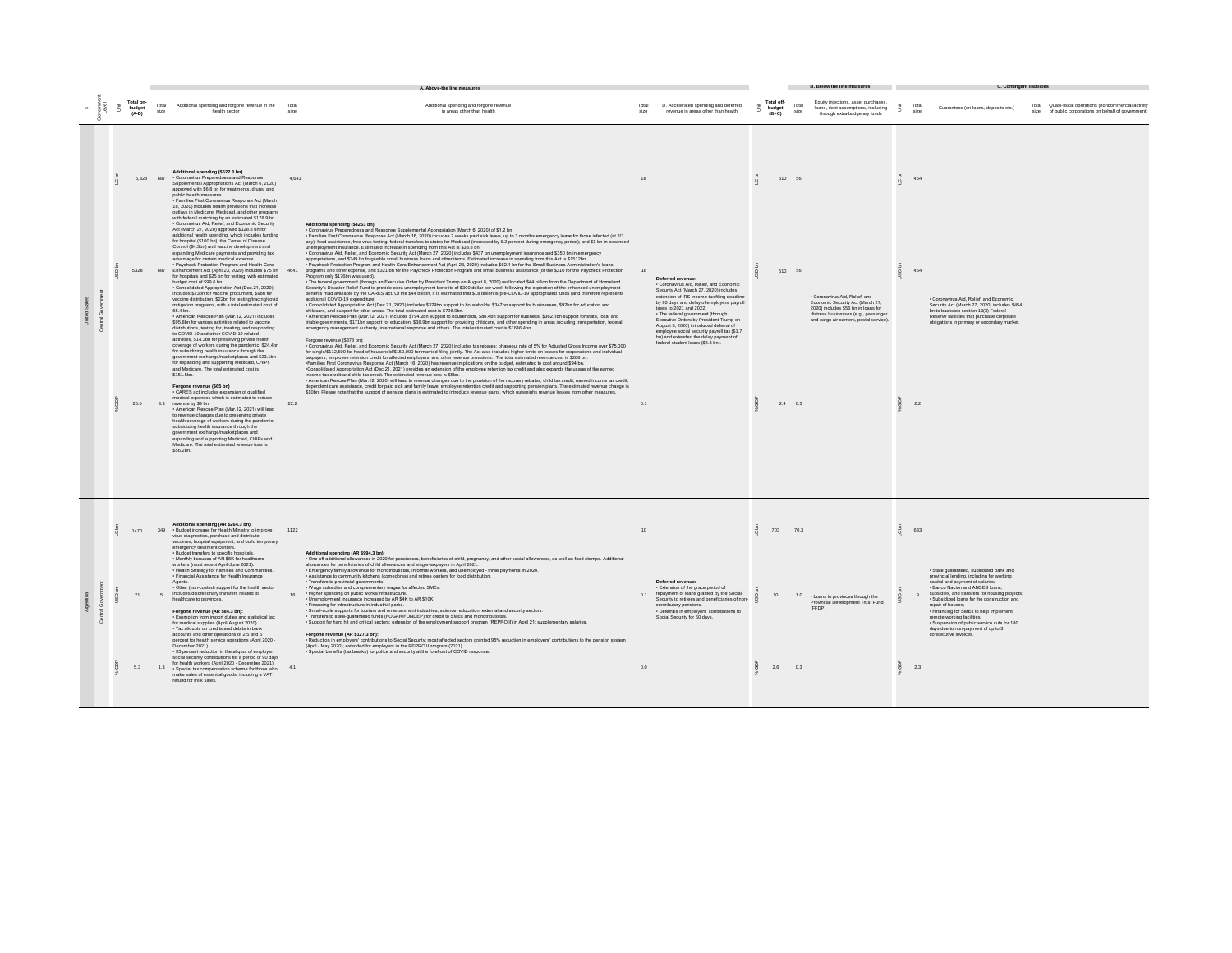|            |                     |                                |                              |                                                                                                                                                                                                                                                                                                                                                                                                                                                                                                                                                                                                                                                                                                                  |                        |                                                                                                                                                                                                                                                                                                                                                                                                                                                                                                                                                                                                                                                                                                                                                                                                                                                                                                                                                                                                                                                                                                                                                                                                                                                                                                                                                                                                                 |                     |                                                                                                                                                                                                                                                                                                                                                                                                                                                                                                                                                                                                                                                                                                                                                                                                                                                                                                                                                                                                                                                                             |                      |                               |               | <b>B. Below the line measures</b>                                                                                                                                                                                                                                                                                                                                                                          |                 | C. Contingent liabilitie                                                                                                                                                                                                                                                                                                                                                                                                                                                                                                                                                                                                                                                                                                                                                                                                                                                                                                                                                                                                                                                                                                                          |                       |                                                                                                                                                                                                                                                                                                                                                                                                                                                                                                                                                                                                                                                                                                                                                                                                                                                                                                                                                                                                                                                                                                                                                                                                                                                                                                                                                                                                                                                                                                                        |
|------------|---------------------|--------------------------------|------------------------------|------------------------------------------------------------------------------------------------------------------------------------------------------------------------------------------------------------------------------------------------------------------------------------------------------------------------------------------------------------------------------------------------------------------------------------------------------------------------------------------------------------------------------------------------------------------------------------------------------------------------------------------------------------------------------------------------------------------|------------------------|-----------------------------------------------------------------------------------------------------------------------------------------------------------------------------------------------------------------------------------------------------------------------------------------------------------------------------------------------------------------------------------------------------------------------------------------------------------------------------------------------------------------------------------------------------------------------------------------------------------------------------------------------------------------------------------------------------------------------------------------------------------------------------------------------------------------------------------------------------------------------------------------------------------------------------------------------------------------------------------------------------------------------------------------------------------------------------------------------------------------------------------------------------------------------------------------------------------------------------------------------------------------------------------------------------------------------------------------------------------------------------------------------------------------|---------------------|-----------------------------------------------------------------------------------------------------------------------------------------------------------------------------------------------------------------------------------------------------------------------------------------------------------------------------------------------------------------------------------------------------------------------------------------------------------------------------------------------------------------------------------------------------------------------------------------------------------------------------------------------------------------------------------------------------------------------------------------------------------------------------------------------------------------------------------------------------------------------------------------------------------------------------------------------------------------------------------------------------------------------------------------------------------------------------|----------------------|-------------------------------|---------------|------------------------------------------------------------------------------------------------------------------------------------------------------------------------------------------------------------------------------------------------------------------------------------------------------------------------------------------------------------------------------------------------------------|-----------------|---------------------------------------------------------------------------------------------------------------------------------------------------------------------------------------------------------------------------------------------------------------------------------------------------------------------------------------------------------------------------------------------------------------------------------------------------------------------------------------------------------------------------------------------------------------------------------------------------------------------------------------------------------------------------------------------------------------------------------------------------------------------------------------------------------------------------------------------------------------------------------------------------------------------------------------------------------------------------------------------------------------------------------------------------------------------------------------------------------------------------------------------------|-----------------------|------------------------------------------------------------------------------------------------------------------------------------------------------------------------------------------------------------------------------------------------------------------------------------------------------------------------------------------------------------------------------------------------------------------------------------------------------------------------------------------------------------------------------------------------------------------------------------------------------------------------------------------------------------------------------------------------------------------------------------------------------------------------------------------------------------------------------------------------------------------------------------------------------------------------------------------------------------------------------------------------------------------------------------------------------------------------------------------------------------------------------------------------------------------------------------------------------------------------------------------------------------------------------------------------------------------------------------------------------------------------------------------------------------------------------------------------------------------------------------------------------------------------|
|            |                     | Total on-<br>budget<br>(A-D)   | Total                        | Additional spending and forgone revenue in the<br>health sector                                                                                                                                                                                                                                                                                                                                                                                                                                                                                                                                                                                                                                                  | Total                  | Additional spending and forgone revenue<br>in areas other than health                                                                                                                                                                                                                                                                                                                                                                                                                                                                                                                                                                                                                                                                                                                                                                                                                                                                                                                                                                                                                                                                                                                                                                                                                                                                                                                                           |                     | D. Accelerated spending and deferred<br>revenue in areas other than health                                                                                                                                                                                                                                                                                                                                                                                                                                                                                                                                                                                                                                                                                                                                                                                                                                                                                                                                                                                                  | Ã.                   | Total off-<br>budget<br>(B+C) | Total<br>size | Equity injections, asset purchase<br>Equity injections, asset purchases,<br>loans, debt assumptions, including<br>through extra-budgetary funds                                                                                                                                                                                                                                                            | š               | Guarantees (on loans, deposits etc.)                                                                                                                                                                                                                                                                                                                                                                                                                                                                                                                                                                                                                                                                                                                                                                                                                                                                                                                                                                                                                                                                                                              |                       | Total Quasi-fiscal operations (noncommercial activity<br>size of public corporations on behalf of government)                                                                                                                                                                                                                                                                                                                                                                                                                                                                                                                                                                                                                                                                                                                                                                                                                                                                                                                                                                                                                                                                                                                                                                                                                                                                                                                                                                                                          |
|            |                     | 688<br>133<br>9.2              | 109<br>21<br>1.5             | Additional spending (BRL101.7 bn): Federal<br>Government spending (BRL91.7 bn), including<br>BRL 24.5 bn for vaccination purposes, and<br>transfers to Local Governments (BRL 10 bn) to<br>combat the health crisis and cover higher health<br>spending.<br>Forgone revenue (BRL 7.1 bn): a temporary<br>reduction in taxes (IPI, the Industrialized Products<br>Tax, and zero import taxes) for listed imported and<br>domestic goods necessary to combat Covid-19.                                                                                                                                                                                                                                             | 579<br>112<br>7.8      | Additional speeding (BRL 560 be);<br>- Targeted assistance for the elderly poor, and unemployed, including (i) expanding the cash handler program Tokisa Familia' to accommodate 1.2 million<br>new beneficiates; (ii) Cond-19 Cash<br>and health costs, and granted a stay on debt service payments. Subnational governments were also allowed to renegotiate debts with public banks.<br>Forgone revenue (BRL 19.1 bn):<br>• Elimination of the financial transactions tax (during 9 months)                                                                                                                                                                                                                                                                                                                                                                                                                                                                                                                                                                                                                                                                                                                                                                                                                                                                                                                  | 230<br>45<br>3.1    | Accelerated spending (BRL 58.7 bn):<br>Advance payment of 13th pension benefi<br>wage bonuses to low-income workers, and<br>sickness/disability benefits.<br>Deferred revenue (BRL 170.9 bn):<br>· 2020: 4-month deferral of social<br>contributions paid by firms and employers.<br>3-month deferral of small business taxes<br>and delayed PIT filling. Deferral of taxes<br>paid by the telecommunications sector and<br>of tax debt payment obligations.<br>- 2021: 3 month deferral of small business                                                                                                                                                                                                                                                                                                                                                                                                                                                                                                                                                                  | C <sub>bn</sub><br>ă | 458<br>89<br>6.2              | 1.1           | 15 . BRL 6.8 billion credit line to SMEs<br>(to finance payroll costs during 7<br>months); BRL 48.1 billion support to<br>funds which lend to microbusinesses<br>BRL 20 billion support to a investment<br>quarantee fund (to finance SMEs),<br>5bn credit support to the tourism<br>sector                                                                                                                | C <sub>bn</sub> |                                                                                                                                                                                                                                                                                                                                                                                                                                                                                                                                                                                                                                                                                                                                                                                                                                                                                                                                                                                                                                                                                                                                                   | 73<br>5.1             | Credit lines from public banks to SMEs, micro-<br>firms, and individuals (BNDES: BRL 55.4bn,<br>Caixa: BRL 154bn, Banco do Brasil: BRL100):<br>UNDES opened a working capital loan line for<br>tourism and service sectors (small and<br>tourism and service sectors (small and<br>medium-sized firms); renegotiated loan terms<br>benefiting sectors such as oil and gas, airports,<br>ports, energy, transportation, urban mobility,<br>health, industry and commerce and services:<br>and expanded credit lines to micro and small<br>firms; created a BRL 2 bn credit line to expand<br>emergency beds and purchase of medical and<br>hospital equipment, for regions with less<br>infrastructure.<br>- Caixa extended credit lines to small-and<br>medium-sized firms to finance working capital,<br>nuclear and payoff-backed and wehicle loan<br>prothisised payoff-backed and wehicle loan<br>protfolios from small and medium-size banks,<br>expanded real estate and approximator<br>and renegotiated credit to hospitals.<br>Banco do Brasil<br>credit lines for businesses (working capital,<br>investments, prepayment of receivables,<br>agribusiness) and to individuals.<br>• Authorization of new withdrawals from<br>mandatory savings accounts for unemploymen<br>(FGTS) - BRL 36.2 bn<br>- Temporary cut of small employers<br>contributions to training funds (Sistema S) and<br>deferral of all employers contributions to an<br>extra-budgetary mandatory savings fund<br>(FGTS) - BRL 32.2 bn. |
| $\epsilon$ |                     | 711<br>4.8                     | 4,904 147<br>0.1             | Additional spending (RMB 147 bn): Expenditure<br>to improve epidemic prevention and control and<br>the national public health emergency<br>21 Forgone revenue: Tariffs were exempted for the<br>import of medicines, medical supplies, and other<br>cles used to fight against the outbreak.                                                                                                                                                                                                                                                                                                                                                                                                                     | 689<br>4.6             | 4.757 Additional speeding (PMB 3 thi) KS-10 and the basic living needs, and protect market entities.<br>* Hotel post gradient for the state of Disco elements for the state of programs to come families affected by<br>* Provide<br>Forgone revenue (RMB 1.8 tn):<br>or Microsoft and Contract and Services related to epidemic control and for small taxpayers in Hubei; and VAT rate cut from 3% to 1% in other regions<br>until the year end. The VAT rate cut was subsequently extended for all SM<br>The temporary lowering of the rates of unemployment insurance and work-related injury insurance was set to expire at the end of April 2021. It will be<br>extended for another year until April 30, 2022.<br>CALACTE entre la formation de la marital de la maritalista de la maritalista en la marital de la marital de la<br>- Vivi exemplion la public transportation, calering, accommodation, burism, entertainment, cultural, sports we<br><br>- Corporate income tax relief for businesses in affected sectors through a longer tax loss carryover to 8 years or one-off 100 percent investment expensing<br>Concidence the contributions by employers in Hubei province and SMEs (50 percent for large firms) in the other provinces are waived until the end of<br>December.<br>. Allow companies suffering from serious difficulties to postpone social insurance payments until end-2020. | 1,600<br>232<br>1.6 | Accelerated spending: Accelerated<br>issuance of an increase in special local<br>government bonds (RMB 1.6 tn).<br>Deferred revenue: Firms are allowed to<br>defer their social security payments by 6<br>months, and the due date for contributing<br>the Tho<br>ent fund" is extended to<br>the "housing provident tund" is extended<br>end-June. In late June, the government<br>announced that it will allow companies<br>suffering from serious production or<br>operation difficulties to postpone social<br>insurance payments until the end of 2020.<br>Collection of income tax for small and micro<br>enterprises and self-employed deferred<br>intil 2021                                                                                                                                                                                                                                                                                                                                                                                                        | ă                    | 1330<br>193<br>1.3            |               | · Allow China's state-funded<br>infrastructure projects to use up to<br>15% of investment for a project to pay<br>wages. Previously only 10 percent<br>was earmarked for worker salaries.<br>- The central government transfer<br>payment rate to provinces was<br>increased from 3% to 4% for<br>pensions.<br>• Tax collection retention ratio for local<br>budgets raised to 5% (March 1 to<br>June 30). | c in<br>ā       | 400<br>- The national guarantee fund will work with<br>banks providing loan guarantee services,<br>planning to increase re-guarantee business<br>planning to interesse regulariante business<br>backed guarantee/re-guarantee agencies are<br>required to lower guarantee service costs to<br>below 1 percent for SMEs.<br>58<br>0.4                                                                                                                                                                                                                                                                                                                                                                                                                                                                                                                                                                                                                                                                                                                                                                                                              | 930<br>135            | · Starting May 21, three policy banks will issue<br>coupons that waive loan interest payments to<br>qualified small/micro firms and individually-<br>owned businesses (no estimate).<br>The State Council announced SOEs will<br>expand recruitment for college graduates for<br>two consecutive years. Also, Central SOEs<br>should provide more positions for job seekers<br>in counties under the poverty line after<br>surveying employment demand (no estimate).<br>- Road tolls were exempted beginning<br>February 17, and some service fees charged<br>repruary 17, and summer service rees under<br>the by airports and railways were cut. Road tolls<br>were reinstated on May 6.<br>- Electricity prices were cut by 5%, which were<br>edended to end-2020 except those in high-<br>energy-consuming industries.<br>- Railway logistic fee was lowered by 50% until<br>end-June.<br>The port construction fee has been exempted<br>till end-2020, and some other port-related fees<br>vere cut.<br>- Exempt rent payments by SMEs in the<br>service sector on state-owned properties for<br>0.9 three months. Landlords who offer rent<br>reduction or exemption will receive tax cuts and<br>loans with preferential interest rates.                                                                                                                                                                                                                                                                       |
|            |                     | 109<br>4.1                     | 8,084 1041.23<br>14.0<br>0.6 | Additional spending (Rs 1041 bn):<br>• Additional spending on health infrastructure,<br>including for COVID-19 testing facilities, persons<br>protective equipment, isolation beds, ICU beds,<br>periodical screening.<br>The budget for FY2020/21 released on February<br>1, 2021 provisioned 350 billion Rs for the country's<br>vaccination program with the possibility of<br>expanding the envelope.<br>. In June 2021, the central government announced<br>support to states for purchase of vaccines (100<br>billion Rs)<br>. In July 2021 a package of health car<br>infrastructure spending (India COVID 19<br>Emergency Response and Health Systems<br>Preparedness Package, about 230 billion Rs) was | 7,043<br>3.6           | Additional spending (Rs 7043.2 bn):<br>• On March 26, the central government announced a package that provides insurance coverage for workers in the healthcare sector, substantial in-kind<br>(lood; cooking gas) and cash transfer<br>- Between May 13 and 17, additions to the initial package were amounted. These focused on detections the state man and the man of the man of the man of the man of the man of the man of the man of the man of the man of the<br>(ESIC) scheme<br>- On clober 12, autorities amounced measures tapeling consumption and public investment. On the consumption aids autorities in the section of the section of the section of the section of the section of the section of the s<br>a 50-year interest free loan (Rs 120 bn).<br>o On Nowmbert 7. authorities amounted a new package (Rs 2850.8 bn) which included: (i) a Production Linked Incentive scheme targeting 13 priority<br>sectors (449.8 billion Rs.) to be disbused over 5 years (no impact on the cu<br>lion Rs.); (iii)<br>spendig on undan hosing popes (los unan Key, joy assinuar appar beperation sin mouths in mass curve and notines (luc biliom Rs.), types apport for runs entity and application in the state of the state of the state of the s<br>were announced.                                                                                                                             | 1340<br>18.1<br>0.7 | <b>Accelerated Spending (Rs 660 bn</b><br>- On March 26, 2020, the governm<br>accelerated the first installment of<br>payments to lower income farmers under<br>PM KISAN (160 billion rupees). As part of<br>the scheme announced on June 20th,<br>2020, the government expedited the<br>implementation of a set of public works<br>projects spanning 12 different ministries, to<br>boost employment and livelihood<br>opportunities for migrant workers returning<br>to villages (500 billion rupees)<br>Deferred revenue (Rs 680 bn):<br>· Extension of income tax filing deadline (3<br>Patements); reduction of penalty for late<br>payments; date for filing fiscal year 18/19<br>payments; date for filing fiscal year 18/19<br>GST tax liability extended (3 months); other<br>miscellaneous relaxation of tax<br>regulatory/administrative requirements.<br>- Reduction in up-front tax deductions for<br>workers (Rs 500bn).<br>On June 12, the GST council announced<br>that it would halve the interest rate charged<br>on overdue filings of small businesses. | 亮                    | 12,291 641<br>6.2 0.3         |               | · Equity infusion for micro, small, and<br>medium-sized enterprises (500 billion<br>Rs.) and a viability-gap funding<br>scheme for private sector involvement<br>in social infrastructure (81 billion Rs.),<br>both announced in May; and equity<br>infusion in infrastructure financino<br>funds and platforms (60 billion Rs.)<br>announced in November.                                                 |                 | 10,450<br>· Full guarantees for a collateral-free lending<br>Program (Rs 3 tn).<br>Liquidity provision and partial credit-<br>guarantee schemes for non-bank financial<br>companies (Rs 750 bn).<br>- Subordinate debt provision for MSME<br>sector (Rs 200 bn).<br>- Credit provisions to be guaranteed by<br>government to farmers on concessional<br>terms (Rs 3 tn) and for street vendors and<br>other miscellaneous measures (Rs 160 bn).<br>141<br>- Government to provide a guarantee for<br>credit under a new infrastructure fund for<br>agriculture (Rs 1 tn) and for micro-food<br>enterprises (Rs 100 bn).<br>• Numerous miscellaneous guarantee items<br>(Rs 321 bn).<br>Construction of the collaborative leading<br>-On November 12, the collaboral-free lending<br>on<br>structuration of the product of the property and expanded to March 31,<br>2021<br>and expanded to provide additional support<br>to 26 stressed sectors.<br>The June 2021, a new loan guarantee<br>scheme for Covid-affected sectors was<br>announced (500 billion Rs) and the existing<br>redit guarantee scheme was extended<br>5.3 (1500 billion Rs). | 1200<br>$16\,$<br>0.6 | - Loans to companies in the electricity<br>distribution sector (initially 900 billion but<br>expanded to 1200 billion Rs), carried out by<br>Power Finance Crops and Rural Electrificatio<br>Corps (both SOEs) under state government<br>guarantees. Government also relaxed the<br>borrowing limits of DISCOM companies on a<br>contrating similar or concomposition completed on the contract of the contract distribution companies to take advantage of the borrowing scheme.                                                                                                                                                                                                                                                                                                                                                                                                                                                                                                                                                                                                                                                                                                                                                                                                                                                                                                                                                                                                                                      |
|            | $\overline{Q}$<br>ă | 1,439,950 314,450<br>99<br>9.3 | 21.6<br>2.0                  | Additional spending (IDR 276 tn):<br>- Several fiscal packages have been<br>by the government amounting to IDR 314.5 tn for<br>the years 2020 and 2021.<br>are years a set and a set of the covery program (PEN),<br>health budget is around IDR 100 tn.<br>2021 PEN budget for 2021 stands at IDR 215 tn<br>as of September 14, 2021.                                                                                                                                                                                                                                                                                                                                                                           | 1 125 500<br>77<br>7.3 | Additional spending (IDR 942.1 tn):<br>- The approved budge for 2020 is IDR 475.1 In including social protection, cash transfer etc<br>- The approved budget for 2021 is IDR 467.0 in . Several revisions have been announced by the<br>Forgoin evening (DR 1834 m):<br>- For 2021, as approved tax incensives amounted to DR 120 th.<br>- For 2021, as approved tax incensives amounted to DR 120 th.<br>- Packages include verious lax reliefs and incentives: exemption and<br>income tax from 25 percent to 22 percent.                                                                                                                                                                                                                                                                                                                                                                                                                                                                                                                                                                                                                                                                                                                                                                                                                                                                                     |                     | $\textbf{Accepted spending:} \textbf{The second fiscal package includes acceleration in } \textsf{VAT} \\$<br>refund from April to September.<br>Deferred revenue: The second fiscal<br>particle in eventue. The second histant<br>package includes delayed payments of<br>income tax for businesses from April to<br>Sentember                                                                                                                                                                                                                                                                                                                                                                                                                                                                                                                                                                                                                                                                                                                                             | ă                    | 135.150 35.150<br>9<br>0.9    | 2.4<br>0.2    | · Capital injection to SOEs.                                                                                                                                                                                                                                                                                                                                                                               | LC br<br>å      | 100,000<br>· Government guarantees for bank lending to<br>micro, small, and medium enterprises (IDR<br>150 tn), expected to be financed by Bank of<br>Indonesia's purchase of new government<br>recovery bonds.<br>$\overline{\mathbf{r}}$<br>0.6                                                                                                                                                                                                                                                                                                                                                                                                                                                                                                                                                                                                                                                                                                                                                                                                                                                                                                 |                       |                                                                                                                                                                                                                                                                                                                                                                                                                                                                                                                                                                                                                                                                                                                                                                                                                                                                                                                                                                                                                                                                                                                                                                                                                                                                                                                                                                                                                                                                                                                        |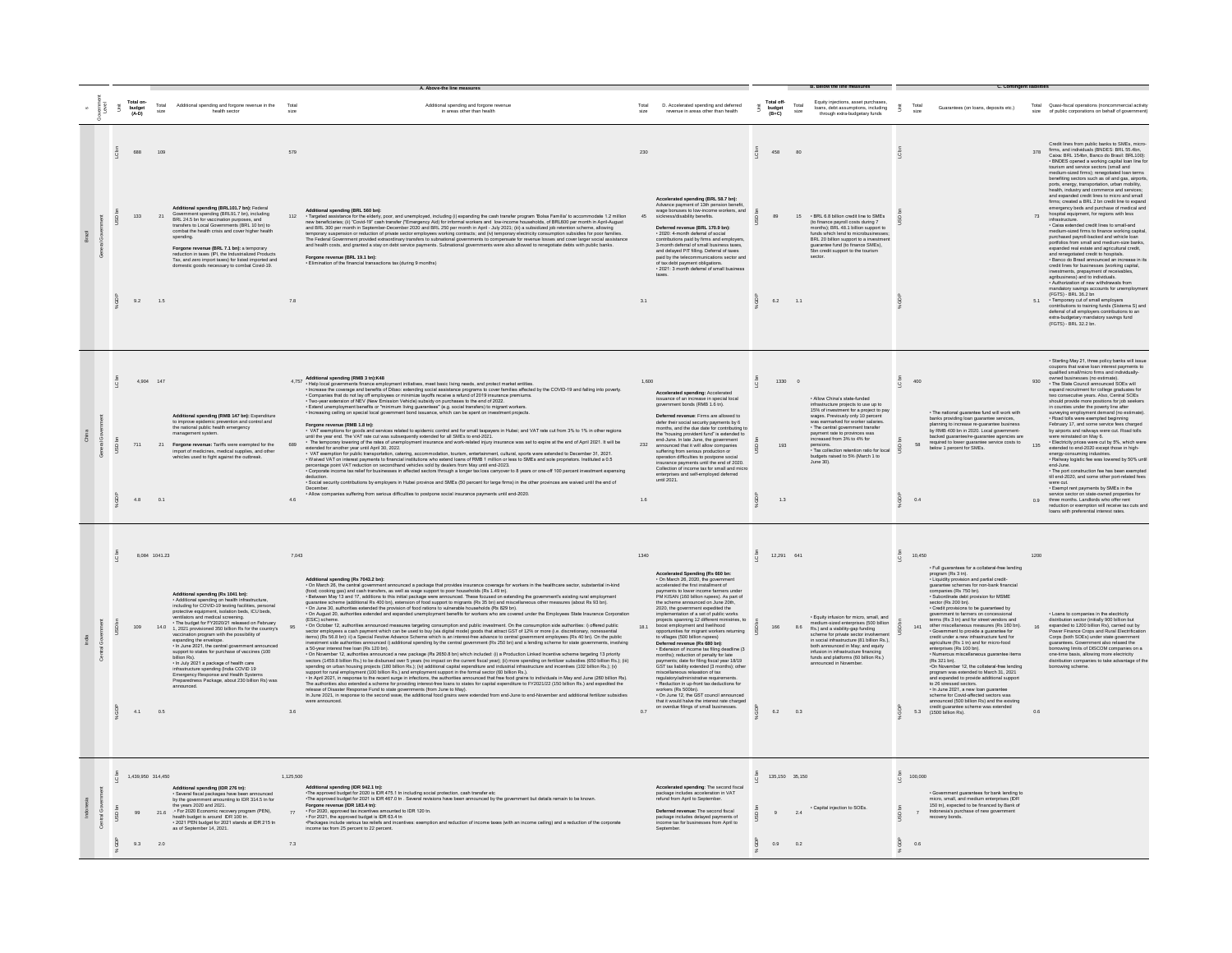|  |                                |                        |                                                                                                                                                                                                                                                                                                                                                                                                                                                                                                                                                                          |                     | A. Above-the line measures                                                                                                                                                                                                                                                                                                                                                                                                                                                                                                                                                                                                                                                                                                                                                                                                                                                                                                                                                                                                                                                                                                                                                                                                                                                                                                                                                                                                                                                                                                                                                                                                                                                                                                                                                                                                                                                                                                                                                                                                                                                                                                                                                                                                                                                                                                                                                                                                                |               |                                                                                                                                                                                                                                                                                                                                                                                                                                                                                                              |                                 |                                 |                                                                                                                                                                                                                                                                                                                                                                                                                                                                                                                      |                                           | C. Contingent lia                                                                                                                                                                                                                                                                                                                                                                                                                                                  |                    |                                                                                                                                                                                                                                                                                                                                           |
|--|--------------------------------|------------------------|--------------------------------------------------------------------------------------------------------------------------------------------------------------------------------------------------------------------------------------------------------------------------------------------------------------------------------------------------------------------------------------------------------------------------------------------------------------------------------------------------------------------------------------------------------------------------|---------------------|-------------------------------------------------------------------------------------------------------------------------------------------------------------------------------------------------------------------------------------------------------------------------------------------------------------------------------------------------------------------------------------------------------------------------------------------------------------------------------------------------------------------------------------------------------------------------------------------------------------------------------------------------------------------------------------------------------------------------------------------------------------------------------------------------------------------------------------------------------------------------------------------------------------------------------------------------------------------------------------------------------------------------------------------------------------------------------------------------------------------------------------------------------------------------------------------------------------------------------------------------------------------------------------------------------------------------------------------------------------------------------------------------------------------------------------------------------------------------------------------------------------------------------------------------------------------------------------------------------------------------------------------------------------------------------------------------------------------------------------------------------------------------------------------------------------------------------------------------------------------------------------------------------------------------------------------------------------------------------------------------------------------------------------------------------------------------------------------------------------------------------------------------------------------------------------------------------------------------------------------------------------------------------------------------------------------------------------------------------------------------------------------------------------------------------------------|---------------|--------------------------------------------------------------------------------------------------------------------------------------------------------------------------------------------------------------------------------------------------------------------------------------------------------------------------------------------------------------------------------------------------------------------------------------------------------------------------------------------------------------|---------------------------------|---------------------------------|----------------------------------------------------------------------------------------------------------------------------------------------------------------------------------------------------------------------------------------------------------------------------------------------------------------------------------------------------------------------------------------------------------------------------------------------------------------------------------------------------------------------|-------------------------------------------|--------------------------------------------------------------------------------------------------------------------------------------------------------------------------------------------------------------------------------------------------------------------------------------------------------------------------------------------------------------------------------------------------------------------------------------------------------------------|--------------------|-------------------------------------------------------------------------------------------------------------------------------------------------------------------------------------------------------------------------------------------------------------------------------------------------------------------------------------------|
|  | Total on-<br>budget<br>$(A-D)$ | Total<br>SIZA          | Additional spending and forcone revenue in the<br>health sector                                                                                                                                                                                                                                                                                                                                                                                                                                                                                                          | Tota<br>size        | Additional spending and forgone revenue<br>in areas other than health                                                                                                                                                                                                                                                                                                                                                                                                                                                                                                                                                                                                                                                                                                                                                                                                                                                                                                                                                                                                                                                                                                                                                                                                                                                                                                                                                                                                                                                                                                                                                                                                                                                                                                                                                                                                                                                                                                                                                                                                                                                                                                                                                                                                                                                                                                                                                                     | Total<br>size | D. Accelerated spending and deferred<br>revenue in areas other than health                                                                                                                                                                                                                                                                                                                                                                                                                                   | Total off-<br>budget<br>$(B+C)$ | Total<br>size.                  | Equity injections, asset purchases,<br>loans, debt assumptions, including<br>through extra-budgetary funds                                                                                                                                                                                                                                                                                                                                                                                                           |                                           | Total<br>Guarantees (on loans, deposits etc.)<br>size                                                                                                                                                                                                                                                                                                                                                                                                              |                    | Total Quasi-fiscal operations (noncommercial activity<br>size of public corporations on behalf of government)                                                                                                                                                                                                                             |
|  | 151<br>7.0<br>0.7              | 103.2<br>4.8<br>0.4    | <b>Additional spending:</b><br>The authorities have increased public health<br>spending to ensure sufficient supply of medical<br>equipment and materials.                                                                                                                                                                                                                                                                                                                                                                                                               | 48<br>2.2<br>0.2    | <b>Additional spending</b><br>- Loans with optional repayment to be granted by the Ministry of Economy to SMEs that maintain employees on payroll, self-employed, and domestic<br>workers. Eligibility is assessed using IMSS database.<br>. Loans with optional repayment to be granted by the Ministry of Economy to family businesses, previously registered in the Welfare Census.<br>. Unemployment subsidy for 3 months to workers that hold a mortgage with the Housing Institute.<br>. Housing program.                                                                                                                                                                                                                                                                                                                                                                                                                                                                                                                                                                                                                                                                                                                                                                                                                                                                                                                                                                                                                                                                                                                                                                                                                                                                                                                                                                                                                                                                                                                                                                                                                                                                                                                                                                                                                                                                                                                           | 92<br>0.4     | Accelerated spending:<br>· Frontloaded social pension payments for<br>4.3 the elderly and people with special needs.<br>· Procurement processes and VAT refunds<br>are to be accelerated.                                                                                                                                                                                                                                                                                                                    | <b>288</b><br>13.4<br>1.2       | 19<br>0.9                       | . Institute for Social Security and<br>Services (ISSSTE) loans to state<br>workers with low interest rates.<br>· Personal loans granted by the<br>Institute of the National Fund for the<br>Consumption of Workers (Fonacot).<br>· Special Program to Reactivate the<br>Economy against COVID by Housing<br>Fund of the Institute for Social<br>0.1 Security and Services(Fovissste).                                                                                                                                |                                           | 6.0 • Development bank quarantees program<br>0.3<br>0.0                                                                                                                                                                                                                                                                                                                                                                                                            | 263<br>12.2<br>1.1 | · Development banks to provide loans,<br>particularly to small- and medium-scale<br>enterprises.                                                                                                                                                                                                                                          |
|  | 74.0<br>5.0                    | 5,354 775<br>11<br>0.7 | <b>Additional spending:</b><br>· RUB 224 billion - new infection hospitals<br>additional beds and re-equipment of existing beds,<br>special ambulances and equipment, medicine<br>· RUB 346 billion - bonus fund for medical staff,<br>R&D in diagnostics and prevention<br>· RUB 32 billion - other<br>· RUB 141 billion expected in 2021.<br>· Medical staff directly engaged in coronavirus<br>efforts will receive additional federal compensation<br>Forgone revenue<br>. RUB 32 bn - zero import duties for<br>pharmaceuticals, medical supplies and<br>equipment. | 4.579<br>63.3<br>43 | Additional spending (RUB 3.64 tn):<br>- Quarantined or self-isolating individuals to receive sick leave benefits from the Social Insurance Fund.<br>-Sick leave benefits for the quarantined or self-isolating individuals and increases in unemployment and child benefits<br>· Interest rate subsidies for affected companies to finance minimum wages.<br>· Interest rate subsidies for systemically important companies, conditional on employment keeping above 90 percent, to support working capital<br>· Support for large companies (construction, car-makers, air transportation, li<br>- Credit to affected sectors to protect employment with partial/full asset write-offs if employment is kept above 80%.<br>· Grants for SMEs in affected industries to cover salaries and disinfection/COVID-19 prevention measures.<br>· Support to airlines (RUB 23 bn) (subsidies), airports (RUR 11 billion) (subsidies) and car-K60makers (RUB 25 bn) (state procurement and interest rate<br>subsidies).<br>· Federal transfers to regions.<br>· Construction sector support, including subsidized rates for a new mortgage program (costed at RUB 6 bn).<br>- Expected expenditure measures in 2021: 1721 billion : 851 billion to the corporate sector (employment retention programs- 477 billion, and industry<br>specific support and development programs-373 billion) and 100 billion to local governments; 270 billion of extra social spending announced in the<br>President State of Nation Address (another RUB10 thousand one-off benefit to all schoolchildren, 170 billion; 500 billion of RUB10 thousand one-off benefit<br>to all pensioners and RUB15 thousand one-off benefit to all military and law-enforcement personnel.<br>Forgone revenue (RUB 939 bn):<br>- Social contributions by SMEs on wages in excess of the minimum wage reduced from 30 to 15 percent, permanently.<br>- Taxes and social contributions for Q2 written off (excluding VAT) targeting SMEs, Social NGO, sole proprietors (covers 1.5 mn enterprises).<br>. Refund for the self-employed on 2019 taxes and credit of one minimum salary toward 2020 taxes.<br>· Sole proprietors will get a tax credit of one minimum salary toward their social insurance payments.<br>· For SMEs in the affected sectors: zero rent to the federal government for three months.<br>· Tourism firms not to contribute to the tourist reserve fund. | 6.4<br>0.4    | Deferred revenue<br>· Tax deferrals for SMEs and most affected<br>companies on most taxes (excluding VAT,<br>PIT, MET, and social contributions).<br>· Deferrals on social contributions for SMEs<br>in affected sectors for 6 months.<br>· For SMEs in the affected sectors:<br>deferrals on rent payments to all levels of<br>government until the end of the year.                                                                                                                                        | 1.567 567<br>22<br>1.5          | 0.5                             | · RUB 67 billion for restructuring<br>regional debt to the federal<br>7.8 . RUB 500 billion for recapitalization of<br>leasing firms due to potential<br>problems of their clients in the<br>transportation sector: VEB<br>recapitalization to support new<br>investment projects:<br>Sberbank recapitalization                                                                                                                                                                                                      | <b>S</b><br>$\overline{Q}$<br>8           | 500<br>· The federal government announced<br>guarantees of up to RUB 500 bn on bank<br>lending to firms, including<br>(1) RUB 220 bn in guarantees to VEB to<br>6.9<br>guarantee bank credit to systematically-<br>mportant enterprises;<br>(2) RUB 160 in supporting domestic aircraft<br>makers by issuing guarantees on domestic<br>leasing companies 2020-21 borrowings for<br>purchasing domestically produced<br>passenger aircrafts and helicopters.<br>0.5 | 500<br>6.9<br>0.5  | . The CBR has introduced a new RUB 500 bn<br>facility for SME lending and reduced the<br>interest rate on the existing RUB 175 bn<br>facility. As part of the new RUB 500 bn facility,<br>CBR has introduced a RUB 150 bn credit line<br>to finance 6-month zero-interest loans to SMEs<br>and individual entrepreneurs to cover payroll. |
|  | 68<br>18.0<br>2.6              | 54<br>14<br>2.1        | Additional spending (SAR 54 bn): Budget<br>reallocation within the Ministry of Health budget or<br>a reallocation from other parts of the budget for<br>emergency spending to fight COVID-19.                                                                                                                                                                                                                                                                                                                                                                            | 13.6<br>3.6<br>0.5  | Additional spending (SAR 9.6 bn):<br>. Wage benefits to employers who keep their workers to be provided through the unemployment insurance scheme, SANED (SAR 8 bn). This wage<br>benefits have been extended.<br>- Ministry of Energy announced temporary electricity subsidies to commercial, industrial, and agricultural sectors (SAR 0.9 bn).<br>. The Ministry of Finance program to help businesses defer loan payment due this year (SAR 0.67 bn).<br>Forgeone revenue (SAR 4 bn)<br>* Expat levy exemption                                                                                                                                                                                                                                                                                                                                                                                                                                                                                                                                                                                                                                                                                                                                                                                                                                                                                                                                                                                                                                                                                                                                                                                                                                                                                                                                                                                                                                                                                                                                                                                                                                                                                                                                                                                                                                                                                                                       | 42.5<br>1.6   | Accelerated spending (SAR 4 bn)<br>Deferred revenue (SAR 38.5 bn): Deferred<br>declaration & payment of taxes for 3<br>months, waiver of customs duties (30 days<br>to 3 months), waiver of expat fees for 3<br>months; and waiver of municipal fees on<br>companies for 3 months.                                                                                                                                                                                                                           |                                 | 26 26<br>6.9 6.9<br>$1.0$ $1.0$ | . Off-budget support provided by the<br>National Development Funds (NDF):<br>SAR 22 bn distributed as follows:<br>(i) loan rescheduling/restructuring and<br>different loan programs to SMEs:<br>SAR13 bn.<br>(ii) support to employment programs<br>in the private sector: SAR 5 bn.<br>(iii) social loans to families with low<br>incomes: SAR4 bn.<br>Saudi Industrial Development Fund<br>(SIDF) support to 536 private sector<br>industrial enterprises impacted by the<br>coronavirus pandemic SAR 3.7 billion |                                           |                                                                                                                                                                                                                                                                                                                                                                                                                                                                    |                    |                                                                                                                                                                                                                                                                                                                                           |
|  | 291<br>17.7<br>5.3             | $\overline{2}$<br>0.7  | Additional spending: for medical equipment and<br>staff for health facilities, and policing the<br>lockdown, vaccine program and rollout, and<br>second wave management.<br>Forgone revenue: VAT and customs duty<br>exemptions for essential sanitary products during<br>the pandemic (immune boosters, hand sanitizers,<br>patient monitoring devices, etc.).                                                                                                                                                                                                          | 15.4<br>4.6         | Additional spending (R 227 bn):<br>- Measures to support workers' unemployment insurance benefits (with R 80 bn funding from Unemployment Insurance Fund); create a New Covid-19<br>Social Relief of distress grant for the unemployed who do not receive grant or UI payment (extended to April 2021).<br>• Increase transfers to households: grants and food distribution and public work program expansions.<br>. Increase child support and all other grants from May till Oct 2020.<br>. Distribute food parcels and provide transfers to SMEs.<br>- Municipalities to use higher central transfers to fund emergency water supply, sanitation of public transport and facilities, and food and shelter for the<br>homeless (R 20 bn).<br>- Contribute R 150 mn Rand to a solidarity fund to combat virus spread, track spread, ill care, support for disrupted lives.<br>- Additional allocations by the Department of Industry and Trade, Department of Tourism, and Department of small enterprises to assist SMEs in distress (R<br>2.7 bn).<br>Forgone revenue (R 26 bn):<br>- Tax subsidy of up to R 750 to employees with an income below R 6,500 per month.<br>· Skills development levy holiday for four months.                                                                                                                                                                                                                                                                                                                                                                                                                                                                                                                                                                                                                                                                                                                                                                                                                                                                                                                                                                                                                                                                                                                                                                                                            | 2.7<br>0.9    | Deferred revenue:<br>Deferral of 35 percent of PAYE liability for<br>four months for businesses with expected<br>gross income of less than R 100 mn.<br>· Deferral of 35 percent of provisional tax<br>payments for the next six months for<br>businesses and the self-employed with<br>expected gross income of less than R 100<br>. A 90-day deferral for alcohol and tobacco<br>excise duty due to be paid in May and June<br>2020<br>· Three-month deferral for filing and<br>payment date of carbon tax | 203<br>12<br>4.1                |                                 |                                                                                                                                                                                                                                                                                                                                                                                                                                                                                                                      | <b>S</b><br>$\overline{\circ}$<br>$\circ$ | 200<br>The Treasury will guarantee up to R 200 bn<br>in loans where also the banks are taking part<br>of the risk to help businesses (with a cap of<br>R100 million per loan) pay operating<br>expenses and restart, suppliers etc<br>(extended to June 11 2021).<br>12<br>4.0                                                                                                                                                                                     | 3.0<br>0.2<br>0.1  | Programs from the industrial development<br>corporation to support businesses.                                                                                                                                                                                                                                                            |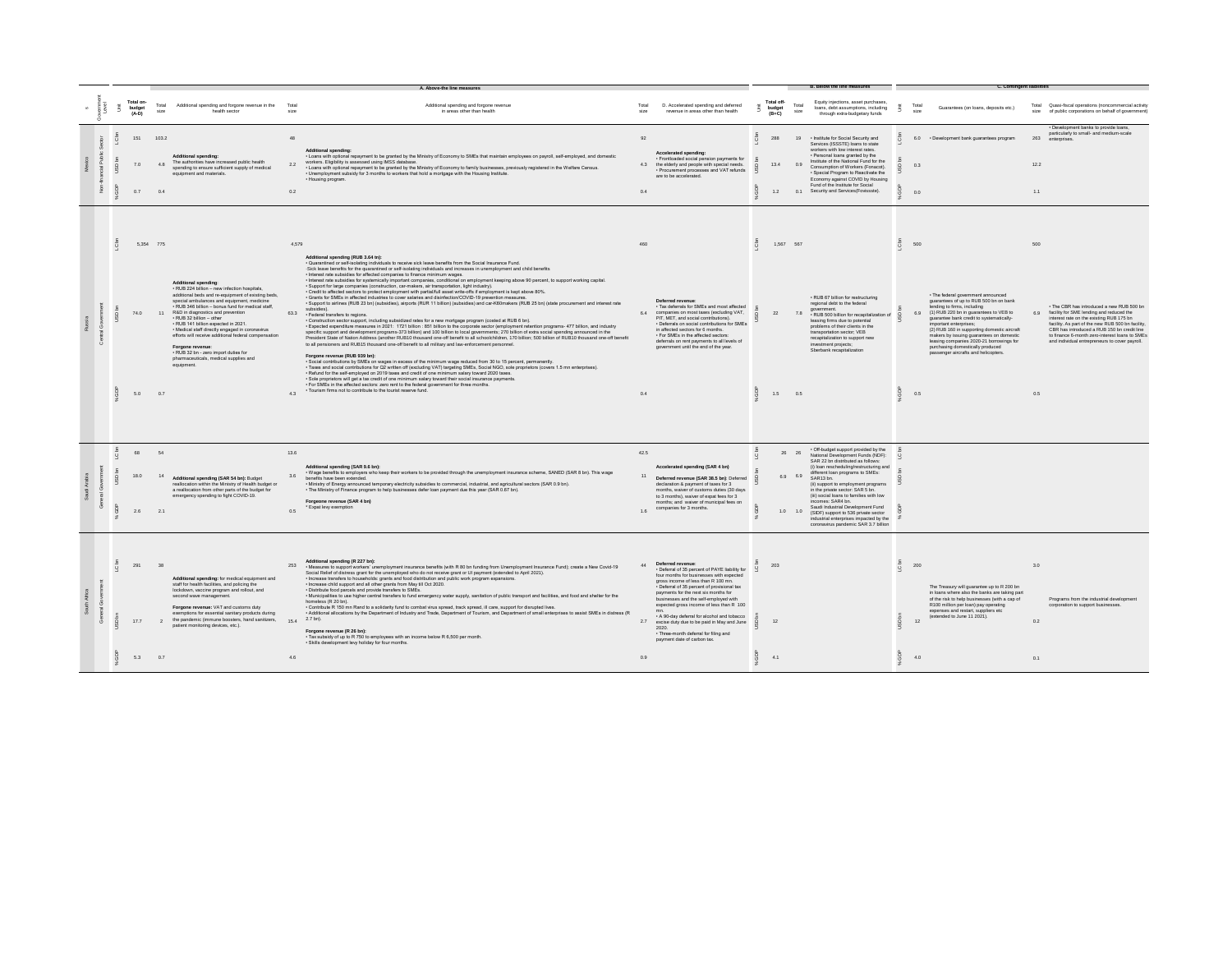|  |                 |                                |                   |                                                                                                                                                                                                                                                                                                                                                                                                                                                                                                                                                                                                                                                                                                                                                                       |               | A. Above-the line measures                                                                                                                                                                                                                                                                                                                                                                                                                                                                                                                                                                                                                                                                                                                                                                                                                                                                                                                                                                                                                                                                                                                                                                                                                                                                                                                                                                                                                                                                                                                                                                                                                                                                                                                                                                                                                                                                                                                                                                                                                                                                                                                                                                                                                                                                                                                                                                                                                                                                                                                                                                                                                                                                                                                                                                                                                                                                                                                                                                                                                                                                                                                                                                                                                                                                                                                                                                                                                                                                     |                  |                                                                                                                                                                                                                                                                                                                                                                                                                                                                                                                                                                                                                                                                                                                                                                                                                                                                                         |                               |                              |                                                                                                                                                                                                                                                                                                                                                                                                                                                                                                               |                                                                                                                                                                                                                                                                                                                                                                                                                                                                                                                                                                                                                                                                                                                                                                                                                                                                                                                                                                                                                                                         |  |                                                                                                                                                                                                                                                                                                                                                                                                                                                                                                                                                                                                                                                                                                                                                                                                                                                                                                                                      |
|--|-----------------|--------------------------------|-------------------|-----------------------------------------------------------------------------------------------------------------------------------------------------------------------------------------------------------------------------------------------------------------------------------------------------------------------------------------------------------------------------------------------------------------------------------------------------------------------------------------------------------------------------------------------------------------------------------------------------------------------------------------------------------------------------------------------------------------------------------------------------------------------|---------------|------------------------------------------------------------------------------------------------------------------------------------------------------------------------------------------------------------------------------------------------------------------------------------------------------------------------------------------------------------------------------------------------------------------------------------------------------------------------------------------------------------------------------------------------------------------------------------------------------------------------------------------------------------------------------------------------------------------------------------------------------------------------------------------------------------------------------------------------------------------------------------------------------------------------------------------------------------------------------------------------------------------------------------------------------------------------------------------------------------------------------------------------------------------------------------------------------------------------------------------------------------------------------------------------------------------------------------------------------------------------------------------------------------------------------------------------------------------------------------------------------------------------------------------------------------------------------------------------------------------------------------------------------------------------------------------------------------------------------------------------------------------------------------------------------------------------------------------------------------------------------------------------------------------------------------------------------------------------------------------------------------------------------------------------------------------------------------------------------------------------------------------------------------------------------------------------------------------------------------------------------------------------------------------------------------------------------------------------------------------------------------------------------------------------------------------------------------------------------------------------------------------------------------------------------------------------------------------------------------------------------------------------------------------------------------------------------------------------------------------------------------------------------------------------------------------------------------------------------------------------------------------------------------------------------------------------------------------------------------------------------------------------------------------------------------------------------------------------------------------------------------------------------------------------------------------------------------------------------------------------------------------------------------------------------------------------------------------------------------------------------------------------------------------------------------------------------------------------------------------------|------------------|-----------------------------------------------------------------------------------------------------------------------------------------------------------------------------------------------------------------------------------------------------------------------------------------------------------------------------------------------------------------------------------------------------------------------------------------------------------------------------------------------------------------------------------------------------------------------------------------------------------------------------------------------------------------------------------------------------------------------------------------------------------------------------------------------------------------------------------------------------------------------------------------|-------------------------------|------------------------------|---------------------------------------------------------------------------------------------------------------------------------------------------------------------------------------------------------------------------------------------------------------------------------------------------------------------------------------------------------------------------------------------------------------------------------------------------------------------------------------------------------------|---------------------------------------------------------------------------------------------------------------------------------------------------------------------------------------------------------------------------------------------------------------------------------------------------------------------------------------------------------------------------------------------------------------------------------------------------------------------------------------------------------------------------------------------------------------------------------------------------------------------------------------------------------------------------------------------------------------------------------------------------------------------------------------------------------------------------------------------------------------------------------------------------------------------------------------------------------------------------------------------------------------------------------------------------------|--|--------------------------------------------------------------------------------------------------------------------------------------------------------------------------------------------------------------------------------------------------------------------------------------------------------------------------------------------------------------------------------------------------------------------------------------------------------------------------------------------------------------------------------------------------------------------------------------------------------------------------------------------------------------------------------------------------------------------------------------------------------------------------------------------------------------------------------------------------------------------------------------------------------------------------------------|
|  |                 | Total on-<br>budget<br>$(A-D)$ | Total<br>size     | Additional spending and forgone revenue in the<br>health sector                                                                                                                                                                                                                                                                                                                                                                                                                                                                                                                                                                                                                                                                                                       | Total<br>size | Additional spending and forgone revenue<br>in areas other than health                                                                                                                                                                                                                                                                                                                                                                                                                                                                                                                                                                                                                                                                                                                                                                                                                                                                                                                                                                                                                                                                                                                                                                                                                                                                                                                                                                                                                                                                                                                                                                                                                                                                                                                                                                                                                                                                                                                                                                                                                                                                                                                                                                                                                                                                                                                                                                                                                                                                                                                                                                                                                                                                                                                                                                                                                                                                                                                                                                                                                                                                                                                                                                                                                                                                                                                                                                                                                          | Total<br>size    | D. Accelerated spending and deferred<br>revenue in areas other than health                                                                                                                                                                                                                                                                                                                                                                                                                                                                                                                                                                                                                                                                                                                                                                                                              | Total off-<br>budget<br>(B+C) | Total<br>size                | Equity injections, asset purchases.<br>loans, debt assumptions, including<br>through extra-budgetary funds                                                                                                                                                                                                                                                                                                                                                                                                    | Tota<br>Guarantees (on loans, deposits etc.)<br>size                                                                                                                                                                                                                                                                                                                                                                                                                                                                                                                                                                                                                                                                                                                                                                                                                                                                                                                                                                                                    |  | Total Quasi-fiscal operations (noncommercial activity<br>size of public corporations on behalf of government                                                                                                                                                                                                                                                                                                                                                                                                                                                                                                                                                                                                                                                                                                                                                                                                                         |
|  |                 | 177<br>25.2<br>3.5             | 19.4<br>0.4       | 2.8 Additional spending: including medicine, vaccine 22.5<br>and medical equipment spending, protective<br>equipment and other needs of University Hospitals<br>and Institutions, SUT expenditure, performance<br>pay for medics.                                                                                                                                                                                                                                                                                                                                                                                                                                                                                                                                     | 31            | $157.5$ Additional spending:<br>· Cash aid and raised minimum pension (TL 29.8 bn);<br>· Unemployment benefits (TL 7.3 bn);<br>· Short-time work allowance (TL 36.7 bn)<br>· Cash aid to employees (TL 14 bn).<br>. Normalization support (TL 4.8 bn).<br>· Social Support Program (TL 9.9 bn)<br>Forgone revenue (TL 44.6 bn): 40,6 bn TL forgone tax revenue and 4 bn TL Financing cost of Tax and SSP Deferrals<br>- VAT rate on food and beverage, cinema, theatre, museum and accommodation services was reduced from 8% to 1% until 31 December, 2020. It is<br>prolonged for five months for 2021. It was again prolonged to end of September 2021.<br>- VAT rate on workplace rental services, passenger transportation, maintenance and repair of small home appliances, wedding and marriage organizations,<br>residential maintenance, repair, painting, and cleaning services was reduced from 18% to 8% until 31 December, 2020. It is prolonged for five months for<br>2021. It was again prolonged to end of September 2021.<br>. Withholding tax on workplace rent was reduced from 20% to 10% until 31 December, 2020. It is prolonged for five months for 2021.It was again prolonged<br>to end of September<br>- VAT rate on passenger transportation by air was reduced to 1% from 1 April, 2020 to 30 June, 2020.<br>- VAT rate on education and training services between 1 September, 2020 and 30 June, 2021 was reduced from 8% to 1% temporarily. It was again<br>prolonged to end of September 2021.<br>· Support to tradespeople (TL 9 bn), Supports for Artists (TL 0,2 bn) and Additional Payments for Treasury Interest Supported Loans Given to Agricultural<br>Producers and Tradesmen (1,2 bn)                                                                                                                                                                                                                                                                                                                                                                                                                                                                                                                                                                                                                                                                                                                                                                                                                                                                                                                                                                                                                                                                                                                                                                                                                                                                                                                                                                                                                                                                                                                                                                                                                                                                                                                                                                | 70.2             | Accelerated spending: Early annual bonus<br>payment to pensioners.<br>Deferred revenue:<br>-Tax deferrals for the self-employed<br>farmers, tailors, grocers, lawyers, financial<br>advisers, architects, engineers, doctors,<br>and dentists<br>· Tax deferrals for those aged over 65 or<br>those with chronic illnesses.<br>10.0 • Postponed payments regarding<br>withholding tax returns and VAT<br>declarations, as well as Social Security<br>Contribution premiums (e.g., for<br>retail/shopping malls, iron-steel.<br>automobiles, logistics-transportation<br>sectors).<br>· Land occupation and revenue sharing<br>payments in leasing of hotels postponed for<br>6 months.<br>1.4 • Accommodation tax deferred.<br>· Retail, shopping malls, iron-steel.<br>automobiles, logistics-transportation, etc.<br>are offered to postpone VAT and Social<br>Security Contribution. | 486<br>69<br>9.6              | $\mathfrak{D}$<br>3.0<br>0.4 | · Turkey Wealth Fund (TWF) has been<br>granted new rights to take equity in<br>firms affected by Covid-19, and was<br>assigned to inject a core capital of 0.4<br>percent of GDP into three state banks<br>funded by issuance of Treasury                                                                                                                                                                                                                                                                     | 322<br>· Treasury-backed credit guarantee system.<br>· Credit guarantee fund doubled in size from<br>TL25 to 50 billion as part of the fiscal<br>package.<br>6.4                                                                                                                                                                                                                                                                                                                                                                                                                                                                                                                                                                                                                                                                                                                                                                                                                                                                                        |  | 143 . All public banks: Principal and interest<br>payments by those firms whose cash flows are<br>affected adversely by Covid-19 will be<br>postponed by minimum 3 months and provided<br>with refinancing.<br>· Various state bank lending schemes,<br>including: extending repayment terms on<br>specified credit card loans; low interest credit<br>packages for low income households; April,<br>May and June repayments by tradespeople<br>extended without penalty: new low interest<br>loans for tradespeople: and new credit cards.<br>for merchants with longer repayment periods<br>new lending campaigns directed to firms<br>"maintaining" employees.<br>· On June 1, public deposit banks (Ziraat Bank,<br>Halkbank and Vakifbank) launched new retail<br>loan campaigns for house purchases and<br>2.8 consumer spending. Farmers'<br>loans that will become due in May and June<br>have been postponed by six months. |
|  |                 | 37<br>42<br>8.2                | 96<br>2.1         | Additional spending (€9.6 bn): on medical<br>equipment, tests, contact tracing, administration,<br>etc. Measures also include advance nayments to<br>hospitals (2bn allocated based on Covid-related<br>11.0 cost pressures and revenue losses) as well as a<br>structural increase in the budget for mental health<br>care (200mn annually; for 2020 prorated from<br>Sept) and the federal health sector (wage<br>increases and improvement in working conditions<br>350mn in 2021. 600mn thereafter). An additional<br>one-off 200mn was allocated to federal health<br>workers in 2020. Additional spending on vaccine<br>rollout.                                                                                                                                | 28<br>61      | Additional spending (€23.4 bn):<br>· Federal government eased access to temporary unemployment for firms affected by Covid-19, raised the benefit replacement rate, and introduced a daily<br>premium, as well as eased access to replacement income for the self-employed. It also introduced Covid-19 parental leave and increased unemployment<br>benefits (extension of switching on allowance for the young, freezing of degressivity, etc.), social assistance benefits, and support to local social services.<br>Additional measures have been taken to support hard-hit sectors and vulnerable groups as the pandemic evolved, while key temporary measures have<br>been extended until end-December 2021.<br>· Regional governments provided transfers for companies and self-employed affected by closures or significantly reduced turnover; further support to<br>specific, affected sectors in addition to the health care sector; support for utility bills for affected households; and a host of smaller support measures.<br>Similar measures have been reintroduced in Oct-Nov 2021 in the context of the re-imposition of restrictions and the second lockdown. These are expiring in<br>2021<br>Forgone revenue (64.2 bn): Loss carry backward for CIT and PIT, tax exemption for regional support measures (for firms affected by closures and reduced<br>turnover), social security contribution exemption for self-employed, temporary reduction in VAT in the hospitality sector (e.g., food and non-alcoholic<br>beverages), increase in the investment allowance for SMEs and natural persons (extended until end-2022), and increase in the CIT allowance for restaurant<br>and reception costs. Suspension of penalties for delays or non-performance of suppliers to the public sector.                                                                                                                                                                                                                                                                                                                                                                                                                                                                                                                                                                                                                                                                                                                                                                                                                                                                                                                                                                                                                                                                                                                                                                                                                                                                                                                                                                                                                                                                                                                                                                                                                                                                           | 13<br>15<br>29   | Deferred revenue (€12.9 bn):<br>· Deferred payment of tax and social<br>security contributions for affected firms, self-<br>employed and bouseholds without<br>application of interest charges and<br>penalties, estimated at about 10 billion<br>euros, and deferral of advance VAT<br>payment in December 2020. Additional<br>deferral of SSC payments due in Q4 for<br>firms affected by the second lockdown.                                                                                                                                                                                                                                                                                                                                                                                                                                                                        | 11.9 0.4                      | 54 1.6                       | Government loans (1.3bn):<br>· Federal loan to Brussels Airlines:<br>and various (subordinated) loans<br>provided by regional governments for<br>companies and self-employed<br>affected by Covid-19 (facing liquidity<br>61 1.8 problems, etc.): some of which<br>channeled through regional<br>investment vehicles.<br>Equity injections (0.3bn):<br>Capital increase in Flemish and<br>Brussels regional investment<br>companies that will use the funds to<br>provide capital support to firms in<br>heen | · Federal government launched a quarantee<br>mechanism for all new credits and credit<br>52<br>lines, initially with a maximum maturity of 12<br>months granted by banks to viable non-<br>financial corporations and self-employed<br>(ended Dec 2020). Second scheme<br>introduced end-July 2020 to extend the<br>maturity to 36 months, replace the loss<br>tranching by uniform loss sharing between<br>government and banks (80-20), and ease the<br>viability criterion. The second scheme carved<br>10bn out of the total envelope of 50bn and is<br>targeted at SMEs. Take-up is about 2.1bn.<br>The scheme has been extended until end-<br>2021<br>- Regional governments also provide<br>quarantees for affected companies and self-<br>employed in need of bridge loans. Take-up is<br>about 0.5bn.<br>- The federal government signed a<br>memorandum of understanding with<br>11.5 Credendo ECA, Assuralia and private credit-<br>insurance firms, committing to provide<br>reinsurance for short-term (< 2yrs) trade<br>credit insurance. |  |                                                                                                                                                                                                                                                                                                                                                                                                                                                                                                                                                                                                                                                                                                                                                                                                                                                                                                                                      |
|  | $\tilde{\circ}$ | 523<br>23<br>9.2               | 148<br>6.4<br>2.6 | <b>Additional spending:</b><br>· Purchases of medical equipment, vaccine, tests,<br>etc. (CZK 29.9bn).<br>· The government approved higher premium<br>payments on state-covered health insurance--<br>increase by CZK500 per person as of June 2020.<br>(CZK 20.9bn) and by CZK200 per person since<br>January 2021 (CZK50.9bn).<br>- Debt relief of hospitals (CZK 6.6bn).<br>· Bonus for workers in social services, hospitals,<br>emergency responders, hygienically stations (CZK<br>35.8 hn)<br>· Other health measures: (mobile collection<br>teams, Smart Quarantine establishment, anti-<br>covid programmes for technological firms) (CZK<br>1.7bn).<br>Forgone revenue:<br>- Remission of VAT on purchase of the vaccine,<br>tests, respirators (CZK 2.6bn) | 16.2<br>6.6   | <b>Additional spending:</b><br>· Payments for employment support: Employees affected during the shutdown due to government measures will receive full wages of which the<br>government covered 80 percent up to CZK 39,000/month (since October the government has covered 100% up to CZK 50,000/month in case of business<br>shutdown due to government measures). Staff in businesses affected receive 60-100% of gross wages with a state contribution of 60% of total labor costs<br>per employee (up to CZK 29,000/month) (CZK 49.2bn).<br>- Care Allowance to parents, who cannot work because they need to care for children up to 13 years, of 80% of eligible income until end of June 2020<br>(calculated based on a progressive table) for sick leave. During the other waves of COVID, care allowance to parents with children up to 10 years, 70% of<br>eligible income - since March 2021 80% of eligible income (in total CZK 13.2bn)<br>- Care Allowance to self-employed persons (CZK 434 per day in March 2020, CZK 500 per day since April), who cannot work because they need to care for<br>children up to 13 years. During the other waves of COVID for parents with children up to 10 years, CZK 400 per day (CZK 3.1bn)<br>. The state covers half of business property rents in Q2-Q4 2020 (CZK 9.9bn).<br>· Programs in support of the sports, culture, tourism, transport, restaurants, agriculture and other closed sectors (CZK 45.7bn).<br>- One-off cash benefit for pensioners in amount of CZK 5000 (CZK 15.0bn).<br>. Loss carryback measure: Taxpayers who report tax losses in 2020 due to the state of emergency, will be able to reduce their tax bases for the tax years<br>2019 and 2018 by this loss (maximum CZK 30 million) (CZK 4.3bn).<br>· Self-employed receive lump sum of CZK 500 per day during Mar 12 and Jun 8 (CZK 20.2bn), additional lump-sum assistance grant (CZK 500 per day) to<br>small business (Ltd) during Mar 12 and Jun 8 (CZK 1.7bn) and additional lump-sum assistance grant (CZK 350 per day) to contractors (CZK 0.1bn). The<br>subjects in affected sectors received identical lump-sum during Oct 5 2020<br>and May 31 2021 (CZK 14bn)<br>· Other expenditure (CZK 9.6bn).<br>Forgone Revenue:<br>- The effective reduction in the personal income taxation and increase in the basic rebate for taxpayers (in total CZK 99.1bn).<br>- Waived social security contributions paid by employers (24.8%) with a maximum of 50 employees for the period between June and August. This support<br>will be provided concurrently with the wage compensation if two conditions are satisfied - minimum employment level of 90% and wages paid in March<br>2020 are at least 90% (CZK 13.3bn).<br>- Introduction of extraordinary allowance at CZK 370 per day for employees who have been ordered to quarantine (CZK 1.1bn).<br>- Reduced VAT rate to 10% for accommodation, sports and culture services (CZK 2.6bn).<br>- Reduced road tax rate for vehicles above 3.5t (CZK 2bn) and decrease in excise tax on diesel oil (CZK 5.6bn).<br>. Abolition of the real property acquisition tax (CZK 27.6bn).<br>. Lower dividends from Airport Prague (CZK 1.5bn).<br>· Introduction of extraordinary accelerated depreciation on assets (in the 1st and 2nd depreciation classes), acquired in 2020 and 2021 (CZK 25bn);<br>increase in the limit for the depreciation of tangible fixed assets and other measures (CZK 3.7bn). | 14<br>0.6<br>0.3 | Deferred revenue:<br>· Postponement of advance payments on<br>social security and health insurance<br>contributions for self-employed by 6 months<br>(CZK 14.3bn)                                                                                                                                                                                                                                                                                                                                                                                                                                                                                                                                                                                                                                                                                                                       | 15.5 0.0                      | 881 0.9<br>38 0.0            | Government loans:<br>. The CMZRB provided CZK 0.9hm<br>through interest-free loans, the rest<br>will be handled through state<br>guarantees on loans of commercial<br>banks (COVID I Programme).                                                                                                                                                                                                                                                                                                              | . COVID III Program (Guarantees will cover<br>up to 30% of loan principal. The state will<br>issue 80-90% of the guarantees (total<br>amount of CZK 150bn). Estimates of the<br>amount of quarantees offered will allow<br>SMEs to access loans amounting to<br>CZK500bn.<br>· COVID II Program of state guarantees in<br>total amount of CZK 20bn (loans up to CZK<br>15 million, state contribution on interest<br>costs up to CZK 1 million, state quarantee<br>up to 80% of Ioan, 3-year maturity)<br>• COVID Plus Program of state guarantees<br>provided by Export Guarantee and Insurance<br>Corporation in the amount of CZK 330bn.<br>· COVID Prague Program (CZK 1.6bn).<br>· COVID Sport Guarantee Program (CZK<br>38<br>4hn<br>. COVID Travel Agency Guarantee Program<br>(CZK 0.3bn)<br>· Other guarantees (National guarantee,<br>Expansion guarantee) (CZK 24.5bn).<br>15.5                                                                                                                                                              |  |                                                                                                                                                                                                                                                                                                                                                                                                                                                                                                                                                                                                                                                                                                                                                                                                                                                                                                                                      |
|  |                 |                                |                   |                                                                                                                                                                                                                                                                                                                                                                                                                                                                                                                                                                                                                                                                                                                                                                       |               |                                                                                                                                                                                                                                                                                                                                                                                                                                                                                                                                                                                                                                                                                                                                                                                                                                                                                                                                                                                                                                                                                                                                                                                                                                                                                                                                                                                                                                                                                                                                                                                                                                                                                                                                                                                                                                                                                                                                                                                                                                                                                                                                                                                                                                                                                                                                                                                                                                                                                                                                                                                                                                                                                                                                                                                                                                                                                                                                                                                                                                                                                                                                                                                                                                                                                                                                                                                                                                                                                                |                  |                                                                                                                                                                                                                                                                                                                                                                                                                                                                                                                                                                                                                                                                                                                                                                                                                                                                                         |                               |                              |                                                                                                                                                                                                                                                                                                                                                                                                                                                                                                               |                                                                                                                                                                                                                                                                                                                                                                                                                                                                                                                                                                                                                                                                                                                                                                                                                                                                                                                                                                                                                                                         |  |                                                                                                                                                                                                                                                                                                                                                                                                                                                                                                                                                                                                                                                                                                                                                                                                                                                                                                                                      |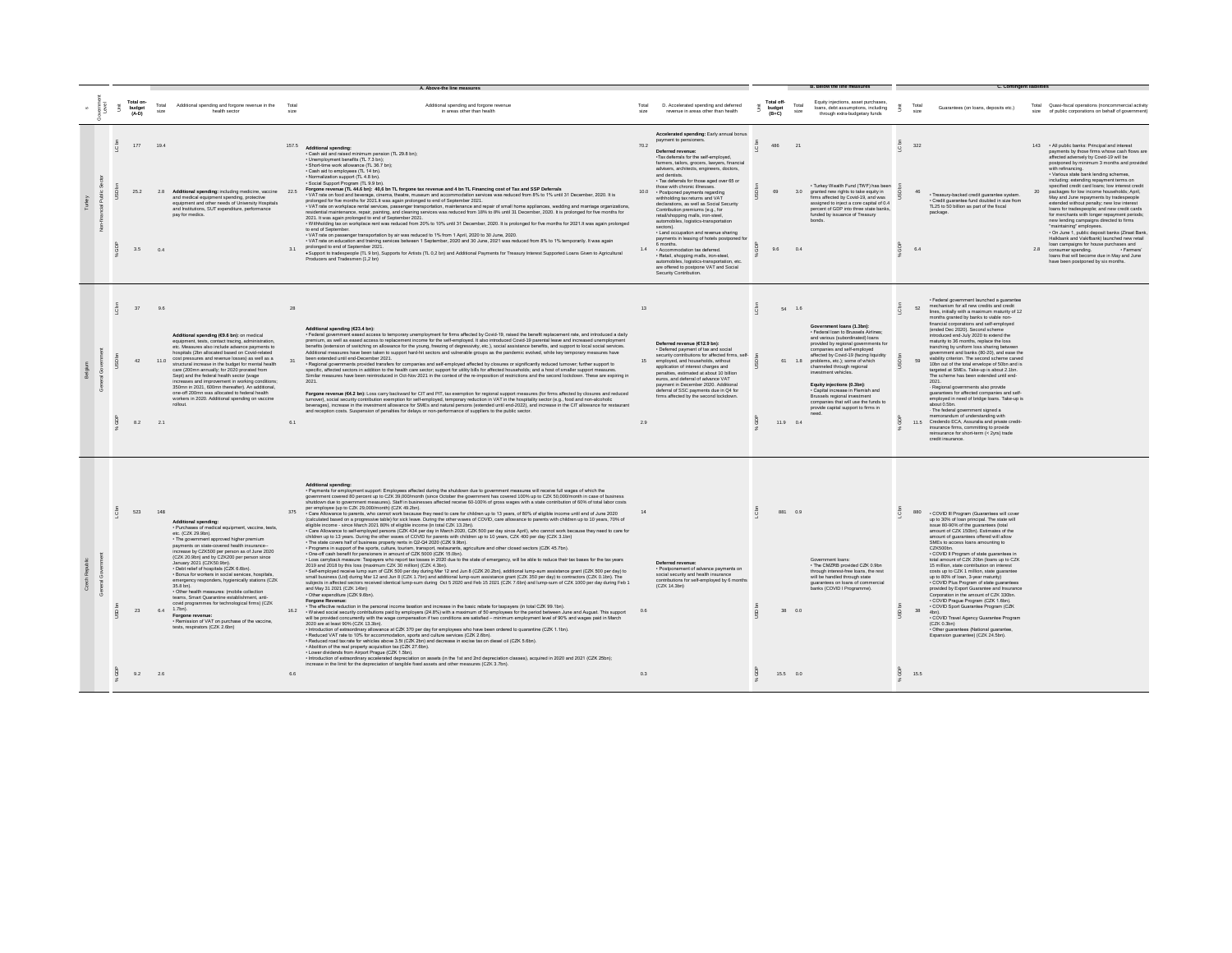|           |   |             |                              |                              |                                                                                                                                                                                                                                                                                          |                 |                                                                                                                                                                                                                                                                                                                                                                                                                                                                                                                                                                                                                                                                                                                                                                                                                                                                                                                                                                                                                                                                                                                                                                                                                                                                                                                                                                                                                                                         |                          |                                                                                                                                                                                                                                                                                                                                                                        |                                    |                                | <b>B. Below the line measures</b>                                                                                                                                                                                                                                                                                                                                                                                                                                                                                                                                                                                                                                                                                                             |                     | C. Contingent liabilitie                                                                                                                                                                                                                                                                                                                                                                                                                                                                                                                                                                                                                                                                                                                                                                                                                                                                                                                                                                           |                                                                                                                                                                                                                                                                                                                                   |
|-----------|---|-------------|------------------------------|------------------------------|------------------------------------------------------------------------------------------------------------------------------------------------------------------------------------------------------------------------------------------------------------------------------------------|-----------------|---------------------------------------------------------------------------------------------------------------------------------------------------------------------------------------------------------------------------------------------------------------------------------------------------------------------------------------------------------------------------------------------------------------------------------------------------------------------------------------------------------------------------------------------------------------------------------------------------------------------------------------------------------------------------------------------------------------------------------------------------------------------------------------------------------------------------------------------------------------------------------------------------------------------------------------------------------------------------------------------------------------------------------------------------------------------------------------------------------------------------------------------------------------------------------------------------------------------------------------------------------------------------------------------------------------------------------------------------------------------------------------------------------------------------------------------------------|--------------------------|------------------------------------------------------------------------------------------------------------------------------------------------------------------------------------------------------------------------------------------------------------------------------------------------------------------------------------------------------------------------|------------------------------------|--------------------------------|-----------------------------------------------------------------------------------------------------------------------------------------------------------------------------------------------------------------------------------------------------------------------------------------------------------------------------------------------------------------------------------------------------------------------------------------------------------------------------------------------------------------------------------------------------------------------------------------------------------------------------------------------------------------------------------------------------------------------------------------------|---------------------|----------------------------------------------------------------------------------------------------------------------------------------------------------------------------------------------------------------------------------------------------------------------------------------------------------------------------------------------------------------------------------------------------------------------------------------------------------------------------------------------------------------------------------------------------------------------------------------------------------------------------------------------------------------------------------------------------------------------------------------------------------------------------------------------------------------------------------------------------------------------------------------------------------------------------------------------------------------------------------------------------|-----------------------------------------------------------------------------------------------------------------------------------------------------------------------------------------------------------------------------------------------------------------------------------------------------------------------------------|
|           |   | š           | Total on-<br>budget<br>(A-D) | Total<br>size                | Additional spending and forgone revenue in the<br>health sector                                                                                                                                                                                                                          | Tota<br>size    | Additional spending and forgone revenue<br>in areas other than health                                                                                                                                                                                                                                                                                                                                                                                                                                                                                                                                                                                                                                                                                                                                                                                                                                                                                                                                                                                                                                                                                                                                                                                                                                                                                                                                                                                   | Total<br>size            | D. Accelerated spending and deferred<br>revenue in areas other than health                                                                                                                                                                                                                                                                                             | Total off-<br>budget<br>(B+C)<br>š | Total<br>size                  | Equity injections, asset purchases<br>loans, debt assumptions, including<br>through extra-budgetary funds                                                                                                                                                                                                                                                                                                                                                                                                                                                                                                                                                                                                                                     | š                   | Guarantees (on loans, deposits etc.)<br>size                                                                                                                                                                                                                                                                                                                                                                                                                                                                                                                                                                                                                                                                                                                                                                                                                                                                                                                                                       | Total Quasi-fiscal operations (noncommercial activity<br>size of public corporations on behalf of government)                                                                                                                                                                                                                     |
| $\bar{g}$ |   | $\tilde{Q}$ | 79.5<br>12<br>3.4            |                              |                                                                                                                                                                                                                                                                                          | 80<br>3.4       | <b>Additional spending:</b><br>Grants to businesses (announced: DKK 35.8 hm untake: DKK 22.6 hn).<br>Simpleyment support & university methods and the material conditions of the proposed by Employment support & unemployment benefits (announced DKK 30.8 bn; uptake DKK 20.9 bn)<br>Boosting business activity (announced: DKK 9.6<br>Consumption support to Households (announced: DKK 2.2 bn; uptake 2.2 bn)<br>Upskilling & Education (announced: DKK 1.1; uptake 1.1 bn)                                                                                                                                                                                                                                                                                                                                                                                                                                                                                                                                                                                                                                                                                                                                                                                                                                                                                                                                                                         | 319<br>$A\Omega$<br>13.7 | Accelerated spending (1 bn):<br>. Advance payment of tax credits (DKK 1<br>Deferred revenue (317.8 bn):<br>Tax deferrals (2020 & 2021) (announced<br>317.8: uptake 206.0)                                                                                                                                                                                              | C <sub>bn</sub>                    | 56 43.1<br>15.6 12.1           | 364 282 Government loans (264 bn):<br>Government (interest free) loans<br>(2020 & 2021) (announced: DKK<br>264.0; uptake: DKK 40.8 bn)<br>Equity injections or asset purchases<br>$(18 bh)$ :<br>· SAS AB has completed a<br>recapitalisation of the company to<br>which the Danish State (among<br>others) has contributed (DKK 3.8 bn)<br>- Danish Recapitalization Fund (DKK<br>10 hn) Danish state will invest in<br>equity as an investor of last resort by<br>acquiring preferred shares of the<br>beneficiaries affected by Covid-19<br>· A recapitalisation scheme<br>administered by The Danish Growth<br>Fund aimed at strengthening the<br>solvency of SMEs and smaller<br>midcans (DKK 3 hn)<br>Equity to start ups (DKK 1.2 bn). | $\overline{Q}$<br>ă | 82<br>Guarantees (inc. trade credit insurance)<br>(announced DKK 82.2 bn; uptake DKK 36.5<br>hn) V78<br>$12 -$<br>3.5                                                                                                                                                                                                                                                                                                                                                                                                                                                                                                                                                                                                                                                                                                                                                                                                                                                                              |                                                                                                                                                                                                                                                                                                                                   |
|           | 8 |             | 11.3<br>12.9<br>4.8          | 41<br>4.7<br>1.7             | Additional spending:<br>-Health and social services resources and<br>equipment purchases, and covid-19 research (3.1)<br>-Other expenditure increases arising from the<br>coronavirus situation (0.9)                                                                                    | 72<br>8.2<br>30 | Additional spending (€6.1 billion):<br>-Support for enterprises: grants provided for companies by Business Finland and ELY Centres, support for solvency of sole entrepreneurs, support for<br>catering entrepreneurs, support for agricultural and natural resource eco<br>Finmers's loss compensation etc. (es billion)<br>"Extension of unemployment security: eliminating the waling period, speeding up the layoff procedure, making entrepreneurs eligible for unemployment<br>security, estending the pay<br>$(6200 \text{ million})$<br>-Children and young people, and wellbeing of the elderly: free leisure activities, early childhood education and care, basic education and general upper<br>secondary education, guidance counselling and youth work, student health care, ensuring properly functioning services for the elderly (€300 million)<br>- litvestment projects: basic transport infrastructure maintenance, devel<br>The sums for the years 2021 and 2022 are based on a technical assumption concerning the timing of the projects. (6400 million)<br>The distribution of the text was considered to the constant assumption concoming to the propose. (Social competence and wellbeing: additional starting places for higher education and developing continuous learning, researc<br>Forgone revenue (€1.1 billion):<br>-Eowering of private sector pension contributions for the period May 1 - 31 December 2020 (1.1) | 0.5<br>0R<br>0.2         | Deferred revenue: Easing of payment<br>terms for taxes and lowering the interest on<br>ate payments from 7% to 2.5%. Asses<br>the impacts of the delays of 2020 and 2021<br>tax revenue to 2022 and 2023 (E500 million)                                                                                                                                                | C bn<br>å                          | 17 12<br>$20 - 1.4$<br>7.4 0.5 | · Injecting capital into Finnish Industry<br>Investment for the setting up of a new<br>stability programme (6400 million)<br>- Equity investment in Finnish<br>Minerals Group (€500 million)<br>· Capitalisation arrangements in<br>Finnair Plc and other state owned<br>companies (€300 million)                                                                                                                                                                                                                                                                                                                                                                                                                                             | LC bn<br>å          | 12<br>·Increasing Finnvera's domestic financing<br>authorisations from FUR 4.2 to FUR 12<br>billion. About EUR 2 billion of the existing<br>authorisations have already been used in<br>spring and thus the increase in<br>authorisations was about EUR 10 billion.<br>$(F10)$ billion)<br>Increasing Business Finland's lending<br>authorisations, total increase for the period<br>2020-2022 (€300 million)<br>State guarantees to cover Finnair's<br>14<br>financing needs (€500 million)<br>-State guarantees to shipping companies to<br>ensure cargo traffic important to security of<br>supply (€600 million)<br>-State guarantees for the loans granted<br>within the framework of the European<br>instrument for temporary Support to mitigate<br>Unemployment Risks in an Emergency<br>(SURE) (6400 million)<br>State guarantees for any losses arising from<br>the Pan-European covid-19 guarantee fund<br>to be established under the European<br>Investment Bank (6400 million)<br>52 | 40<br>. The State Pension Fund will invest in<br>4.6<br>commercial paper (€1 billion).<br>- Bank of Finland's investments in commercial<br>paper (€1 billion).<br>• Authorizing the Financial Stability Fund to<br>borrow funds to meet its X81statutory<br>bligations concerning the deposit guarantee<br>$(E2)$ billion)<br>1.7 |
|           |   |             | 82<br>10.3                   | 16.6<br>18.9<br>2.1          | Additional spending: including on purchase,<br>distribution and sale of medical devices; vaccine<br>research contribution: bealthcare costs in the<br>Caribbean Netherlands; training for healthcare<br>personnel and bonusses: research. The reported<br>16.6 billion covers 2020-2022. | 66              | Additional spending (61.1 bn):<br>. Companies expecting a reduction in revenues over 20% can request a compensation for labor costs (max 90% of labor costs) to allow companies to<br>continue paying wages; compensation for affected sectors (for example, hospitality and travel).<br>. Income support for entrepreneurs and self-employed (administered at municipal and regional level) for a period of three months through expedited<br>procedures.<br>prococourse.<br>• Support for start-ups and small innovation companies through loans provided by government regional agencies.<br>• Scaling up of the short-time working scheme (unemployment benefit compensation available to comp<br>percent).<br>. Allowances for SMEs affected by the outbreak to help them finance their fixed costs.<br>. 60.4 billion in 2020-2022.<br>Forgone revenue (info not available for 2021-2022, 4.6 bn in 2020):<br>Reduction of tourist taxes and taxes in the culture sector.<br>8.2 . The interest rate on tax deferrals is reduced from 4% to just above 0%.                                                                                                                                                                                                                                                                                                                                                                                        | 12<br>13<br>1.4          | Deferred revenue: Tax deferrals for<br>companies that are in financial distress due<br>to the covid-19 crisis. Temporary<br>suspension of penalties for late tax<br>payments. Entrepreneurs can request a<br>deferral of tax payment, without the need to<br>provide evidence. Businesses can calculate<br>provisional tax payments on an expected<br>(reduced) basis. | LC bn<br>35<br>40<br>ă<br>4.3      |                                |                                                                                                                                                                                                                                                                                                                                                                                                                                                                                                                                                                                                                                                                                                                                               | LC bn<br>å          | 35<br>· The loan guarantee program for businesses<br>(especially those affected by the outbreak)<br>was expanded to cover up to 90 percent of<br>total loan for SMEs (with maturity of 1 year or<br>40<br>less) and 80 percent for large firms.<br>V84A guarantee scheme for supplier credit<br>was also established.<br>. A guarantee scheme for supplier credit was<br>also established.<br>43                                                                                                                                                                                                                                                                                                                                                                                                                                                                                                                                                                                                   |                                                                                                                                                                                                                                                                                                                                   |
|           |   |             | 62.1<br>40<br>19.3           | 5.1<br>33 <sup>2</sup><br>16 | Additional spending: doubling resources for<br>public health units; expanding intensive care<br>capacity and equipment at hospitals; expanding<br>health line capacity; support for primary care; the<br>purchasing of vaccines, the cost of managed                                     | 57<br>37<br>177 | Additional spending (NZ\$48.4 bn): including wage subsides available for all employers that are significantly affected by the impact of COVID-19 (NZ\$13.9<br>billion); income relief payment to support people who have lost their<br>years); infrastructure investment (NZ\$3.8 billion); support package for the aviation sector (NZ\$600 million); tourism recovery package (NZ\$400 million);<br>housing and urban development (NZ\$4.7 billion); education (NZ\$4.4 bil<br>Forgone revenue (NZ\$8.6 bn): including the reinstatement of depreciation deductions for commercial and industrial buildings at a 2% diminishing value<br>applying from the 2020-21 tax year (permanent); increasing the threshold for provisional tax from NZ \$2.5K to NZ \$5K applying from the FY2020-21 tax year<br>(permanent); increasing the threshold for writing off low value asse<br>limited discretion of Inland Revenue to remit use of money interest (the interest on tax debt) if a taxpayer is unable to pay on time due to COVID-19; and tax<br>loss carry-back mechanism for firms to offset a loss in a parti<br>previous profitable year.                                                                                                                                                                                                                                                                                                        |                          |                                                                                                                                                                                                                                                                                                                                                                        | C bn<br>6<br>4.1<br>ă              | 34<br>$2.0$ 1.1                | . NZ\$ 900 mn loan is granted to Air<br>New Zealand, an airline company, of<br>which the government owns 52<br>. Maximum NZ\$100 thousand loan is<br>2.2 granted to small businesses that<br>employ 50 or fewer full time equivalent<br>employees (NZ\$ 1.7 bn).<br>• NZ\$150 million short-term R&D<br>scheme to support private sector R&D                                                                                                                                                                                                                                                                                                                                                                                                  | LC bn<br>å          | 2.9<br>- A loan guarantee scheme for firms with a<br>turnover of between NZ\$ 250 thousand and<br>NZS 80 mn per annum, with the Government<br>19<br>carrying 80% of the credit risk. The loans will<br>be limited to NZ\$ 5 mn for a maximum of five<br>years and expected to be provided by the<br>banks at competitive, transparent rates.<br>0.9                                                                                                                                                                                                                                                                                                                                                                                                                                                                                                                                                                                                                                                |                                                                                                                                                                                                                                                                                                                                   |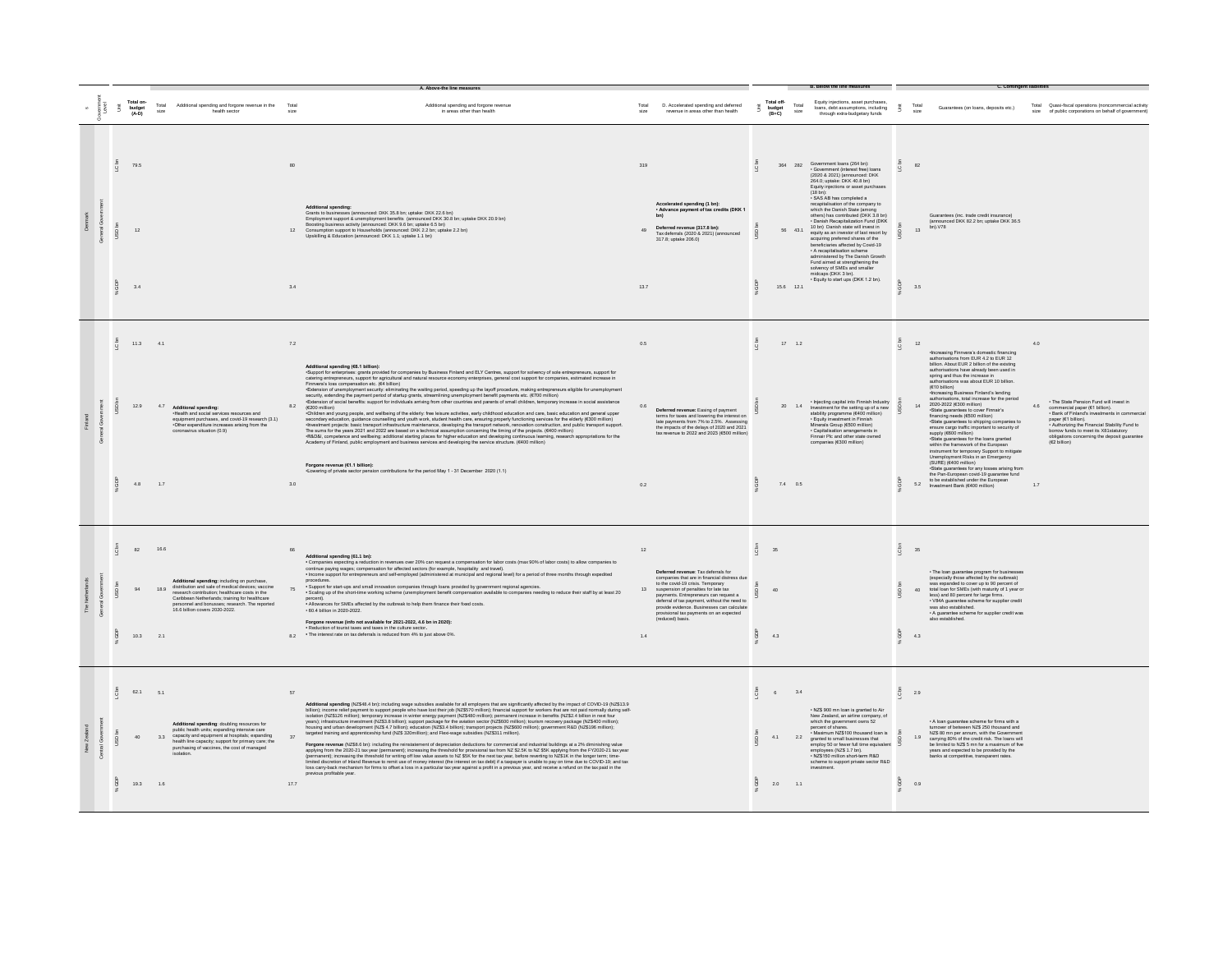|  |         |                                |                   |                                                                                                                                                                                                                                                                                                                                                                                                                                                                                                                |               | A. Above-the line measures                                                                                                                                                                                                                                                                                                                                                                                                                                                                                                                                                                                                                                                                                                                                                                                                                                                                                                                                |               |                                                                                                                                                                                                                                                                                                                                                                                                                                                                                 |         |                                 |               | B. Below the line measures                                                                                                                                                                                                                                                                                                                                                                                     |                                  |                | <b>C. Contingent liabilities</b>                                                                                                                                                                                                                                                                                                                                                                                                                                                                                                                                                                 |                                                                                                               |
|--|---------|--------------------------------|-------------------|----------------------------------------------------------------------------------------------------------------------------------------------------------------------------------------------------------------------------------------------------------------------------------------------------------------------------------------------------------------------------------------------------------------------------------------------------------------------------------------------------------------|---------------|-----------------------------------------------------------------------------------------------------------------------------------------------------------------------------------------------------------------------------------------------------------------------------------------------------------------------------------------------------------------------------------------------------------------------------------------------------------------------------------------------------------------------------------------------------------------------------------------------------------------------------------------------------------------------------------------------------------------------------------------------------------------------------------------------------------------------------------------------------------------------------------------------------------------------------------------------------------|---------------|---------------------------------------------------------------------------------------------------------------------------------------------------------------------------------------------------------------------------------------------------------------------------------------------------------------------------------------------------------------------------------------------------------------------------------------------------------------------------------|---------|---------------------------------|---------------|----------------------------------------------------------------------------------------------------------------------------------------------------------------------------------------------------------------------------------------------------------------------------------------------------------------------------------------------------------------------------------------------------------------|----------------------------------|----------------|--------------------------------------------------------------------------------------------------------------------------------------------------------------------------------------------------------------------------------------------------------------------------------------------------------------------------------------------------------------------------------------------------------------------------------------------------------------------------------------------------------------------------------------------------------------------------------------------------|---------------------------------------------------------------------------------------------------------------|
|  |         | Total on-<br>budget<br>$(A-D)$ | Total<br>size     | Additional spending and forgone revenue in the<br>health sector                                                                                                                                                                                                                                                                                                                                                                                                                                                | Total<br>size | Additional spending and forgone revenue<br>in areas other than health                                                                                                                                                                                                                                                                                                                                                                                                                                                                                                                                                                                                                                                                                                                                                                                                                                                                                     | Total<br>size | D. Accelerated spending and deferred<br>revenue in areas other than health                                                                                                                                                                                                                                                                                                                                                                                                      |         | Total off-<br>budget<br>$(B+C)$ | Total<br>size | Equity injections, asset purchases,<br>loans, debt assumptions, including<br>through extra-budgetary funds                                                                                                                                                                                                                                                                                                     |                                  | Total<br>size  | Guarantees (on loans, deposits etc.)                                                                                                                                                                                                                                                                                                                                                                                                                                                                                                                                                             | Total Quasi-fiscal operations (noncommercial activity<br>size of public corporations on behalf of government) |
|  | $\circ$ | 225<br>7.4                     | 24.7<br>2R<br>0.8 | Additional spending:<br>· Strengthening the financial situation in the<br>hospital trust through increased appropriations<br>and temporary reduced employer tax (NOK 6 bn).<br>· Increased appropriations to cover expenses for<br>necessary medicines, medical equipment and<br>laboratory analyzes (NOK 4.8 bn).<br>· Other measures.<br>Forgone revenue:<br>· Strengthening the financial situation in the<br>hospital trust by NOK 6 bn through increased<br>appropriations and temporary reduced employer | 200.5         | <b>Additional spending:</b><br>- Include household income protection scheme offering larger wage subsidies for temporary lay-offs, more generous unemployment benefits, and expanded<br>sickness and child care:<br>21.3 . Measures for business offering a scheme to compensate heavily affected but otherwise sustainable businesses for unavoidable fixed costs, grants for<br>start-ups and subsidies of domestic air routes;<br>· Strengthening of critical sectors other than healthcare (public transport, municipalities);<br>Forgone revenue:<br>. Lowering of reduced VAT rate from 12 to 6 percent:<br>- Change in CIT regulations so that lossmaking companies can re-allocate their losses towards previous years' taxed profits<br>· Temporary amendments to the petroleum tax system to improve liquidity in the sector.<br>6.6 · Suspension of aviation charges.<br>· Temporary lowering of the employers' social insurance contributions |               | · Deferral of various tax payments.                                                                                                                                                                                                                                                                                                                                                                                                                                             | $\circ$ | 138<br>15                       | 60<br>6.3     | · The reinstatement of a government<br>fund that buys bonds issued by<br>Norwegian companies to increase<br>liquidity and access to capital in the<br>Norwegian bond market, with a ceiling<br>of NOK 50 bn.<br>· Increased funding for Innovation<br>Norway and Research Council (NOK<br>5.4 bn).<br>· Grant to help alleviate the financial<br>2.0 situation in Avinor (NOK 3.6 bn).<br>· Other (NOK 0.5 bn) | $\overline{a}$<br>$\overline{O}$ | 78<br>8<br>2.6 | · Government guarantee scheme for bank<br>loans to SMEs (NOK 50 bn).<br>. A scheme for re-insurance of private credit<br>insurance providers (NOK 20 bn).<br>. A guarantee scheme for the aviation<br>industry (NOK 6 bn).<br>. A loan scheme for package tour operators<br>(NOK 2 bn).                                                                                                                                                                                                                                                                                                          |                                                                                                               |
|  |         | 12.1                           | 2.2               |                                                                                                                                                                                                                                                                                                                                                                                                                                                                                                                | 9.9           |                                                                                                                                                                                                                                                                                                                                                                                                                                                                                                                                                                                                                                                                                                                                                                                                                                                                                                                                                           |               | Deferred revenue: Figures refer to 2020<br>eop stock of:<br>· Suspension of payments on CIT account<br>$(0.7 \text{ bn})$ .<br>· Suspension of tax foreclosures from Tax<br>Revenue (estimate) (0.1 bn)<br>1.1 · Suspension of payment of installment<br>plans and contributory execution processes<br>Policy measures for 2021:<br>- Reduction of PIT withholding tax (0.2<br>$bn)+M91$<br>· FYL short-term intra-year measures, that<br>we included earlier, are not covered. |         | 11.5                            |               |                                                                                                                                                                                                                                                                                                                                                                                                                | 5<br>$\overline{Q}$              |                | 11.5 A maximum of €13 billion authorized under<br>the EU Temporary State Aid Framework.<br>Public guarantee programs rolled out in 2020<br>include:<br>. Credit lines rolled out in April 2020<br>targeting micro. SMEs and mid-cap<br>companies (€6.2bn), including: restaurants                                                                                                                                                                                                                                                                                                                |                                                                                                               |
|  |         | 13.8                           | 2.5               | Additional spending (€2.2 bn):<br>· Medicines, personal protective equipment.<br>complementary means of diagnosis and therapy;<br>· COVID-19 tests and vaccines;<br>· Personnel expenses, incl. extraordinary health<br>insurance subsidies for health professionals;<br>· Profilactic isolation:<br>· Investment to expand intensive care services of<br>the National Health Service.                                                                                                                         |               | Additional spending (€8.7 bn):<br>· Support measures for employment and resumption of activity (€3.0 bn);<br>11.3 • Non-repayble subsidies to businesses affected by the pandemic, program Apoiar.pt (€1.1 bn);<br>- Social protection programs, such as extension of unemployment coverage and support to self-employed and informal workers (€0.6 bn);<br>- Extraordinary financial incentive (subsidy) to businesses for normalization of economic activity (€0.3 bn);<br>· Family support programs (€0.2 bn);<br>• Other support measures (€0.2 bn);<br>· Investment, incl. digital education, teleworking (€0.4 bn);<br>. Investment under the Recovery and Resilience Plan in 2021 (€0.5 bn);<br>. Support to national airlines (€1.3 bn in 2020 and €1.1 bn in 2021);<br>Forgone revenue (€1.2 bn):<br>Exemption from payment of the Single Social Fee (60.7 bn);                                                                                  | 1.3           |                                                                                                                                                                                                                                                                                                                                                                                                                                                                                 |         | 13.1                            |               |                                                                                                                                                                                                                                                                                                                                                                                                                | $\circ$                          |                | (€.6 bn); travel agencies (€0.2M); tourism<br>(60.9M); and industry (64.5bn).<br>- Capitalizar credit line in May 2020 (€0.4bn)<br>targeting working capital needs and open to<br>13.1 large companies;<br>· Credit line for treasury needs of micro<br>companies in the tourism sector (€0.06 bn):<br>· Credit insurances quaranteed on export<br>operations: metallurgy and construction<br>(€0.4 bn); short-term export (€0.3 bn);<br>· Credit line targeting companies in Madeira<br>region (€0.1 bn);<br>· Creidt line fo SMEs in November 2020<br>(€0.8bn), of which 20% is non-repayable; |                                                                                                               |
|  |         | 6.0                            | 1.1               |                                                                                                                                                                                                                                                                                                                                                                                                                                                                                                                | 4.9           | Lowering of reduced electricity VAT rate (€0.2 bn):<br>· Temporary waiver of VAT on purchases of certain medical material;<br>• VAT refund program for catering, accommodation and culture (€0.2);<br>· Other tax relief measures, such as road toll reductions, property rents, SME taxes (€0.1).                                                                                                                                                                                                                                                                                                                                                                                                                                                                                                                                                                                                                                                        | 0.5           |                                                                                                                                                                                                                                                                                                                                                                                                                                                                                 |         | 5.7                             |               |                                                                                                                                                                                                                                                                                                                                                                                                                |                                  |                | Introduced for the first half of 2021:<br>. New and expanded credit lines targeting<br>SMEs (60.750 bn);<br>· Industry and tourism exporting companies<br>(€1.050 bn), with loans up to €4,000 per<br>worker, of which 20 percent can be<br>converted into a non-refundable subsidy if<br>5.7 jobs are maintained;<br>· Credit line for event organizers (€0.050 bn),<br>20% non-refundable;<br>Credit line for large companies in the sectors<br>most affected (€0.750 bn);<br>· Travel agencies and tour operators,<br>including SMEs (€0.4 bn).                                               |                                                                                                               |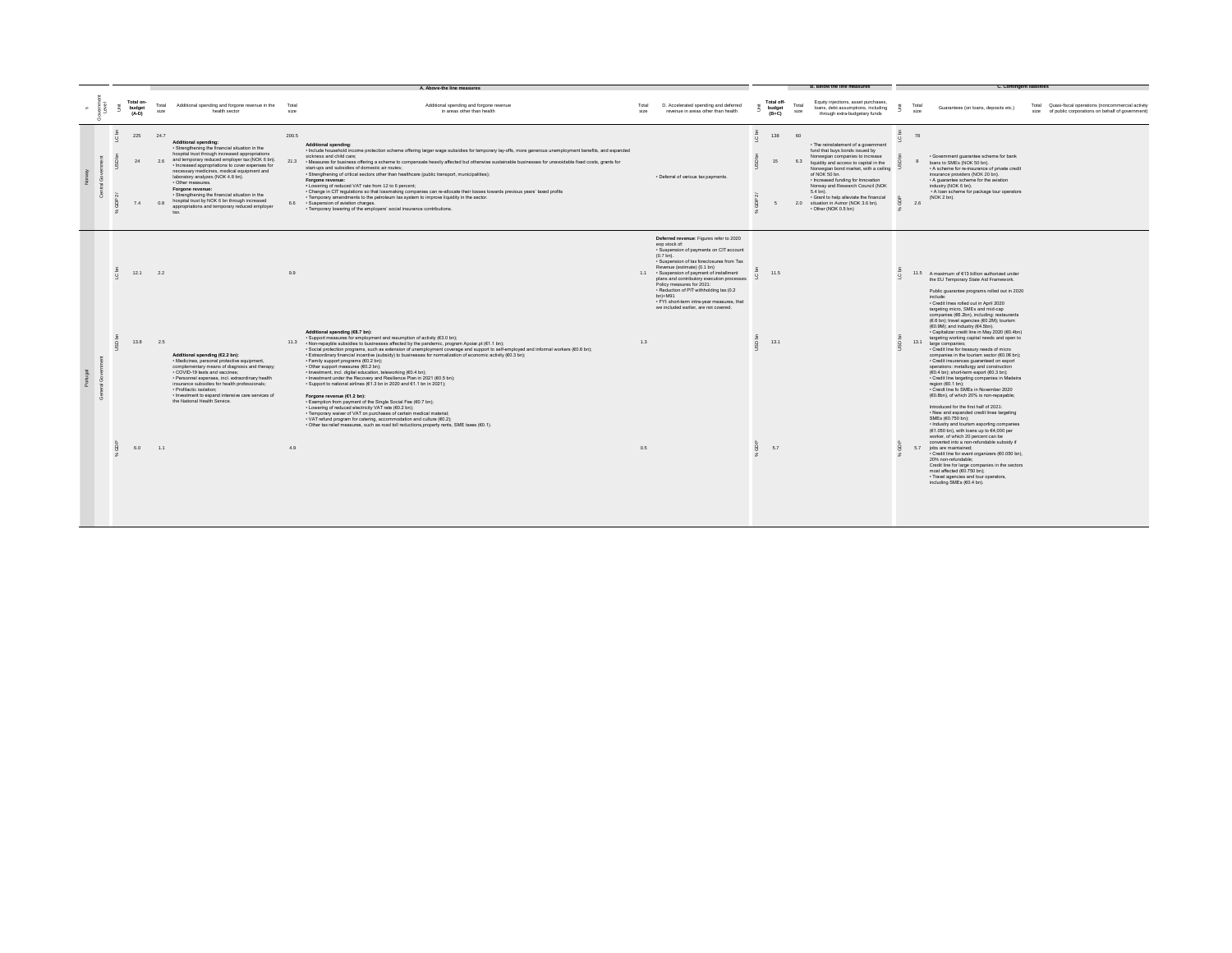|   |   |                                 |                                |                            |                                                                                                                                                                                                                                                                                                                                                                                                                                                                                                                                                                                                                                                                                                                                                                                                                                                 |                            | A. Above-the line measures                                                                                                                                                                                                                                                                                                                                                                                                                                                                                                                                                                                                                                                                                                                                                                                                                                                                                                                                                                                                                                                                                                                                                                                                                                                                                                     |                           |                                                                                                                                                                                                                                                                                                                                                                                                                                                                                                                                                                                                                                                 |                      |                                         |                                           | <b>B.</b> Below the line measures                                                                                                                                                                                                                                                                                                  |                     | <b>C. Contingent liabilities</b>                                                                                                                                                                                                                                                                                                                                                                                                                                                                                                                                                                                                                                                                                                                                                                                                                           |                                                                                                                                                                                                                                                                                                                                                                                                                                                                                                                                                                                                                                                                                                                                                                                                                                                                                                                                                                                                                                                                                                                                                                                                                                                                                                             |
|---|---|---------------------------------|--------------------------------|----------------------------|-------------------------------------------------------------------------------------------------------------------------------------------------------------------------------------------------------------------------------------------------------------------------------------------------------------------------------------------------------------------------------------------------------------------------------------------------------------------------------------------------------------------------------------------------------------------------------------------------------------------------------------------------------------------------------------------------------------------------------------------------------------------------------------------------------------------------------------------------|----------------------------|--------------------------------------------------------------------------------------------------------------------------------------------------------------------------------------------------------------------------------------------------------------------------------------------------------------------------------------------------------------------------------------------------------------------------------------------------------------------------------------------------------------------------------------------------------------------------------------------------------------------------------------------------------------------------------------------------------------------------------------------------------------------------------------------------------------------------------------------------------------------------------------------------------------------------------------------------------------------------------------------------------------------------------------------------------------------------------------------------------------------------------------------------------------------------------------------------------------------------------------------------------------------------------------------------------------------------------|---------------------------|-------------------------------------------------------------------------------------------------------------------------------------------------------------------------------------------------------------------------------------------------------------------------------------------------------------------------------------------------------------------------------------------------------------------------------------------------------------------------------------------------------------------------------------------------------------------------------------------------------------------------------------------------|----------------------|-----------------------------------------|-------------------------------------------|------------------------------------------------------------------------------------------------------------------------------------------------------------------------------------------------------------------------------------------------------------------------------------------------------------------------------------|---------------------|------------------------------------------------------------------------------------------------------------------------------------------------------------------------------------------------------------------------------------------------------------------------------------------------------------------------------------------------------------------------------------------------------------------------------------------------------------------------------------------------------------------------------------------------------------------------------------------------------------------------------------------------------------------------------------------------------------------------------------------------------------------------------------------------------------------------------------------------------------|-------------------------------------------------------------------------------------------------------------------------------------------------------------------------------------------------------------------------------------------------------------------------------------------------------------------------------------------------------------------------------------------------------------------------------------------------------------------------------------------------------------------------------------------------------------------------------------------------------------------------------------------------------------------------------------------------------------------------------------------------------------------------------------------------------------------------------------------------------------------------------------------------------------------------------------------------------------------------------------------------------------------------------------------------------------------------------------------------------------------------------------------------------------------------------------------------------------------------------------------------------------------------------------------------------------|
|   |   | Ã                               | Total on-<br>budget<br>(A-D)   | Total<br>size              | Additional spending and forgone revenue in the<br>health sector                                                                                                                                                                                                                                                                                                                                                                                                                                                                                                                                                                                                                                                                                                                                                                                 | size                       | Additional spending and forgone revenue<br>in areas other than health                                                                                                                                                                                                                                                                                                                                                                                                                                                                                                                                                                                                                                                                                                                                                                                                                                                                                                                                                                                                                                                                                                                                                                                                                                                          | size                      | D. Accelerated spending and deferred<br>revenue in areas other than health                                                                                                                                                                                                                                                                                                                                                                                                                                                                                                                                                                      | Ã                    | Total off-<br>budget<br>(B+C)           | Total<br>size                             | Equity injections, asset purchases,<br>loans, debt assumptions, including<br>through extra-budgetary funds                                                                                                                                                                                                                         | š                   | Total<br>Guarantees (on loans, deposits etc.)<br>size                                                                                                                                                                                                                                                                                                                                                                                                                                                                                                                                                                                                                                                                                                                                                                                                      | Total Quasi-fiscal operations (noncommercial activity<br>size of public corporations on behalf of government)                                                                                                                                                                                                                                                                                                                                                                                                                                                                                                                                                                                                                                                                                                                                                                                                                                                                                                                                                                                                                                                                                                                                                                                               |
|   |   | $\epsilon$                      | 86<br>63<br>18.4               | 18.6<br>13.5<br>4.0        | Additional spending: For COVID-19 testing,<br>clinical management, tracing, vaccination and<br>therapeutics, and isolation facilities.                                                                                                                                                                                                                                                                                                                                                                                                                                                                                                                                                                                                                                                                                                          | 67.7                       | Additional spending:<br>• Support to households, including a cash payout to all Singaporeans (higher for families with children under 20), and additional payments for lower-income<br>- Support to businesses and workers, including wage subsidies; support to cover rental costs, an enhancement of financing schemes, and additional<br>support for the self-employed and industries most directly affected.<br>- Other<br>Forgone revenue:<br>. Corporate income tax rebate and property tax rebates: carry-back provisions for qualifying deductions: faster write-downs for qualifying investments:<br>foreign worker levy waivers                                                                                                                                                                                                                                                                                                                                                                                                                                                                                                                                                                                                                                                                                      |                           |                                                                                                                                                                                                                                                                                                                                                                                                                                                                                                                                                                                                                                                 | c bn                 | 22<br>16<br>4.7                         | 22<br>16<br>4.7                           | . S\$22 bn in loan canital was set<br>aside to help businesses facing cash<br>flow challenges with loan obligations<br>and insurance premium payments.                                                                                                                                                                             |                     |                                                                                                                                                                                                                                                                                                                                                                                                                                                                                                                                                                                                                                                                                                                                                                                                                                                            |                                                                                                                                                                                                                                                                                                                                                                                                                                                                                                                                                                                                                                                                                                                                                                                                                                                                                                                                                                                                                                                                                                                                                                                                                                                                                                             |
|   |   |                                 | 207<br>22<br>$4.2\,$           | 38.0<br>4.1<br>0.8         | Additional spending:<br>• Increased testing and tracing for Covid-19 (SEK 169.0)<br>7 bn); funding of extraordinary costs associated<br>with Covid-19 for municipalities and regions (SEK<br>5 bn) and elderly care boost (SEK 2.2 bn).<br>- Extra funding to train up to 10,000 people in<br>health and social care during 2020Q4. Folk high<br>schools' adult vocational training was also to be<br>expanded with 1000 seats during 2020, focusing<br>on health and social care.<br>. The National Board of Health and Welfare's<br>credit framework has increased to enable<br>purchases of personal protective equipment and<br>intensive care equipment.<br>. Removal of income ceiling for student aid to<br>enable health and medical care students to help<br>out in the health care sector without their student<br>aid being reduced. | $3.4\,$                    | Additional georiging (SEK 156 be) additional expenditures on wage audides to shockem leave, temporay payment of six lawy, more including to the model of the model of the model of the model of the model of the model of the<br>regions.<br>Forgone revenue (SEK 33 bn): temporary reduction in employers' social security contributions.                                                                                                                                                                                                                                                                                                                                                                                                                                                                                                                                                                                                                                                                                                                                                                                                                                                                                                                                                                                     | 335<br>36<br>$_{\rm 6.7}$ | Deferred revenues: Deferral of a maximum<br>of three month worth of payments of<br>companies' social contributions. VAT and<br>payroll taxes for a period of up to 12 months<br>(SEK 27 bn if uptake similar to GFC, and<br>SEK 315 bn if fully used by all firms).<br>deferral of annual VAT for 2019 (SEK 7 bn)<br>and deferral of SME taxes (SEK 13 bn).                                                                                                                                                                                                                                                                                     | C <sub>bn</sub><br>ă | 262 11.7<br>28<br>5.3                   | 1.3<br>0.2                                | · SEK 8.3 bn capital injection to the<br>Scandinavian carrier SAS, the state-<br>owned airport operator Swedavia<br>Lernia (state-owned education and<br>matching firm)<br>SEK 3.4 bn capital injection to ALMI<br>(the Swedish SME and Entrepreneur<br>Agency)                                                                    | LC bn<br>å          | 250<br>· Credit guarantees for Swedish airlines<br>(SEK 5 bn).<br>· Expansion of the Swedish Export Credit<br>Agency's credit guarantee framework and<br>the programs under the Swedish Export<br>Credit Corporation (SEK 125 bn).<br>• Central government guarantees for loans to<br>companies (SEK 100 bn)<br>- Guarantees to the EU for loans to member<br>states, SURE, and to the European<br>Investment Bank for a quarantee fund for<br>support to companies (SEK 20 bn).<br>5.0                                                                                                                                                                                                                                                                                                                                                                    |                                                                                                                                                                                                                                                                                                                                                                                                                                                                                                                                                                                                                                                                                                                                                                                                                                                                                                                                                                                                                                                                                                                                                                                                                                                                                                             |
|   |   | USD <sub>bn</sub>               | 56<br>69<br>7.9                | 7.2<br>7.7<br>1.0          | Additional spending: Includes:<br>• Medical goods including vaccines (CHF3.765<br>· Covid-19 tests (CHF3.036 billion)<br>- Additional spending on medication, health<br>protection and prevention, and by Federal<br>Department of Health (CHF0.418 billion)                                                                                                                                                                                                                                                                                                                                                                                                                                                                                                                                                                                    | 48.6<br>52<br>$_{\rm 6.9}$ | <b>Additional spending</b><br>- Benefits COVID income replacement directly and indirectly affected (CHF 8.44 bn)<br>- Financing for short term work program and the unemployment fund (CHF 26.2 bn)<br>- COVID bridging loan losses (CHF 2.387 bn)<br>- Support to cantonal hardship programs (CHF 8.232 billion); and other measures                                                                                                                                                                                                                                                                                                                                                                                                                                                                                                                                                                                                                                                                                                                                                                                                                                                                                                                                                                                          |                           |                                                                                                                                                                                                                                                                                                                                                                                                                                                                                                                                                                                                                                                 |                      | 44<br>47<br>$6.2\qquad \quad 0.2\qquad$ | 1.1<br>1.2                                | . Loan support to sports clubs<br>(CHF400 million)<br>• Loan to ICRC (CHF 200 mn)<br>- Financial support to air traffic control<br>company Skyguide (CHF500 mn)                                                                                                                                                                    | $\overline{a}$<br>ā | 43<br>· Guarantees for Covid-19 bridge loans for<br>firms with annual turnover up to CHF 500 mn<br>(CHF 40 bn)<br>Guarantees for startups (CHF 0.1 bn)<br>· Guarantees for airlines (CHF 1.275 bn)<br>46<br>· Guarantees for flight-related business (CHF<br>$0.6$ bn)<br>Guarantees for SNB loan to IMF (CHF 0.8<br>bn)<br>6.1                                                                                                                                                                                                                                                                                                                                                                                                                                                                                                                            |                                                                                                                                                                                                                                                                                                                                                                                                                                                                                                                                                                                                                                                                                                                                                                                                                                                                                                                                                                                                                                                                                                                                                                                                                                                                                                             |
|   |   |                                 | 36<br>0.3<br>2.3               | 18.2<br>0.2<br>1.1         | Additional spending:<br>- Additional health equipment (ventilators)<br>Personal Protective Equipment<br>Bonuses for front line health-workers dealing<br>with Covid-19<br>war collector<br>- Setting up a new quarantine center<br>- COVID-19 treatment and vaccines (Lk10.2bn for<br>2021<br>Wage increases for doctors and nurses (Lk4.5bn<br>for 2021)                                                                                                                                                                                                                                                                                                                                                                                                                                                                                       | 18<br>1.1                  | <b>Additional spending</b><br>Unemployment benefits and social assistance layout are doubled. Support of small businesses/self-employed that are forced to close activities due to the<br>pandemic (a minimum wage of Lk26,000 per month), and people in family businesses (with declared but unpaid family members in the payroll, for up to<br>two minimum wages). These measures lasted April to June.<br>- One-off transfer of Lk40,000 to affected people (in tourism, active processing and employees of small businesses not included in the first package,<br>including employees of large businesses that have been laid off due to the pandemic.<br>An additional minimum wage will be paid to public transport workers who started work one month later than the removal of restrictions for the rest of the<br>economy (Lk135m).<br>A temporary increase in the payments for social assistance (Lk 2.5 bn for 2021).<br>Foregone revenue:<br>Small businesses (those below an annual turnover threshold of Lk14 million) will not pay profit tax in 2020 (normative act April 23). Estimated amount<br>Lk81 mn.                                                                                                                                                                                                    |                           | Accelerated spending (2.1):<br>- Annual indexation of pensions to CPI<br>- usually applied in July, brought forward to<br>April. Pensions were increased by 2.3%<br>effective April 1.<br>Deferred revenue (0):<br>- All large companies (except banks,<br>telecommunication, SOE-s and companies<br>in the chain of supply of essential goods)<br>can defer the corporate income tax<br>installments for Q2 and Q3 2020 to Q2 - Q3<br>2021<br>- For tourism, active processing and call<br>centers - and small businesses with<br>tumover of Lk14 mn or less - the payment<br>of Q2, Q3 and Q4 of 2020 profit tax is<br>deferred to Q2-Q4 2021 |                      | 26<br>0.2<br>1.6                        |                                           |                                                                                                                                                                                                                                                                                                                                    | $\overline{a}$      | . Lk11 bn sovereign guarantee for large<br>businesses to tap overdraft or credit lines in<br>the banking sector to pay worker salaries.<br>26<br>Government quarantees 100% of the<br>principal and directly covers interest costs.<br>Interest rate is capped at 2.85% and maturity<br>is up to 2 years with a 3 months grace period<br>· LK15 bn additional unfunded sovereign<br>0.2<br>quarantee line (0.9% of GDP) was approved<br>on April 15 to enable loans for working<br>capital and investments. All private<br>companies that have been tax compliant and<br>credit-worthy before the pandemic are<br>eligible. The government quarantees only<br>60% of the principal with loan maturity is up<br>1.6 to 5 years with caps on interest rate (5%),<br>individual loan limit (Lk300 mn), and 6-month<br>grace period on repayment of principal. |                                                                                                                                                                                                                                                                                                                                                                                                                                                                                                                                                                                                                                                                                                                                                                                                                                                                                                                                                                                                                                                                                                                                                                                                                                                                                                             |
|   |   |                                 | $_{\rm 6.3}$<br>$3.7\,$<br>5.3 | 1.7<br>1.0<br>1.4          | Additional spending (1.702 bn):<br>· Purchase of vaccines and medicines - BGN<br>198.8 mn;<br>- Support of personnel on the frontline of the fight<br>vith COVID-19 - BGN 192 mn<br>· Additional financing of medical activities - BGN<br>748 mn<br>· Provision of PPA and other equipment to the<br>medical establishments - BGN 130 mn<br>- Subsidies and capital transfers to medical<br>establishments - BGN 70 mn<br>- Provision of PPA and other equipment to the<br>state administration - BGN 35 mn:<br>Health expenditures in education - BGN 38 mn<br>· Additional remuneration in healthcare - BGN 287<br>Foregone Revenue (0.003 bn):<br>Exemption from VAT and customs duties of<br>import of key medical supplies - BGN 3 mn                                                                                                      | 4.6<br>2.7<br>3.9          | Additional spending (BGN 3.778 bn):<br>· Pensioners support - bonuses, minimum pension increase - BGN 1639.4 mn;<br>· Parental support - BGN 180 mn;<br>. Active labor market policies - RGN 14 mm<br>- Tourism vouchers of BGN 210 for the people of the frontline - BGN 10 mn;<br>- Increased unemployment benefits and other social support - BGN 344 mm;<br>- 60/40 employment subsidy scheme - BGN 1136 mm;<br>- Support for artists, who have been hit by the lockdown - BGN 5 mm;<br>- Tourism support - BGN 47 mm;<br><br>· Agricultural producers support - BGN 85 mn;<br>- Expenditures for remote education - BGN 30 mn;<br>- Expenditures for remote education - BGN 30 mn;<br>- National co-financing of EU-funded measures - BGN 168 mn;<br>- "Keep Me" program - BGN 25 million;<br>- "Employment for you" program - BGN 50 million<br>- "Parents in Employment" program - BGN 23 million.<br>Support with BGN 290 each in the workplace in the hotel and restaurant sector - BGN 22 million.<br>Forgone revenue (BGN 0.486 bn):<br>- Tax relief for households with children with disabilities - BGN 143 mn:<br>- Reduced VAT rate of 9% for restaurant services, books, baby food, wine, beer, tour operators and tourist trips, gyms and sports facilities and food delivery<br>until end-2021 - BGN 343 mn. | 0.6<br>0.4<br>0.5         | Deferred revenue: Deferral of corporate tax<br>ts till June 30 2020                                                                                                                                                                                                                                                                                                                                                                                                                                                                                                                                                                             |                      | 4.6<br>2.7<br>$3.9$ 1.4                 | 1.6<br>0.9                                | · Capital increase in the state-owned<br>bank (BGN 700 Mn)<br>Financial supports through other<br>state-owned entities and other EU-<br>saffiliated institutions, including 1) BGN<br>344 Mn secured through the Fund of<br>Funds, 2) BGN 160 Mn through<br>JEREMIE (EIF), 3) BGN 418 Mn<br>though the Urban Development<br>Funds. |                     |                                                                                                                                                                                                                                                                                                                                                                                                                                                                                                                                                                                                                                                                                                                                                                                                                                                            | 1) State-owned Bulgarian Development Bank<br>(BDB): provision of interest-free loans up to<br>BGN 6900 to protect people deprived of work<br>(12 commercial banks expressed interests).<br>Portfolio quarantees by BDB for securing bank<br>loans of up to BGN 300,000. Total amount is<br>3.0<br>projected at BGN 2 bn (estimated contingent<br>liability is BGN1.5 billion).<br>2) The Fund of Funds: Loans up to BGN 50<br>thousand for micro enterprises, self-employed<br>entrepreneurs from vulnerable groups<br>(disabled, young people up to 29 years,<br>unemployed for more than 6 months). Int<br>rate subsidy for loans to SMEs up to BGN 3.6<br>Mn (estimated contingent liability is BGN 680<br>Mn). Equity investment with an average<br>investment of about BGN 800,000 for<br>companies, especially in startups, innova<br>1.8 and digitalization.<br>3) JEREMIE (EIF) for loans, where the<br>maximum guarantee / credit amount for SMEs<br>and medium-sized enterprises is up to BGN<br>3.6 Mn revolving financing (estimated<br>commigent liability is BGN 720 Mn).<br>4) Urban Development Funds, managed by the<br>Fund of Funds for long-term investment and<br>working capital loans up to BGN 40 mn,<br>targeting municipalities, PPPs and businesser<br>2.5<br>hit by the crisis. |
| 悥 | ౘ | -S<br>g<br>SD <sub>1</sub><br>ê | 32<br>12.7                     | 25,400 1,201<br>1.5<br>0.6 | Additional spending: Financing of additional<br>healthcare equipment, instruments, laboratories<br>contracting of emergency personnel and extension<br>of working hours, etc.                                                                                                                                                                                                                                                                                                                                                                                                                                                                                                                                                                                                                                                                   | 24 199<br>12.1             | Additional spending: cash transfers for the most vulnerable<br>31 Forgone revenue: Tax deferrals (CIT, VAT) and suspension of stamp tax for six months.                                                                                                                                                                                                                                                                                                                                                                                                                                                                                                                                                                                                                                                                                                                                                                                                                                                                                                                                                                                                                                                                                                                                                                        | 3.204<br>4.0<br>1.6       | Accelerated spending:<br>-Accelerated pay to government's suppliers.<br>Deferred reve<br>-Deferred CIT, VAT and property taxes.                                                                                                                                                                                                                                                                                                                                                                                                                                                                                                                 |                      |                                         | 5,006 2,603<br>$6.3$ $3.3$<br>$2.5 - 1.3$ | ·Injection to the unemployment<br>insurance fund to pay for enhanced<br>coverage and to the state-owned bank<br>for loan quarantees.                                                                                                                                                                                               |                     |                                                                                                                                                                                                                                                                                                                                                                                                                                                                                                                                                                                                                                                                                                                                                                                                                                                            | 2403<br>Loans to unemployment insurance fund and<br>capitalization of state-owned financial<br>3.0<br>institutions to provide loan guarantees<br>$1.2\,$                                                                                                                                                                                                                                                                                                                                                                                                                                                                                                                                                                                                                                                                                                                                                                                                                                                                                                                                                                                                                                                                                                                                                    |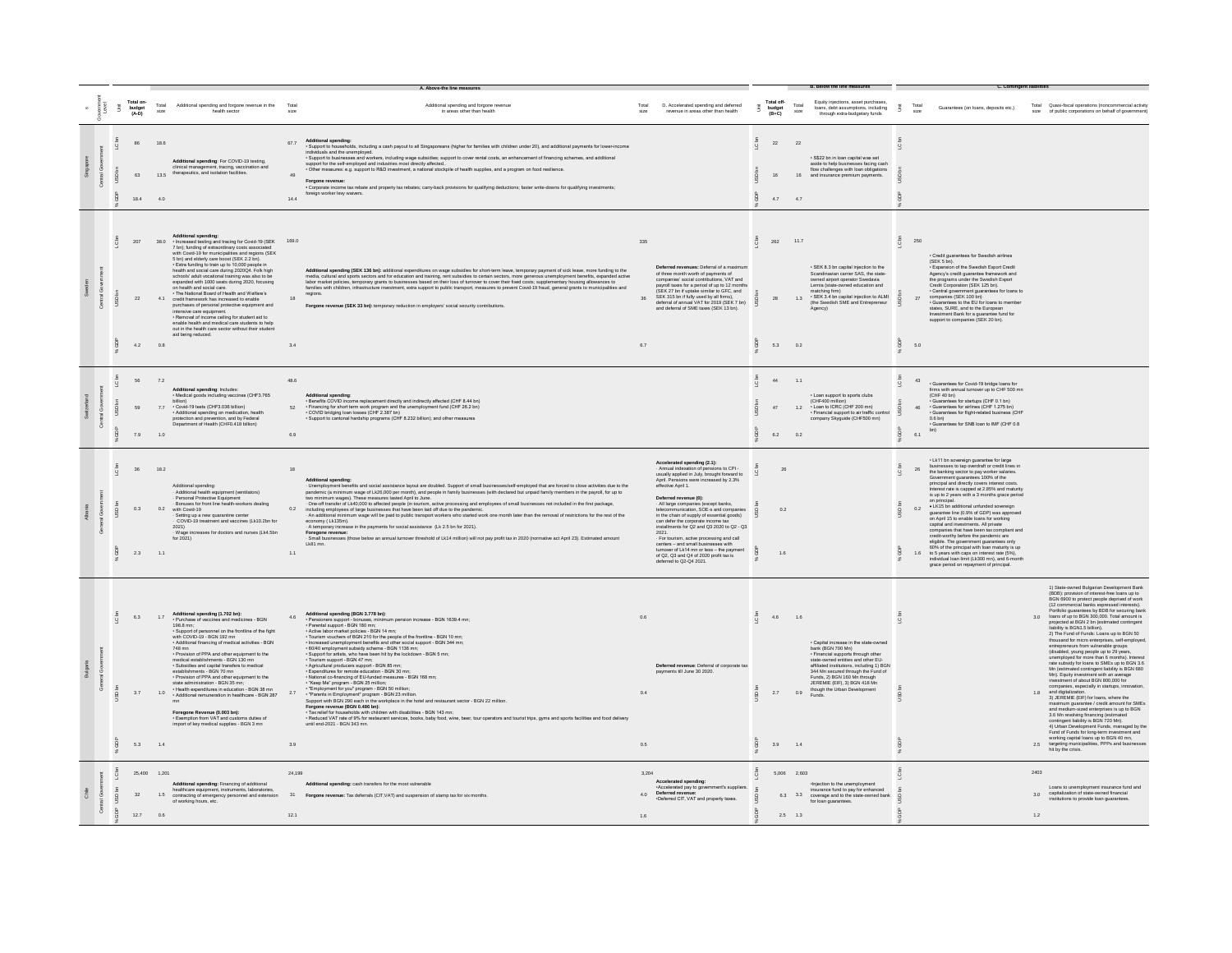|  |        | Total on-<br>budget<br>(A-D) |                         | Total Additional spending and forcone revenue in the Total<br>health secto                                                                                                                                                                                                                                                                                                                                                                                                                                     |                      | Additional spending and forgone revenue<br>in areas other than health                                                                                                                                                                                                                                                                                                                                                                                                                                                                                                                                                                                                                                                                                                                                                                                                                                                                                                                                                                                                                                                                                                                                                                                                                                                                                                                                                                                                                                                                                                                                                                                                                                                                                        | Total              | D. Accelerated spending and deferred<br>revenue in areas other than health                                                                                                            | Ã  | Total off-<br>budget<br>$(B+C)$ | Total<br>size      | Equity injections, asset purchases<br>loans, debt assumptions, including<br>through extra-budgetary funds                                                                                                                                                                                                                                                                                                                                                                                                                                                                                                                                                                                                                                                                  | Ξ.             | Total                     | Guarantees (on loans, deposits etc.)                                                                                                                                                                                                                                                                                                                                                                                                                                                                                                                                                     |                   | Total Quasi-fiscal operations (noncommercial activity<br>size of public corporations on behalf of government                                                                                                                                                                                                                                                                                                                                                                                                                                                                                                                                                                                                                                                      |
|--|--------|------------------------------|-------------------------|----------------------------------------------------------------------------------------------------------------------------------------------------------------------------------------------------------------------------------------------------------------------------------------------------------------------------------------------------------------------------------------------------------------------------------------------------------------------------------------------------------------|----------------------|--------------------------------------------------------------------------------------------------------------------------------------------------------------------------------------------------------------------------------------------------------------------------------------------------------------------------------------------------------------------------------------------------------------------------------------------------------------------------------------------------------------------------------------------------------------------------------------------------------------------------------------------------------------------------------------------------------------------------------------------------------------------------------------------------------------------------------------------------------------------------------------------------------------------------------------------------------------------------------------------------------------------------------------------------------------------------------------------------------------------------------------------------------------------------------------------------------------------------------------------------------------------------------------------------------------------------------------------------------------------------------------------------------------------------------------------------------------------------------------------------------------------------------------------------------------------------------------------------------------------------------------------------------------------------------------------------------------------------------------------------------------|--------------------|---------------------------------------------------------------------------------------------------------------------------------------------------------------------------------------|----|---------------------------------|--------------------|----------------------------------------------------------------------------------------------------------------------------------------------------------------------------------------------------------------------------------------------------------------------------------------------------------------------------------------------------------------------------------------------------------------------------------------------------------------------------------------------------------------------------------------------------------------------------------------------------------------------------------------------------------------------------------------------------------------------------------------------------------------------------|----------------|---------------------------|------------------------------------------------------------------------------------------------------------------------------------------------------------------------------------------------------------------------------------------------------------------------------------------------------------------------------------------------------------------------------------------------------------------------------------------------------------------------------------------------------------------------------------------------------------------------------------------|-------------------|-------------------------------------------------------------------------------------------------------------------------------------------------------------------------------------------------------------------------------------------------------------------------------------------------------------------------------------------------------------------------------------------------------------------------------------------------------------------------------------------------------------------------------------------------------------------------------------------------------------------------------------------------------------------------------------------------------------------------------------------------------------------|
|  |        | 4.6                          | 46.304 14.312<br>1.4    | Additional spending (13,627 bn pesos):<br>· Additional resources for health sector budgetary<br>support from central government<br>· Additional payment to first line respondent health<br>workers for 450 thousand million pesos and<br>transfer of 243 thousand million pesos to cover<br>hospital payrolls.<br>12.5 3.9 Resources for vaccines and testing capacity.<br>Forgone revenue (685 bl pesos): a reduction of<br>tariffs for strategic health imports, VAT exemption<br>on over 100 medical goods. | 31.992<br>8.7<br>3.2 | Additional spending (30,037 bn pesos):<br>· Expanded transfers for vulnerable groups including expanded social programs and support to workers in the informal sector.<br>· Support for recently unemployed workers.<br>Composition in the months equivalent to 40 percent of the minimum wage per worker for businesses with a revenue fall above 20 percent and a<br>subsidy worth 50% of June's bonuses for employees earning minimum wage for busines<br>· Increased infrastructure spending to support the recovery.<br>Forgone revenue (1.995 bn pesos):<br>- No road tolls during the quarantine period.<br>- No road tolls during the quarantine period.<br>- Elimination of withholding tax for companies in bankruptcy protection.<br>- Tariff reduction for soy beans and com, no VAT for internet connection and new trucks.<br>- No interest costs on delayed payment of electricity and gas for most strats 1-4 housebolds. Lowered interest rate on tax arrears.<br>-<br>earning above 15 mn will contribute 15%.                                                                                                                                                                                                                                                                                                                                                                                                                                                                                                                                                                                                                                                                                                                             | 1780<br>0.5<br>0.2 | Accelerated spending: Accelerated CIT<br>and VAT refunds for corporates.<br>Deferred revenue: Delayed VAT and CIT<br>payments until December.                                         |    | 14.6<br>5.4                     | 7.7                | · Equity injection for capitalization of<br>Equisy injection for cupinalization of<br>Findeter and Bancoldex (Colombian<br>53,990 28,415 Development Banks) for the purpose<br>of credit lines.<br>· Equity injection for credit lines for<br>payroll, working capital and loan<br>payments, for SMEs and independent<br>workers and for larger companies in<br>the most affected sectors through the<br>National Guarantee Fund (government<br>capitalization of 0.3 percent of GDP to<br>quarantee around 2.2 percent of GDP<br>of loans).<br>. A new National Emergency<br>Mitigation Fund (FOME) was<br>announced, where the central<br>government partially finances<br>response measures with resources<br>from regional stabilization funds (FAE, a<br>2.8 FONPET). |                | 25.575<br>6.9 GDP.<br>2.6 | Support to SMEs through the National<br>Guarantee Fund, with the government<br>providing a capital injection of 0.2 percent of<br>GDP to guarantee loans up to 2.5 percent of                                                                                                                                                                                                                                                                                                                                                                                                            |                   |                                                                                                                                                                                                                                                                                                                                                                                                                                                                                                                                                                                                                                                                                                                                                                   |
|  |        | 91.6<br>5.7<br>1.6           | 12.9<br>0.8<br>0.2      | Additional spending (12.941 bn):<br>The government provides support to the public<br>healthcare sector, including providing urgent and<br>necessary medical supplies to be able to take<br>preventive measures, and additional funding to<br>accommodate higher wages for public heath staff,<br>purchase of medical and preventive supplies and<br>equipment's, and purchase of meals etc.                                                                                                                    | 78.7<br>4.9<br>1.3   | Additional spending:<br>· Industrial companies have received relief in the form of lower energy and tax costs: Lower energy costs for factories (EGP 6 billion), subsidy pay-out for<br>exporters (EGP 1 billion).<br>- Increase in support to pensioners and irregular workers: EGP 27.6 billion will be disbursed to 2.4 million families, totaling some 10 million citizens.<br>- A new consumer spending initiative has been announced by the government, as part of which, two-year low-interest installments will be made available to encourage spending. This 3-month program will also include discounts<br>- A new government holding fund to guarantee mortgages and consumer loans made by banks and consumer finance companies for up to EGP 2 billion<br>has also been announced.<br>Forgone revenue<br>· Temporary real estate tax relief has been provided for industrial and tourism sectors; the moratorium on the tax law on agricultural land has been extended<br>for 2 years+K114.<br>- The stamp duty on transactions and tax on dividends have been reduced for equity investors and capital gains tax has been postponed until January 2022<br>and foreign investors are permanently exempt. Investors will now pay a withholding tax of 5 percent on dividend payouts from listed companies, down from<br>10 percent previously.                                                                                                                                                                                                                                                                                                                                                                                                   |                    | Deferred revenue: 6-month grace period<br>for MSMEs to pay insurance premiums.                                                                                                        |    | 7.4 7.4<br>0.5<br>0.1 0.1       | 0.6                |                                                                                                                                                                                                                                                                                                                                                                                                                                                                                                                                                                                                                                                                                                                                                                            | $\overline{a}$ |                           | Finance Ministry to guarantee EGP 3 billion<br>of low-interest Central Bank of Egypt Ioans<br>for Tourism Sector: The ministry will<br>quarantee the loans for three years.<br>ncluding a one-year grace period. The loans<br>under the tourism lending initiative, which<br>are subsidized by the CBE, carry a 5 percent<br>interest rate (reduced from 8 percent) and<br>can now also be used to cover wages,<br>commitments to suppliers, and main<br>expenses amid a COVID-induced slump.<br>Beneficiaries are allowed to use up to 15<br>percent of the loan to cover basic operati |                   | · Stock-purchase by the central bank of EGP<br>20 billion<br>· Various loan subsidies to tourism, industry,<br>agriculture and housing: The preferential<br>nterest rate has been reduced to 8 percent<br>from 10 percent, for the tourism, industry,<br>agriculture and construction sectors, as well as<br>for housing loans for middle-class families. The<br>central bank has approved an EGP 100 billion<br>guarantee to cover lending at preferential rates<br>to the manufacturing, agriculture and<br>contracting sectors, previously covered a unde<br>a lending support initiative.<br>Housing initiative to avail housing units to all<br>applicant with low cost of financing                                                                         |
|  | ă<br>S | 3.5<br>1.1<br>7.1            | 1.3<br>2.6              | Additional spending: Healthcare goods and<br>services; testing and treatment; purchase of<br>vaccines; purchase of COVID-19-related health<br>0.4 equipment.                                                                                                                                                                                                                                                                                                                                                   | 2.2<br>0.7<br>4.5    | Additional spending (1.6 bn): Includes support to households and businesses. For households: compensation for private sector employees who lose jobs;<br>direct transiles to winnerable families and people with severe disabilit<br>producers (e.g., flour); interest rate subsidies on mortgages (construction sector); interest rate subsidies and other financial support to targeted sectors (e.g.<br>small hotels and agriculture); and microgrants.<br>Forgone revenue (0.63 bn): Income tax exemption for businesses that retain workers; property tax exemption for the tourism sector.                                                                                                                                                                                                                                                                                                                                                                                                                                                                                                                                                                                                                                                                                                                                                                                                                                                                                                                                                                                                                                                                                                                                                             |                    | Accelerated spending: Accelerated VAT<br>refunds.<br>Deferred revenue:<br>· Extension of customs clearance term for<br>vehicles imported before April 2020 (until<br>September 2020). |    | $0.2$ 0.1<br>0.0<br>0.0 0.0     | 0.0                | . Within the frame of the program "Co-<br>financing Mechanism for Supporting<br>Family-owned, Small and Medium-<br>size Hotel Industries", Enterprise<br>Georgia (the agency of the Ministry of<br>Economic and Sustainable<br>Development of Georgia) will co-<br>finance up to 80 percent of the annual<br>interest rate on loans issued to family-<br>owned, small and medium-sized<br>hotels. This measure was extended to<br>restaurants and sports facilities.                                                                                                                                                                                                                                                                                                       | ā              | 0.1<br>0.0<br>0.0         | Credit guarantee fund (GEL 0.097 billion)                                                                                                                                                                                                                                                                                                                                                                                                                                                                                                                                                |                   |                                                                                                                                                                                                                                                                                                                                                                                                                                                                                                                                                                                                                                                                                                                                                                   |
|  |        | 21.3<br>2.8<br>3.6           | 3.2<br>0.4<br>0.5       | Additional spending: Healthcare infrastructure.<br>equipment, medical supplies and vaccines.                                                                                                                                                                                                                                                                                                                                                                                                                   | 18.1<br>3.0          | Additional spending: wage increase for health worker and security forces, cash transfers and food assistance program for the most vulnerable, elderly<br>2.3 Additional spending: wage increase ror ireaiur wurker and secondy worker, were increased to the care program, emergency funding for SME, electricity subsidy and wage subsidy for formal sector employees.                                                                                                                                                                                                                                                                                                                                                                                                                                                                                                                                                                                                                                                                                                                                                                                                                                                                                                                                                                                                                                                                                                                                                                                                                                                                                                                                                                                      | n.a.               | Deferred revenue: Income tax payments<br>deferred by one quarter.                                                                                                                     |    |                                 |                    |                                                                                                                                                                                                                                                                                                                                                                                                                                                                                                                                                                                                                                                                                                                                                                            |                |                           |                                                                                                                                                                                                                                                                                                                                                                                                                                                                                                                                                                                          |                   |                                                                                                                                                                                                                                                                                                                                                                                                                                                                                                                                                                                                                                                                                                                                                                   |
|  |        | 94<br>5.5                    | 3.888 497<br>1.2<br>0.7 | Additional spending: Funding allocated to the<br>health system in 2020 (KZT 232 billion) and in<br>2021 (KZT265) to cover additional compensation<br>for medical staff, spending on medical services,<br>including the purchase of vaccines, PPE, PCR<br>tests and the construction of medical facilities.<br>Medical staff salary is expected to increase<br>2021-23 with the estimated fiscal cost of KZT 557                                                                                                | 3391<br>8.2          | Additional spending (2591 bn):<br>- Cash payments to the unemployed, self-employed (KZT 42,500 per person per month benefiting 4.5 million people).<br>- Cash payments to the unemployed, self-employed (KZT 42,500 per person per month benefiting 4.5 million peo<br>· Subsidized lending to finance SME working capital (KZT 600 billion, augmented to KZT 800 billion in September).<br>- Employment Roadmap state program (KZT 1.8 trillion).<br>- Additional support was announced on March 31, expanding cash transfers to a broader segment of the population (another 1.5 million beneficiaries, so far<br>payments have already been received by 27 million people), indexing<br>- The government will also subsidize credits to farmers (at 5-8% interest rate, compared with over 10% market rate).<br>- Some of the above mentioned measures are either below the line or off-budget (by development agencies o<br>expenditure for the republican budget (central government) by KZT 1,400 billion. In mid-July during the second quarantine, the authorities offered another<br>cash transfer program (KZT 42,500) to people who lost their jobs due to the quarantine.<br>Forgone revenue (800 bn):<br>- Tax breaks for large trade centers, cinemas, which are closed during to COVID-19; tax exemptions for individual entrepreneurs and SMEs.<br>-<br>VAT exemptions on food and socially important goods and services (such as lower utility rate);<br>- Additional support to hard-hit industries (e.g. VAT exemptions for civil aviation; land tax and VAT exemptions for tourism;<br>producers: property tax exemptions for SMEs in vulnerable sectors).<br>- Tax exemptions have also been extended in light of the second quarantine | 200<br>0.6<br>0.3  | Deferred revenue:<br>. Deferral of payroll taxes from April 1st to<br>June 1st 2020. This is intra-year, with no<br>impact on revenue for the year as a<br>whole.M126                 | -8 | 2.017                           | 4.9 0.0<br>2.9 0.0 |                                                                                                                                                                                                                                                                                                                                                                                                                                                                                                                                                                                                                                                                                                                                                                            |                |                           | The authorities have identified over 300<br>enterprises, the "core" enterprises, to receive<br>preferential treatment from the state.<br>including guarantees and liquidity support<br>provided that they preserve employment,<br>support domestic suppliers, and meet<br>certain transparency and governance<br>requirements                                                                                                                                                                                                                                                            | 2017<br>49<br>2.9 | . The SME working capital financing (KZT 800<br>bn) program will be financed by Kazakhstan<br>stability fund, a subsidiary of the National Bank<br>of Kazakhstan. The program is extended to end-<br>2021. eneficiaries of this program are also<br>expanded to cover some large enterprises that<br>experience liquidity difficulties as a result of the<br>pandemic (airlines, hotels, etc.). The total<br>financing provided by the National bank is<br>around KZT 2500 billion (to support SMEs and<br>infrastructure projects) in the form of<br>subsidized lending. There are two other loan<br>schemes funded by state-owned entities aimed<br>at supporting small businesses for up to<br>KZT1.2 tn. These programs have been<br>extended until 2022.X126 |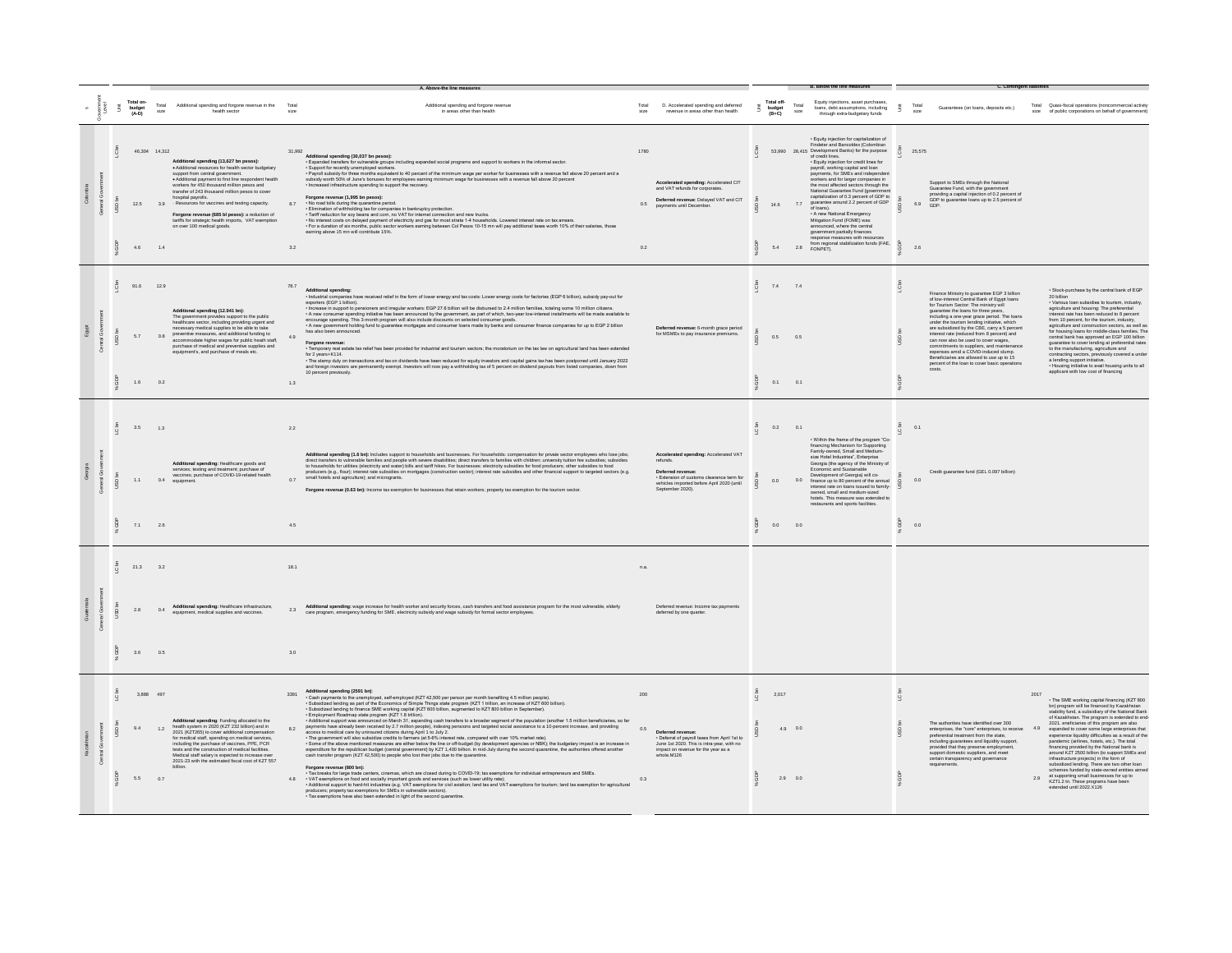|  |                |                                |                   |                                                                                                                                                                                                                                                       |                    | A. Above-the line measures                                                                                                                                                                                                                                                                                                                                                                                                                                                                                                                                                                                                                                                                                                                                                                                                                                                                                                                                                                                                                                                                                                                                                                                                                                                                                                                                        |               |                                                                                                                                                                               |                                 |               | <b>B. Below the line measures</b>                                                                                                                                                                                                                                                                                                                                                                                                                                  |                           |                                                                                                                                                                                                                                                                                                                                                    | <b>C. Contingent liabilities</b> |                                                                                                                                                                                                                                                                                                                                                                                                                                                                                                                                                                                                                                                                                                                                                                                                                                                             |
|--|----------------|--------------------------------|-------------------|-------------------------------------------------------------------------------------------------------------------------------------------------------------------------------------------------------------------------------------------------------|--------------------|-------------------------------------------------------------------------------------------------------------------------------------------------------------------------------------------------------------------------------------------------------------------------------------------------------------------------------------------------------------------------------------------------------------------------------------------------------------------------------------------------------------------------------------------------------------------------------------------------------------------------------------------------------------------------------------------------------------------------------------------------------------------------------------------------------------------------------------------------------------------------------------------------------------------------------------------------------------------------------------------------------------------------------------------------------------------------------------------------------------------------------------------------------------------------------------------------------------------------------------------------------------------------------------------------------------------------------------------------------------------|---------------|-------------------------------------------------------------------------------------------------------------------------------------------------------------------------------|---------------------------------|---------------|--------------------------------------------------------------------------------------------------------------------------------------------------------------------------------------------------------------------------------------------------------------------------------------------------------------------------------------------------------------------------------------------------------------------------------------------------------------------|---------------------------|----------------------------------------------------------------------------------------------------------------------------------------------------------------------------------------------------------------------------------------------------------------------------------------------------------------------------------------------------|----------------------------------|-------------------------------------------------------------------------------------------------------------------------------------------------------------------------------------------------------------------------------------------------------------------------------------------------------------------------------------------------------------------------------------------------------------------------------------------------------------------------------------------------------------------------------------------------------------------------------------------------------------------------------------------------------------------------------------------------------------------------------------------------------------------------------------------------------------------------------------------------------------|
|  |                | Total on-<br>budget<br>$(A-D)$ | Total<br>size     | Additional spending and forgone revenue in the<br>health sector                                                                                                                                                                                       | Tota<br>size       | Additional spending and forgone revenue<br>in areas other than health                                                                                                                                                                                                                                                                                                                                                                                                                                                                                                                                                                                                                                                                                                                                                                                                                                                                                                                                                                                                                                                                                                                                                                                                                                                                                             | Total<br>size | D. Accelerated spending and deferred<br>revenue in areas other than health                                                                                                    | Total off-<br>budget<br>$(B+C)$ | Total<br>size | Equity injections, asset purchases,<br>loans, debt assumptions, including<br>through extra-budgetary funds                                                                                                                                                                                                                                                                                                                                                         |                           | Total<br>Guarantees (on loans, deposits etc.)<br>size                                                                                                                                                                                                                                                                                              |                                  | Total Quasi-fiscal operations (noncommercial activity<br>size of public corporations on behalf of government)                                                                                                                                                                                                                                                                                                                                                                                                                                                                                                                                                                                                                                                                                                                                               |
|  |                | 39.3<br>1.0<br>9.2             | 1.3<br>0.0<br>0.3 | Additional spending: Increase in general public<br>health spending.                                                                                                                                                                                   | 38.0<br>1.0<br>8.9 | <b>Additional spending</b><br>- Implementation of the Wage Support Scheme providing wage subsidy to employers, and Self-Employed Assistance Scheme providing income support to<br>those employed in informal sectors or self-employed. The schemes were extended until September 2021 for employees in tourism-related sectors.<br>. The government provided Rs 9 billion support to Air Mauritius from its National Resilience Fund.<br>- In October 2020, the government announced that Rs 9 billion would be redirected from November 2020 until June 2021 funding the following initiatives: (i)<br>The Human Resource Development Council will increase the National Training and Reskilling Intake by around 9,000 unemployed beneficiaries who will be<br>paid monthly stipends, (ii) Employment Support Scheme for SMEs to support 11,000 employees with a monthly payment of Rs 10,200, (iii) Recruitment by<br>Landscape of around 2,000 unemployed people for the National Clean-Up Campaign, (iv) the Air Freight Scheme, incorporated into the Economic Recovery<br>Plan, with two components: supervision of the national airline currently under voluntary administration and support for the export sector.<br>Forgone revenue: A range of small tax reductions, such as cutting a 1% levy on the tourism sector to 0.5% and reducing port taxes. |               |                                                                                                                                                                               | 159<br>37.3 3.3                 |               | 14.2 • The State Investment Corporation<br>will raise Rs 4 billion (0.9 percent of<br>GDP) to make equity investments in<br>troubled firms, including SMEs.<br>. The Development Bank of Mauritius<br>Ltd provides Rs10 billion (2.3 percent<br>of GDP) in credit to distressed<br>enterprises and cooperatives.<br>· Established COVID-19 Solidarity<br>4.0 0.4 Fund to fund COVID-19 related<br>projects, with around Rs145 million<br>raised by early May 2020. |                           |                                                                                                                                                                                                                                                                                                                                                    | 145<br>3.7<br>33.9               | The Parliament amended the law governing the<br>central bank to allow for a range of<br>unconventional financing measures, including<br>1) one-off exceptional transfer (grant, not<br>advance) from the central bank to the<br>government of the amount R60 billion (12<br>percent of GDP); 2) setting up an SPV "The<br>Mauritius Investment Corporation" - with a two<br>fold objective: (1) invest in local companies to<br>support the recovery and mitigate contagion of<br>the ongoing economic downturn to the banking<br>sector, thus limiting macro-economic and<br>financial risks; and (2) transfer US\$2 billion<br>from FX reserves to the SPV to finance<br>different potential investments.<br>. The Bank of Mauritius made 2.5 percent two-<br>year savings bonds available to retail investors,<br>worth Rs 5 billion (1 percent of GDP). |
|  | $\circ$        | 33.2                           | 4.2               |                                                                                                                                                                                                                                                       | 29                 |                                                                                                                                                                                                                                                                                                                                                                                                                                                                                                                                                                                                                                                                                                                                                                                                                                                                                                                                                                                                                                                                                                                                                                                                                                                                                                                                                                   |               |                                                                                                                                                                               | 20.0                            |               |                                                                                                                                                                                                                                                                                                                                                                                                                                                                    | $\mathbf Q$               | 20.0                                                                                                                                                                                                                                                                                                                                               |                                  |                                                                                                                                                                                                                                                                                                                                                                                                                                                                                                                                                                                                                                                                                                                                                                                                                                                             |
|  |                | 5.0                            | 0.1<br>0.6        | <b>Spending Measures:</b><br>· Increased spending for medical supplies and<br>equipment.<br><b>Foregone Revenues:</b><br>. Abolished the import duty on medical supplies                                                                              | 0.5<br>44          | Spending Measures (29 bn):<br>Targeted subsidies on private sector wages and social security contributions (for April, May, and June); cash vouchers for minimum wage earners, the<br>unemployed, recipients of social assistance and young people; partial reimbursement of university tuition fees and IT courses; loans at favorable terms and<br>loan guarantee schemes for MSMEs subsidized by the government; targeted support for the agricultural, textile, and some other sectors.<br>Foregone Revenues (2 bn):<br>Lowering the late interest rate for public taxes and duties from 0.03% to 0.015%.<br>Lowering the penalty rate, by 50% i.e. to 5% for corporates and to 4% for the households.<br>PIT and CIT deferrals (extended several times, currently through June 2021), temporary changes to CIT loss carry forward provisions, deduction of Covid-19<br>related expenses from taxable income, higher turnover tax thresholds, lower custom duties, and reduced VAT rate for the catering sector.                                                                                                                                                                                                                                                                                                                                              |               | Spending Measures: Accelerated refund of<br>VAT tax credits.<br>Deferred Revenue: Deferral of CIT/PIT<br>payment or filing obligations for specific<br>sectors of the economy | 0.4<br>3.0                      |               |                                                                                                                                                                                                                                                                                                                                                                                                                                                                    |                           | 0.4<br>Several interest free or low interest rate<br>loans to SMEs from the MKD development<br>banks channeled through commercial banks<br>3.0                                                                                                                                                                                                     |                                  |                                                                                                                                                                                                                                                                                                                                                                                                                                                                                                                                                                                                                                                                                                                                                                                                                                                             |
|  |                | 828                            | 178               | Additional spending: Increase general public<br>health spending for National Disaster<br>Management Authority (NDMA) to procure<br>healthcare equipment and kits (PKR 75 billion).<br>Budget allocation for an emergency fund to                      | 650                | Additional spending (PKR 600 billion): Cash transfers to daily wage workers (PKR 200 billion); cash transfers to low-income families (PKR 150 billion);<br>funding to utility stores (PKR 50 billion); financial support to exporters, SMEs, and agricultural sector (PKR 200 billion).<br>Forgone revenue:                                                                                                                                                                                                                                                                                                                                                                                                                                                                                                                                                                                                                                                                                                                                                                                                                                                                                                                                                                                                                                                       | 480           | <b>Accelerated spending</b><br>- Accelerated tax refunds (PKR 100 billion)<br>and duty drawbacks for exporters.<br>· Accelerated procurement of wheat (PKR<br>280 billion).   | n.a                             |               |                                                                                                                                                                                                                                                                                                                                                                                                                                                                    |                           | · Risk sharing facility under the refinance<br>scheme for the payment of wages and<br>n.a.<br>salaries to prevent layoffs, whereby the<br>Government of Pakistan bears 60 percent<br>first loss on disbursed portfolio for eligible<br>SMF <sub>*</sub><br>· Temporary Economic Refinance Facility to<br>stimulate new investment in manufacturing |                                  |                                                                                                                                                                                                                                                                                                                                                                                                                                                                                                                                                                                                                                                                                                                                                                                                                                                             |
|  |                | 5.2<br>2.0                     | 0.4               | 1.1 combat Covid-19 (PKR 100 billion).<br>Forgone revenue: Tax exemptions on health<br>supplies                                                                                                                                                       | 4.1<br>1.6         | · Relief on fuel prices (PKR 50 billion).<br>· Special tax regime for the construction sector until the end of December 2021 (no cost estimate).                                                                                                                                                                                                                                                                                                                                                                                                                                                                                                                                                                                                                                                                                                                                                                                                                                                                                                                                                                                                                                                                                                                                                                                                                  | 3.0<br>1.2    | Deferred revenue:<br>. Deferral of tax filing by 3 months.<br>· Power and gas bill deferral (PKR 100<br>billion).                                                             |                                 |               |                                                                                                                                                                                                                                                                                                                                                                                                                                                                    |                           | at maximum interest rate of 7 percent fixed<br>for 10 years.<br>. Refinance Facility for Combating COVID-19<br>to support hospitals and medical centers in<br>combating the virus at maximum interest rate<br>of 3 percent fixed.                                                                                                                  |                                  |                                                                                                                                                                                                                                                                                                                                                                                                                                                                                                                                                                                                                                                                                                                                                                                                                                                             |
|  |                | 69<br>20                       | 12.0<br>3.4       | Additional spending (12.01 bn): Purchase of<br>medical equipment for Ministry of Health as well<br>as new hiring, purchase of cleaning kits for<br>schools, enhanced monitoring and information<br>campaigns. Purchase and distribution of test kits, | 57                 | Additional spending (40.659 bn):<br>· Cash transfers for poor families, independent workers, and other families in need.<br>· Electricity subsidy.<br>· Tablets for students.<br>· Public works and other public investment projects.                                                                                                                                                                                                                                                                                                                                                                                                                                                                                                                                                                                                                                                                                                                                                                                                                                                                                                                                                                                                                                                                                                                             | 12<br>3.4     | Deferred revenue:<br>· Deferral of corporate and personal income                                                                                                              | RA<br>2000.0                    |               |                                                                                                                                                                                                                                                                                                                                                                                                                                                                    | $\overline{a}$<br>$\circ$ | · Guarantees to new financial sector loans<br>for working capital, primarily targeted to<br>SMEs. The program is also tied to a liquidity<br>provision program in which the central bank<br>20<br>can accept the guaranteed loans for repo                                                                                                         |                                  |                                                                                                                                                                                                                                                                                                                                                                                                                                                                                                                                                                                                                                                                                                                                                                                                                                                             |
|  |                | 96                             |                   | medical supplies, vaccines.<br>Forgone revenue (0.033 bn): .<br>· Elimination of import taxes on medicines and<br>1.7 medical health supplies.                                                                                                        |                    | · Transport subsidies.<br>· In-kind grants.<br>· Wage subsidies<br>7.9 Forgone revenue (16.2 bn): Tax deferrals (CIT and VAT)                                                                                                                                                                                                                                                                                                                                                                                                                                                                                                                                                                                                                                                                                                                                                                                                                                                                                                                                                                                                                                                                                                                                                                                                                                     | 1.7           | taxes                                                                                                                                                                         | $9.6\qquad0.0$                  |               |                                                                                                                                                                                                                                                                                                                                                                                                                                                                    |                           | operations. It also includes an Enterprise<br>Support Fund program for SMEs and micro<br>enterprises. Government guarantees backing<br>loan restructurings for households and<br>9.6<br>SMEs.                                                                                                                                                      |                                  |                                                                                                                                                                                                                                                                                                                                                                                                                                                                                                                                                                                                                                                                                                                                                                                                                                                             |
|  | $\circ$<br>USD | 799<br>16.1                    | 163<br>33         | Additional spending: Spending on medical<br>buildings, equipment, staff, and medical supplies.<br>Forgone revenue: Expedite imports of PPEs and<br>medical goods.                                                                                     | 636<br>12.8        | Additional spending (498 bn): Cash aid to low-income households and social protection measures for vulnerable workers. Subsidies to rice farmers and<br>wages for small businesses. Retraining of displaced workers. Support for loan and interest repayments.<br>Forgone revenue (138 bn): Corporate income tax rate reduction                                                                                                                                                                                                                                                                                                                                                                                                                                                                                                                                                                                                                                                                                                                                                                                                                                                                                                                                                                                                                                   |               |                                                                                                                                                                               | 105 5<br>$2.1\qquad 0.1$        |               | · Equity injection to support loan<br>programs for SMEs.                                                                                                                                                                                                                                                                                                                                                                                                           | $\circ$                   | 100<br>2.0 • Credit guarantees for small businesses.                                                                                                                                                                                                                                                                                               |                                  | · Special loan package for affected micro<br>entrepreneurs and MSMEs.                                                                                                                                                                                                                                                                                                                                                                                                                                                                                                                                                                                                                                                                                                                                                                                       |
|  |                | 4.5                            | 0.9               |                                                                                                                                                                                                                                                       | $3.5\,$            |                                                                                                                                                                                                                                                                                                                                                                                                                                                                                                                                                                                                                                                                                                                                                                                                                                                                                                                                                                                                                                                                                                                                                                                                                                                                                                                                                                   |               |                                                                                                                                                                               | 0.6                             | 0.0           |                                                                                                                                                                                                                                                                                                                                                                                                                                                                    |                           | 0.6                                                                                                                                                                                                                                                                                                                                                |                                  |                                                                                                                                                                                                                                                                                                                                                                                                                                                                                                                                                                                                                                                                                                                                                                                                                                                             |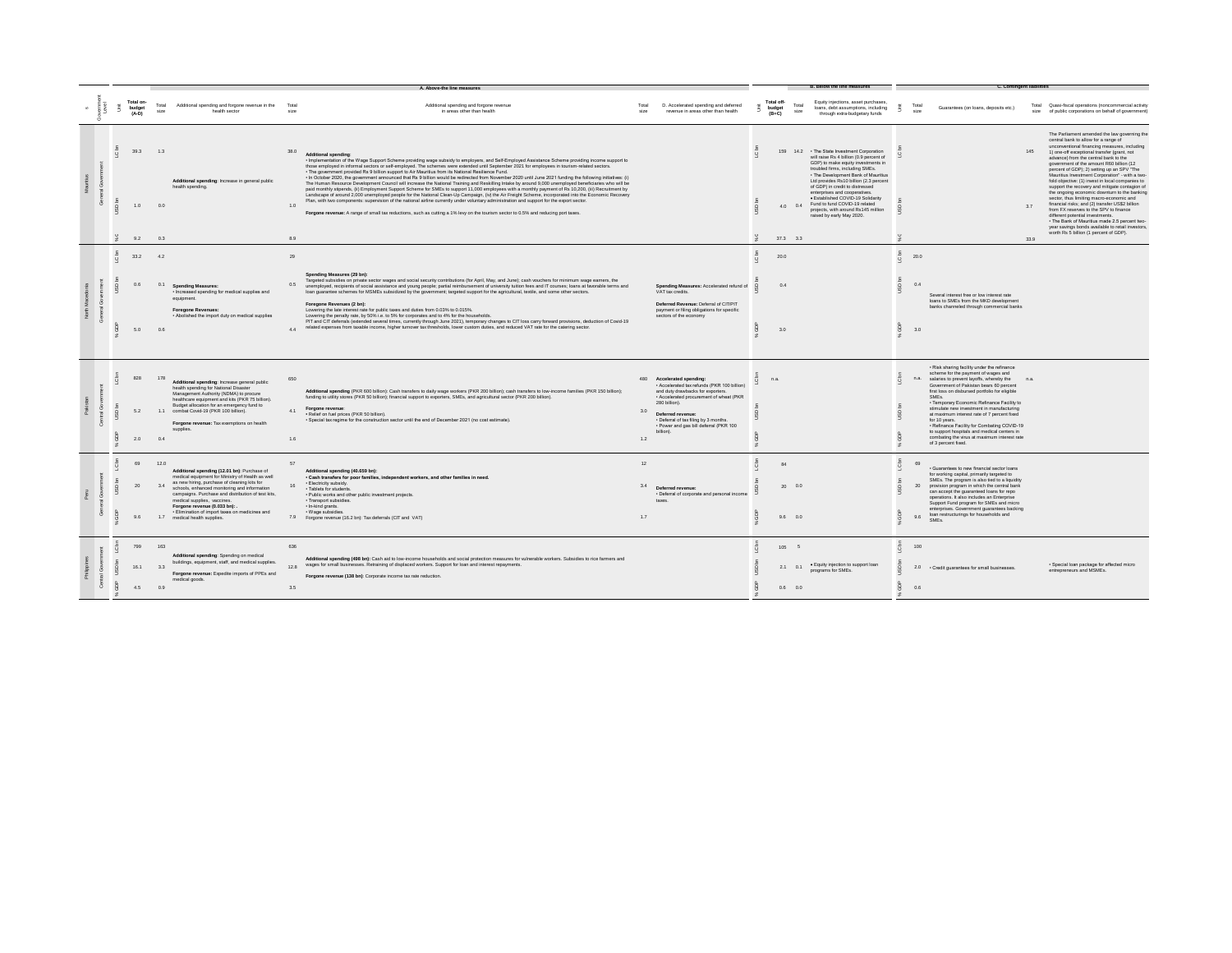|  |                                |                   |                                                                                                                                                                                                                                                                                                                                                                                                                                                                                                                |                   | A. Above-the line measures                                                                                                                                                                                                                                                                                                                                                                                                                                                                                                                                                                                                                                                                                                                                                                                                                                                                                                                                                                                                                                                                                                                                                                                                                                                                             |                   |                                                                                                                                                                                                                                                                                                                                                                                                                                                                                                                            |   |                                 |               |                                                                                                                                                                              |                       |                                                                                                                                                                                                                                                                                                                                                                                                                                                                                                                                                                                                                                                                                                                                                                                                                                                                                                                                                                                                                                                                                                                        |                                                                                                                                 |
|--|--------------------------------|-------------------|----------------------------------------------------------------------------------------------------------------------------------------------------------------------------------------------------------------------------------------------------------------------------------------------------------------------------------------------------------------------------------------------------------------------------------------------------------------------------------------------------------------|-------------------|--------------------------------------------------------------------------------------------------------------------------------------------------------------------------------------------------------------------------------------------------------------------------------------------------------------------------------------------------------------------------------------------------------------------------------------------------------------------------------------------------------------------------------------------------------------------------------------------------------------------------------------------------------------------------------------------------------------------------------------------------------------------------------------------------------------------------------------------------------------------------------------------------------------------------------------------------------------------------------------------------------------------------------------------------------------------------------------------------------------------------------------------------------------------------------------------------------------------------------------------------------------------------------------------------------|-------------------|----------------------------------------------------------------------------------------------------------------------------------------------------------------------------------------------------------------------------------------------------------------------------------------------------------------------------------------------------------------------------------------------------------------------------------------------------------------------------------------------------------------------------|---|---------------------------------|---------------|------------------------------------------------------------------------------------------------------------------------------------------------------------------------------|-----------------------|------------------------------------------------------------------------------------------------------------------------------------------------------------------------------------------------------------------------------------------------------------------------------------------------------------------------------------------------------------------------------------------------------------------------------------------------------------------------------------------------------------------------------------------------------------------------------------------------------------------------------------------------------------------------------------------------------------------------------------------------------------------------------------------------------------------------------------------------------------------------------------------------------------------------------------------------------------------------------------------------------------------------------------------------------------------------------------------------------------------------|---------------------------------------------------------------------------------------------------------------------------------|
|  | Total on-<br>budget<br>$(A-D)$ | Total<br>size     | Additional spending and forgone revenue in the<br>health sector                                                                                                                                                                                                                                                                                                                                                                                                                                                | Total<br>size     | Additional spending and forgone revenue<br>in areas other than health                                                                                                                                                                                                                                                                                                                                                                                                                                                                                                                                                                                                                                                                                                                                                                                                                                                                                                                                                                                                                                                                                                                                                                                                                                  | Total<br>size     | D. Accelerated spending and deferred<br>revenue in areas other than health                                                                                                                                                                                                                                                                                                                                                                                                                                                 |   | Total off-<br>budget<br>$(B+C)$ | Total<br>size | Equity injections, asset purchases.<br>loans, debt assumptions, including<br>through extra-budgetary funds                                                                   |                       | Tota<br>Guarantees (on loans, deposits etc.)<br>size                                                                                                                                                                                                                                                                                                                                                                                                                                                                                                                                                                                                                                                                                                                                                                                                                                                                                                                                                                                                                                                                   | Total Quasi-fiscal operations (noncommercial activity<br>size of public corporations on behalf of government)                   |
|  | 150<br>6.5                     | 147<br>3.8<br>0.6 | Additional spending: Allocated to support patient<br>care, co-finance healthcare infrastructure<br>improvements, and telemedicine and<br>digitalization.                                                                                                                                                                                                                                                                                                                                                       | 136<br>5.8        | Additional spending (PLN 114.8 bn): Wage subsidies for employees of affected businesses up to 40 percent of average wages; care allowance for<br>children owing to school closures; monthly benefit for self-employed individuals. Includes the nonreturnable portion of the Polish Development Fund's<br>provision of liquidity loans that is treated as an above-the-line expenditure item. Several of these measures have been extended durin the second wave, with<br>eligibility limited to companies in sectors most impacted by the partial lockdown,including the write-off of the repayable portion of liquidity loans for affected<br>SMEs and the extension of liquidity loans, guarantees, wage subsidies.<br>Foregone revenue: (PLN 20.7 bn) For micro firms up to 9 employees social insurance contributions will be covered by the budget for 3 months. For<br>companies employing from 10 to 49 employees 50% of social insurance contributions will be paid by the budget. Extended to month of November for<br>affected industries, and later for December and January. Also includes non-collection of tax revenue (CIT/PIT) in 2021 due to subsidies granted for liquidity<br>loans                                                                                                | n.a.              | Deferred revenue:Possible deferral,<br>payment in installments, or cancellation of<br>taxes. Deduction of this year's losses for<br>2021 tax settlement (the tax returns for<br>2019 might be corrected in order to deduct<br>the losses of 2020 from 2019 income).                                                                                                                                                                                                                                                        |   | 112 38<br>29<br>4.8 1.6         | 10            | The share of below-the-line activity in<br>the PFR liquidity loans for firms.                                                                                                | C bn                  | 74<br>. Credit quarantees and micro-loans for<br>19<br>entrepreneurs from the Polish Development<br>Fund and BGK state-owned development<br>hank<br>3.2                                                                                                                                                                                                                                                                                                                                                                                                                                                                                                                                                                                                                                                                                                                                                                                                                                                                                                                                                                |                                                                                                                                 |
|  | 36<br>8.5<br>3.4               | $10^{-1}$<br>0.9  | 2.4 Additional spending:<br>Purchase of medical equipment and supplies<br>2020 (RON 3.8 bn - expired):<br>- Financial support to quarantine centers 2020<br>(RON 0.3 bn - expired);<br>Risk bonus for healthcare workers 2020/2021<br>(RON 1.8 bn);<br>Purchase of medical equipment and supplies<br>(including vaccination program) 2021 (RON 2.3<br>- Additional bonuses for health personnel 2020-<br>2021 (RON 2.1 bn).<br>+1147 Capping the fee on medicine sales;<br>suspending VAT for medical imports. | 26<br>6.1<br>2.5  | Additional spending (RON 19.6 bn):<br>Paying 75 percent of the gross wage to employees of companies facing difficulties (RON4.3 billion); paying 75 percent of gross wage to affected self-<br>employed and individual enterprises (RON0.9 billion); Covering partially the wages of parents staying home for the period the schools are closed (RON<br>0.09 bn); Continue to pay technical unemployment benefits to those returning to work (4.6 billion RON); The state finances 75% of the gross salary for<br>professional athletes (RON 0.1bn); Grants to businesses (RON8.6 billion); Wage supports to hire job seekers over 50 or below 30 or Romanian citizens<br>returning to the country after losing their jobs abroad.<br>Forgone revenue (RON 0.9 bn): 5 to 10 percent discount for corporate income tax payments.                                                                                                                                                                                                                                                                                                                                                                                                                                                                        | 2.3<br>0.5<br>0.2 | Deferred revenue: Deferring by 3 months<br>the payment of property taxes (expired)<br>Expediting VAT refunds (expired)<br>Temporary suspension of tax controls and<br>enforcement (expired)<br>Suspending labor inspections (expired)<br>Deferral of rent and utility payments for<br>affected SMEs (expired)<br>Exempting for 90 days the specific tax for<br>hospitality industry (expired)                                                                                                                              |   | 44 1.7<br>$10.4$ 0.4<br>4.2 0.2 |               | . RON1.1 billion loan to buy medical<br>supplies granted to pharmaceutical<br>SOE; and RON0.6 billion loan to low-<br>cost carrier Blue Air and state-owned<br>airline Tarom | c.                    | 42<br>- Loan guarantees up to 80% of the value of<br>the financing granted to SMEs for working<br>capital and investment. (maximum value of<br>the line of credit for financing the working<br>capital is 5 million lei and for investments 10<br>million lei).<br>10.0 - Loan guarantees up to 90% of the value of<br>the financing for micro-enterprises or small<br>enterprises, for financing of working capital<br>(maximum value RON 500,000 for micro-<br>enterprises and RON 1 million for small<br>businesses, Interest is subsidized for all<br>loans<br>· State guarantees for leasing of work<br>equipment for SMEs. The guarantee is up to<br>80% loan for IT equipment, and 60% for<br>other technological equipment. The<br>maximum value of the financing will be<br>5,000,000 RON. The leasing period will be<br>72 months.<br>- State guarantee scheme for large<br>companies to be implemented by state-<br>owned Eximbank. The guarantee is up to<br>4.0<br>80% of loan<br>- State guarantees for factoring (SMEs)<br>- State guarantees for holiday vouchers and<br>trade credit insurance (SMEs) |                                                                                                                                 |
|  | 664<br>$6.4\,$<br>12.2         | 125<br>1.2<br>2.3 | - 10 percent wage increase for public healthcare<br>sector (RSD 13bn, about RSD 17bn estimated in<br>2021<br>- Increased healthcare spending (about RSD 60bn<br>) in 2020.<br>- Increased healthcare spending (about RSD 36bn<br>) in 2021.                                                                                                                                                                                                                                                                    | 539<br>5.2<br>9.9 | Additional spending:<br>Measures announced in 2020 include:<br>Wage subsidies (RSD 93bn):<br>(i) Payment of 3 minimum wages for all employees in SMEs and entrepreneurs (about 900,000 employees)<br>(ii) Payment of 50 perfect of minimum wages to large companies for employees who are not working<br>One-off payment to all pensioners (RSD 7bn)<br>New loans to SMEs from the Development Fund (RSD 24bn)<br>Universal cash transfer of EUR 100 to each citizen over 18 years old (about RSD 71bn)<br>Support to 14,000 most vulnerable women in 50 municipalities across Serbia (worth RSD 12bn) in hygiene packages and essential foods<br>One-off fiscal support to help hotels in cities, through a fixed subsidy per room and per bed, with an estimated cost of RSD 1.3 billion.<br>Measures announced in 2021 include:<br>Three additional months of wage subsidies (RSD 73bn)<br>Additional payments for employees in travel and hospitality<br>EUR 30 universal cash transfers to all adult citizens, paid in May and November (RSD 43bn)<br>Pension bonus (RSD 8.5bn)<br>Support for the transport sector and for city hotels (RSD 3bn)<br>One-off financial assistance to all the (registered) unemployed, of EUR 60, to be paid in June.<br>A one-off payment to vaccinated citizens. | 148<br>14<br>2.7  | Tax and SSC deferments (RSD 121bn or<br>2.2 percent of GDP), to be repaid in 24<br>installments starting from February 2021: (i)<br>Deferment of labor taxes and SS<br>contributions for all private companies for<br>three months, with no interests to be<br>applied; (ii) Deferment of Q2 CIT payments;<br>and (iii) Grants and donations exempt from<br>paying VAT.<br>Deferment of labor taxes and social security<br>contributions for all private companies<br>extended for an additional month (RSD 30<br>billion) | Q | 175<br>17<br>3.2                |               |                                                                                                                                                                              | LC br<br>$\circ$<br>유 | 175<br>Measures announced in 2020:<br>17<br>. A state guarantee scheme for bank loans<br>to SMEs has been approved (exposure of<br>RSD 56.5bn)<br>Measures announced in 2021:<br>. The existing scheme for state guaranteed<br>bank loans to SMEs will be expanded by<br>EUR 500 million (1 percent of GDP) and a<br>new EUR 500 million scheme for vulnerable<br>companies was announced.<br>3.2                                                                                                                                                                                                                                                                                                                                                                                                                                                                                                                                                                                                                                                                                                                      | 0.0<br>EUR 200mn (0.4 percent of GDP) subsidized<br>loans (1 percent interest rate) to SMEs from<br>the Development Fund<br>0.0 |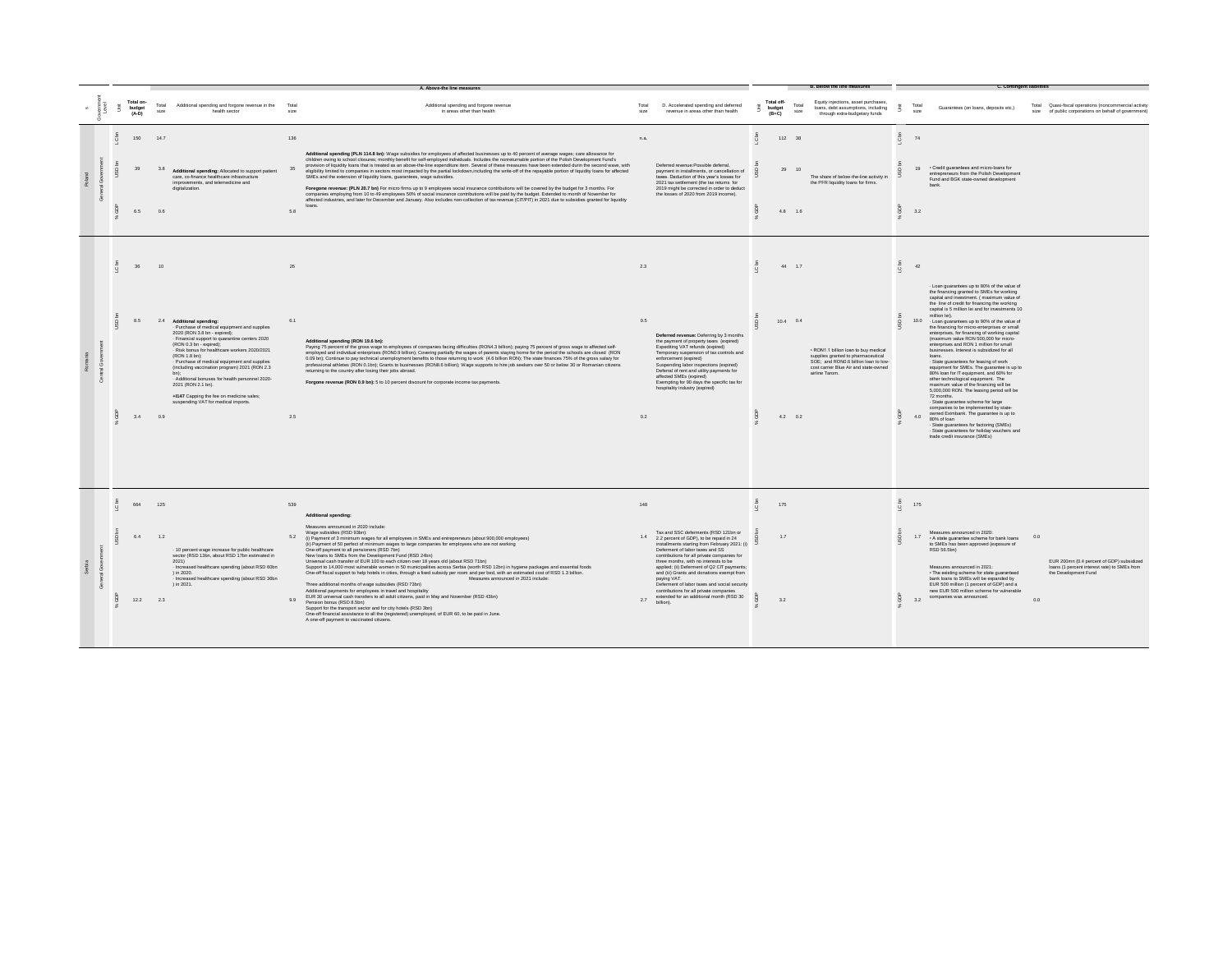|                 |                                                 |                   |                                                                                                                                                                                                                                                                                                                                                                                                                                                                                                             |                   |                                                                                                                                                                                                                                                                                                                                                                                                                                                                                                                                                                                                                                                                                                                                                                                                                                                                                                                                                                                                                                                                                                                                                                                                                                                                                                                                                                                                                                                                                                                                                                                                                                                                                                                                                                                                                                                                                                                                                                                                                                                                                                                                                                                                                                                                                                                                                                                                                                                                                                                                |                   |                                                                                                                                                                                                                                                                                                                                                                                                                                                                                                                                                                                                                                                                                                               |                      |                                                                  | <b>B. Below the line measures</b>                                                                                                                                                                                                                                                                                                                                                                                                                                                                                                                                                                                                                                                |                        | C. Contingent liabilities                                                                                                                                                                                                                                                                                                       |                                                                                                                                                                                                                                                                                                                                                                                                                             |
|-----------------|-------------------------------------------------|-------------------|-------------------------------------------------------------------------------------------------------------------------------------------------------------------------------------------------------------------------------------------------------------------------------------------------------------------------------------------------------------------------------------------------------------------------------------------------------------------------------------------------------------|-------------------|--------------------------------------------------------------------------------------------------------------------------------------------------------------------------------------------------------------------------------------------------------------------------------------------------------------------------------------------------------------------------------------------------------------------------------------------------------------------------------------------------------------------------------------------------------------------------------------------------------------------------------------------------------------------------------------------------------------------------------------------------------------------------------------------------------------------------------------------------------------------------------------------------------------------------------------------------------------------------------------------------------------------------------------------------------------------------------------------------------------------------------------------------------------------------------------------------------------------------------------------------------------------------------------------------------------------------------------------------------------------------------------------------------------------------------------------------------------------------------------------------------------------------------------------------------------------------------------------------------------------------------------------------------------------------------------------------------------------------------------------------------------------------------------------------------------------------------------------------------------------------------------------------------------------------------------------------------------------------------------------------------------------------------------------------------------------------------------------------------------------------------------------------------------------------------------------------------------------------------------------------------------------------------------------------------------------------------------------------------------------------------------------------------------------------------------------------------------------------------------------------------------------------------|-------------------|---------------------------------------------------------------------------------------------------------------------------------------------------------------------------------------------------------------------------------------------------------------------------------------------------------------------------------------------------------------------------------------------------------------------------------------------------------------------------------------------------------------------------------------------------------------------------------------------------------------------------------------------------------------------------------------------------------------|----------------------|------------------------------------------------------------------|----------------------------------------------------------------------------------------------------------------------------------------------------------------------------------------------------------------------------------------------------------------------------------------------------------------------------------------------------------------------------------------------------------------------------------------------------------------------------------------------------------------------------------------------------------------------------------------------------------------------------------------------------------------------------------|------------------------|---------------------------------------------------------------------------------------------------------------------------------------------------------------------------------------------------------------------------------------------------------------------------------------------------------------------------------|-----------------------------------------------------------------------------------------------------------------------------------------------------------------------------------------------------------------------------------------------------------------------------------------------------------------------------------------------------------------------------------------------------------------------------|
|                 | Total on-<br>$\tilde{\Xi}$<br>budget<br>$(A-D)$ | Total<br>size     | Additional spending and forgone revenue in the Total<br>health sector                                                                                                                                                                                                                                                                                                                                                                                                                                       | size              | Additional spending and forgone revenue<br>in areas other than health                                                                                                                                                                                                                                                                                                                                                                                                                                                                                                                                                                                                                                                                                                                                                                                                                                                                                                                                                                                                                                                                                                                                                                                                                                                                                                                                                                                                                                                                                                                                                                                                                                                                                                                                                                                                                                                                                                                                                                                                                                                                                                                                                                                                                                                                                                                                                                                                                                                          | Total<br>size     | D. Accelerated spending and deferred<br>revenue in areas other than health                                                                                                                                                                                                                                                                                                                                                                                                                                                                                                                                                                                                                                    | š<br>budget<br>(B+C) | Total off-<br>Total<br>size                                      | Equity injections, asset purchases.<br>loans, debt assumptions, including<br>through extra-budgetary funds                                                                                                                                                                                                                                                                                                                                                                                                                                                                                                                                                                       | - E                    | Tota<br>Guarantees (on loans, deposits etc.)<br>size                                                                                                                                                                                                                                                                            | Total Quasi-fiscal operations (noncommercial activity<br>size of public corporations on behalf of government'                                                                                                                                                                                                                                                                                                               |
|                 | 73<br>14.6                                      | $2,290$ n.a.      | Additional spending: Preventive and remedial<br>measures; extra-hazard compensation for<br>healthcare workers; exempted import duties for<br>products related to combatting Covid-19 until<br>Sentember 2020                                                                                                                                                                                                                                                                                                | n.a.              | Additional spending:<br>- Paid training and community activities to improve skills of the recent graduates looking for jobs; assistance to workers, farmers, and entrepreneurs<br>affected by Covid-19 (includes THB 5,000 per person per month for 3 mon<br>10 million farmers).<br>Stimulus package to the tourism sector amounting to THB 22.4 billion including subsidies for 5 million domestic trips between July and October, 2020 (40<br>percent of certain accommodation, event and food costs).<br>Transfers to elderly, children up to 6-years-old, and holders of state-welfare cards that had previously not received assistance linked to the impact of Covid-<br>19. This program covers about 6.8 million people with approximate cost of THB 20 billion.<br>is. This program covers about os mimori people with approximate cost or free zo union.<br>On September 22 the government passed a new shopping subsidy package for welfare cardholders worth THB 51 billion. The package will cov<br>December on their shopping; 10 million people will get daily discounts of up to B100 on food, beverages and household essentials.<br>Forgone revenue:<br>41 billion baht in discounts and refunds of water and electricity bills: reduced social security fund contributions for both employers and workers: rental fees<br>levied on leases for residential or agricultural purpose waived for one year: SMEs that keep their employees can claim a tax deduction for 3 times wage<br>expenses paid from April to July 2020; SMEs with soft loans from Government Saving Bank can deduct 1.5 times interest expenses paid April-Decembe<br>2020. 400.000 baht limit (form 200.000) for tax deduction of investments in the Super Saving Fund.<br>Tax relief including for i) for personal income tax deduction for health insurance premium; ii) import duties for products preventing related to prevention or<br>treatment of Covid-19 exempted until September 2020; iii) from January 2020 to December 31, 2021 taxes are exempted and fees are cut for debt<br>restructuring with non-financial creditors; iv) reduction in excise tax on jet fuel for domestic flights; reduced withholding tax.<br>400,000 baht limit (form 200,000) for tax deduction of investments in the Super Saving Fund.<br>- As of October 8th, income tax deductions (to rebate VAT) on products worth THB 30,000 per person running from October 23 to December 31, 2020, to<br>help boost spending on goods and services. |                   | Deferred revenue: Tax relief for<br>businesses: (i) corporate income tax<br>deadline extended to August and<br>September; (ii) one month extension of<br>deadline for filing and payment of VAT.<br>Special Business Tax, and other taxes<br>under the Revenue Department: (iii) Filing<br>of excise tax extended to May and payment<br>to July; (iv) Filing of excise tax by petroleum<br>product operators extended to the 15th of<br>the following month for 3 months.<br>Reduced withholding tax form 3 percent to<br>1.5 percent from April to September 2020.<br>- Expedited VAT refund process for<br>exporters.<br>Delay in collection of fees and charges<br>levied by government agencies and SOEs. |                      | 665 90<br>$21 \t 2.9$<br>$4.2\phantom{0000}\phantom{00000}\,0.6$ | · Soft loans by Social Security Office<br>(30 billion baht at 3 percent) to<br>businesses registered under the<br>Social Security System<br>· Soft loans for individuals: (i) THB 40<br>billion soft loan program at 0.1 percent<br>interest without collateral: (ii) THR 20.<br>billion made available for THB 50<br>thousand baht per person with<br>collateral.                                                                                                                                                                                                                                                                                                               |                        | 325<br>. The Bank of Thailand has been authorized<br>to lead THR500 billion to financial institutions.<br>for on-lending to SMEs. Financial institutions<br>will be compensated up to 60 or 70 percent<br>of the additional loans in case these turn<br>nonperforming.<br>10<br>2.1                                             | 250<br>. THB 150 billion in soft loans (2 percent<br>interest) sourced from the Government Saving<br>Bank to commercial banks at 0.01 interest per<br>year. THB10 billion out of the 150 bn are set<br>out to lend and preserve liquidity among SMEs<br>in tourism.<br>.THB 100 billion announced but not yet<br>annoved in soft loans from the Government<br>Saving Bank for SMEs in the tourism sector.<br>8.0<br>$1.6\,$ |
| C <sub>bn</sub> | 3.0<br>1.1<br>2.7                               | 0.4<br>0.1<br>0.4 | Additional spending: Additional health spending.<br>including the creation of a fund for the acquisition<br>of equipment for public hospitals.<br>Forgone revenue: Waiver of VAT for businesses<br>selling medicines.                                                                                                                                                                                                                                                                                       | 2.6<br>0.9<br>2.3 | Additional spending: Monthly cash transfers for low income households, disabled, and homeless people for up to three months; temporary support for<br>unemployed and self-employed; strategic stock of basic food items; continue<br>take charge of the interest rate differential between the monetary market rate and the effective interest rate, on investment loans for SMEs (max 3%);<br>creation of a special program for the support of social work institutions and job creation for vulnerable classes.<br>Forgone revenue: Suspension of penalties for delayed tax returns for three months, starting April 1. Amnesty on customs offenses against industrial<br>establishments convicted before March 20, 2020 (with the latter required to pay the amounts due to customs with a 10% fine). Allow companies to revalue<br>their assets based on real value, while exempting the goodwill.                                                                                                                                                                                                                                                                                                                                                                                                                                                                                                                                                                                                                                                                                                                                                                                                                                                                                                                                                                                                                                                                                                                                                                                                                                                                                                                                                                                                                                                                                                                                                                                                                         | 0.3<br>0.1<br>0.3 | Accelerated spending:<br>- Accelerated VAT refunds.<br>Deferred revenue<br>· Postponement of CIT payments, other<br>taxes, and social contributions until June.<br>· Rescheduling tax arrears for up to 7 years.<br>· Deferral of car road tax payments.                                                                                                                                                                                                                                                                                                                                                                                                                                                      |                      | 0.9 0.7<br>$0.3$ 0.2<br>0.8<br>0.6                               | · Creation of a fund for public donation<br>to the health sector: TND 186 mn<br>· Creation of an investment fund of<br>TND 500 mn (with initial 100 mn) on<br>the initiative of the Caisse des Dépôts<br>et des Consignations in order to<br>finance strategic private companies.<br>. Creation of a "bridging fund" of TND<br>100 mn on the initiative of the CDC.<br>for the repurchase of shares in<br>investment funds for companies in<br>strategic sectors experiencing<br>difficulties.<br>· Creation, at the initiative of the CDC,<br>of an investment mechanism of TD<br>100 mn for the acquisition of<br>equipment for hospitals and public<br>health establishments. |                        | 02<br>. Allow the State to guarantee new credits<br>amounting to TND 1.5 bn for management,<br>0.1<br>operation and maintenance provided by the<br>banking system until December 31, 2020<br>reimbursable over seven years, including a<br>two-year grace period in sectors such as<br>tourism, transport, culture, etc.<br>0.2 |                                                                                                                                                                                                                                                                                                                                                                                                                             |
| $\circ$<br>ă    | 32<br>8.7<br>2.4                                | n.a.              | Additional spending: Additional disinfection<br>procedures carried out in health, education and<br>other public facilities. Active screening and testing.<br>continuous surveillance and rapid response team<br>to deal with suspected cases. Free vaccines. Free<br>PCR tests for students (from July 2021) and<br>vulnerable groups.                                                                                                                                                                      | n.a.              | Additional spending: The interventions are targeted at relieving hard-hit SMEs and households through a combination of improved access to affordable<br>credit, subsidies, fee exemptions, improved payment terms on government contracts and additional waivers and rebates initially planned for 3 months. A<br>dedicated task force has been established to ensure smooth and uninterr<br>Forgone revenue: Suspension or reduction of various government fees, labor charges, and penalties for the business sector; reduction of lease payments<br>in government-owned premises and malls; cancelling certain fines imposed by the government and the customs department and tax reimbursements to<br>otels and restaurants.                                                                                                                                                                                                                                                                                                                                                                                                                                                                                                                                                                                                                                                                                                                                                                                                                                                                                                                                                                                                                                                                                                                                                                                                                                                                                                                                                                                                                                                                                                                                                                                                                                                                                                                                                                                               |                   |                                                                                                                                                                                                                                                                                                                                                                                                                                                                                                                                                                                                                                                                                                               | Q                    | n.a.<br>n.a.                                                     | . The Abu Dhabi government<br>announced provision of loans to<br>SMEs.<br>· Dubai government injected \$ 3 bn<br>equity into the Emirates airlines.                                                                                                                                                                                                                                                                                                                                                                                                                                                                                                                              | $\sum$<br>$\mathbf{Q}$ | n.a.<br>. Abu Dhabi: Credit guarantees and liquidity<br>support to small- and medium-sized<br>enterprises.                                                                                                                                                                                                                      | n.a.<br>· State-owned enterprises and banks have<br>been asked to support the private sector<br>through loan restructuring, lowering lease<br>payments (by real estate companies), halting<br>evictions, etc.                                                                                                                                                                                                               |
| $\sqrt{2}$      | 631<br>74<br>2.3                                | 253<br>0.9        | <b>Additional spending:</b><br>Additional spending on vaccines, healthcare<br>equipment, testing; compensation against COVID-<br>19 related health risks of officials, doctors and<br>field staff; hiring of additional healthcare workers,<br>3.0 COVID-19 Preparedness and Response Plan by<br>the Ministry of Health. etc.<br>Forgone revenue:<br>The National Board of Revenue has temporarily<br>suspended duties and taxes on imports of medical<br>supplies, including protective equipment and test | 378<br>4.5<br>1.4 | <b>Additional spending:</b><br>- Expansion of existing social transfer programs for vulnerable households, including allowance programs for the disadvantaged elderly people, widows and<br>female divorcees, and food aid distribution; Cash assistance to the jobless poor affected by COVID-19.<br>- Wage support for export-oriented industries; Fund for the construction of home for homeless people; Providing support for farm mechanization; Enhancing<br>the amount of agricultural subsidy; Employment creation program thro<br>bank's suspended interest of April and May of 2020; Social safety net program for the workers who lost their job in the RMG, leather goods and footwear<br>industries. Micro-credit and the marginal people's livelihood developm<br>Forgone revenue<br>Income tax relief e.g. increase in tax-free limit (from 2.5 to 3.0 lakh for males, from 3.0 to 3.5 for females), reduction in minimum tax rate from 10% to 5%<br>and in the maximum tax rate from 30% to 25%, and introduction of a tax rebate for taxpayers who file income tax returns online for the first time.<br>- Corporate tax reductions e.g. reduction in tax rate for non-publicly trad<br>essential commodities, and withholding tax rate on export proceeds is reduced from 1% to 0.5%.<br>- VAT rate reductions (e.g. Advance Tax on imported raw materials for manufacturing industries) and exemptions (penalty and interest in case of failure to<br>submit the VAT return and pay income tax on time).<br>Preferential treatment on import duties for various essential raw materials for targeted industries.                                                                                                                                                                                                                                                                                                                                                                                                                                                                                                                                                                                                                                                                                                                                                                                                                                                                                            |                   |                                                                                                                                                                                                                                                                                                                                                                                                                                                                                                                                                                                                                                                                                                               |                      | 20.0<br>0.2<br>0.1                                               |                                                                                                                                                                                                                                                                                                                                                                                                                                                                                                                                                                                                                                                                                  |                        | Credit quarantee scheme for the SME<br>20.0<br>0.2<br>0.1                                                                                                                                                                                                                                                                       |                                                                                                                                                                                                                                                                                                                                                                                                                             |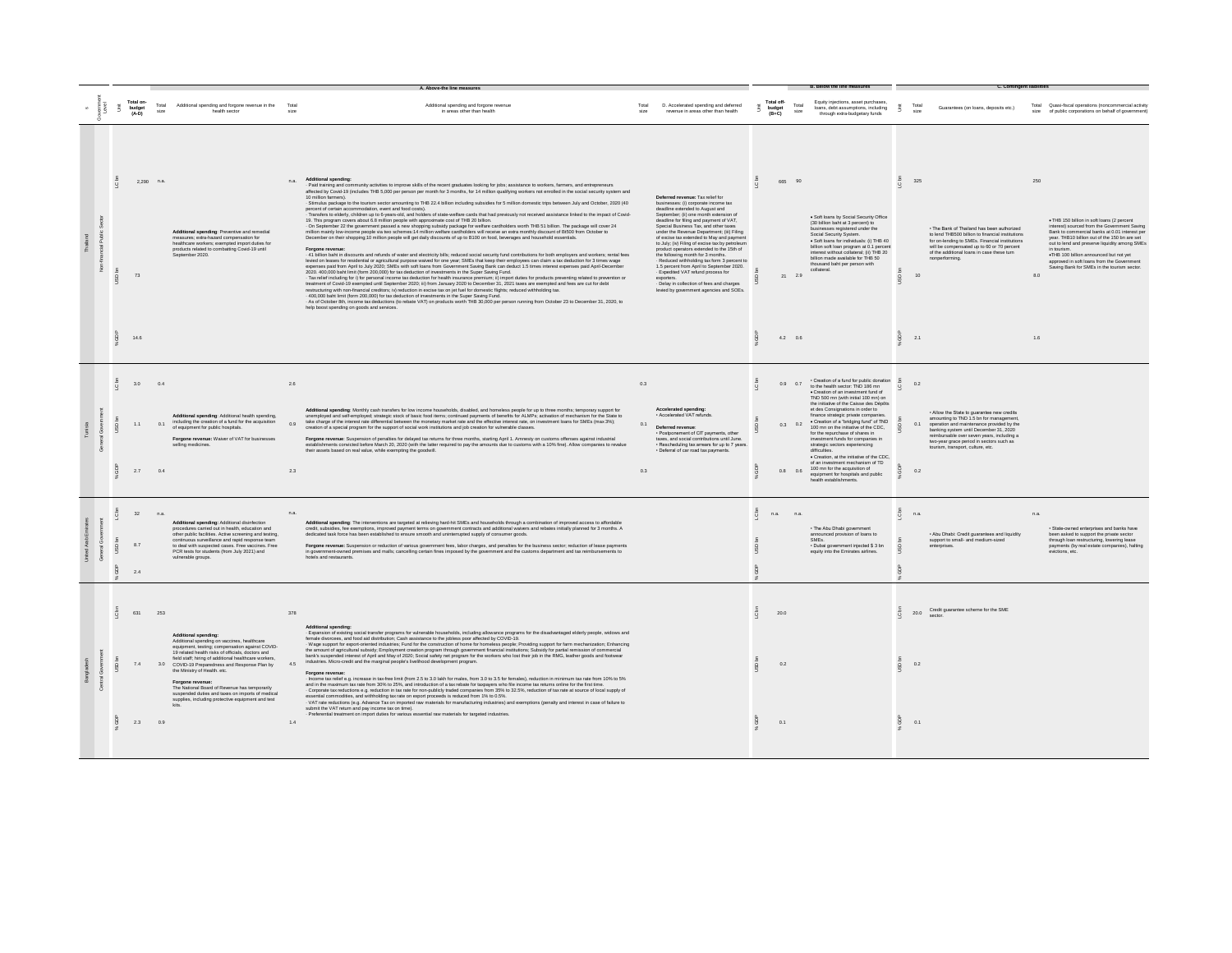|   |                           | Total on-<br>budget<br>(A-D) | Total<br>size      | Additional spending and forgone revenue in the<br>health sector                                                                                                                                                                                                                                                                                                                                                                                                                                                                                               | Total             | Additional spending and forgone revenue<br>in areas other than health                                                                                                                                                                                                                                                                                                                                                                                                                                                                                                                                                                                                                                                                                                                                                                 | Total<br>size    | D. Accelerated spending and deferred<br>revenue in areas other than health                                                                                                                                                                                                                                                                                     | š | Total off-<br>Total<br>budget<br>(B+C)<br>size | Equity injections, asset purchases<br>loans, debt assumptions, including<br>through extra-budgetary funds                                                                                                                                                                                                                                                                                                                    | - š | Total Quasi-fiscal operations (noncommercial activity<br>Total<br>Guarantees (on loans, deposits etc.)<br>size<br>of public corporations on behalf of government)<br>size                                                                                                                                                                                                             |
|---|---------------------------|------------------------------|--------------------|---------------------------------------------------------------------------------------------------------------------------------------------------------------------------------------------------------------------------------------------------------------------------------------------------------------------------------------------------------------------------------------------------------------------------------------------------------------------------------------------------------------------------------------------------------------|-------------------|---------------------------------------------------------------------------------------------------------------------------------------------------------------------------------------------------------------------------------------------------------------------------------------------------------------------------------------------------------------------------------------------------------------------------------------------------------------------------------------------------------------------------------------------------------------------------------------------------------------------------------------------------------------------------------------------------------------------------------------------------------------------------------------------------------------------------------------|------------------|----------------------------------------------------------------------------------------------------------------------------------------------------------------------------------------------------------------------------------------------------------------------------------------------------------------------------------------------------------------|---|------------------------------------------------|------------------------------------------------------------------------------------------------------------------------------------------------------------------------------------------------------------------------------------------------------------------------------------------------------------------------------------------------------------------------------------------------------------------------------|-----|---------------------------------------------------------------------------------------------------------------------------------------------------------------------------------------------------------------------------------------------------------------------------------------------------------------------------------------------------------------------------------------|
| ã |                           | 329<br>0.6                   | 42                 | dditional spending:<br>Hiring of additional healthcare workers, prevention<br>measures, clearance of arrears for medical<br>expenses for civilian agents and defense and<br>security forces, etc.<br>Forgone revenue<br>tax exemptions and simplification of the import<br>process for food and necessity items, including                                                                                                                                                                                                                                    | 287<br>0.5        | Additional spending:<br>- clearance of arrears on death benefits due to deceased civil and military agents, indemnities and ancillary wages owed to retirees,<br>establishment of a Youth Entrepreneurship Fund:<br>creation of a solidarity fund for the vulnerable population amounting to CFAF 100 billion.<br>clearance of arrears to suppliers:<br>subsidies to agriculture.<br>Forgone revenue:<br>-exonerations of employer's charges for the recruitment of young graduates, exemption from VAT on many items, particularly on equipment and other<br>agricultural related ingredients, and reduction of charges for enterprises that work in the hotels' business.<br>reduction in business license fees and the presumptive tax by 50 percent, and (ii) tax breaks, such as carryforward losses and delays in tax payments, |                  |                                                                                                                                                                                                                                                                                                                                                                |   | 110                                            |                                                                                                                                                                                                                                                                                                                                                                                                                              |     |                                                                                                                                                                                                                                                                                                                                                                                       |
|   |                           | 5.3                          | 0.1<br>0.7         | health equipment.                                                                                                                                                                                                                                                                                                                                                                                                                                                                                                                                             | 4.6               | which will be considered on a case-by case basis:<br>suspension of payments of electricity and water bills,                                                                                                                                                                                                                                                                                                                                                                                                                                                                                                                                                                                                                                                                                                                           |                  |                                                                                                                                                                                                                                                                                                                                                                |   | 0.0<br>0.0                                     |                                                                                                                                                                                                                                                                                                                                                                                                                              | SD  | 0.0<br>0.0                                                                                                                                                                                                                                                                                                                                                                            |
|   | å                         | 84<br>2.4<br>2.5             | 21<br>0.6<br>0.6   | Additional spending: Increasing healthcare<br>capacity, diagnostic and medical equipment.<br>increasing payments to health workers,<br>procurement of personal protective equipment.<br>Forgone revenue: Import tax exemptions for<br>medical supplies.                                                                                                                                                                                                                                                                                                       | 1.8<br>1.9        | Additional spending: Emergency food distribution to vulnerable individuals; emergency shelter and non-food items, additional protection of vulnerable<br>additional education outlays, logistics, agricultural sector suspont, and support to FDI operations via facilitation of logistics in export and import<br>process. For FY2019/20, the authorities indicated that the COVID-19 rel<br>FY2020/21, the authorities have allocated about 30 billion birr for COVID-19 related spending.<br>Forgone revenue<br>Forgiveness of tax debt prior to 2014/15 and amnesty on interest and penalties for tax debt pertaining to 2015/16-2018/19.<br>Exemption from personal income tax withholding for 4 months for firms who keep paying employee sala<br>19.                                                                           |                  |                                                                                                                                                                                                                                                                                                                                                                |   | $21\qquad 21$<br>$0.6$ 0.6<br>0.6 0.6          | · Capital injection into the<br>Development Bank of Ethiopia by the<br>Ministry of Finance. Not strictly related<br>to Covid, but aimed at facilitating<br>lending by DBE to private enterprises.                                                                                                                                                                                                                            |     |                                                                                                                                                                                                                                                                                                                                                                                       |
|   | $\circ$<br>S<br><b>B</b>  | 12.5<br>22<br>3.3            | 4.2<br>1.1         | Additional spending: address availability of test<br>kits, pharmaceuticals, equipment, and bed<br>capacity. Investment in healthcare infrastructure,<br>including the construction or upgrade of 100<br>0.8 district and regional hospitals.<br>Forgone revenue: Tax waiver for health<br>personnel.                                                                                                                                                                                                                                                          | 8.3<br>1.5<br>2.2 | <b>Additional spending</b><br>-The government committed US\$100 million to support preparedness and response, and about US\$160 million under its Coronavirus Alleviation<br>Programme to the promotion of selected industries (e.g., pharmaceutical sector supplying COVID-19 drugs and equipment), the support of SMEs, and<br>employment.<br>. Food packages and National Buffer Stock Company and subsidies for water and sanitation bills.<br>· Subsidies for water and sanitation bills.                                                                                                                                                                                                                                                                                                                                        | n.a.             | Deferred revenue:<br>· Tax filing dates were extended by six<br>months.                                                                                                                                                                                                                                                                                        |   | $1.2$ 1.2<br>$0.3$ 0.3                         | · Soft loan scheme to support MSMEs<br>including a one-year postponement of<br>0.2 0.2 interest payments for non-marketable<br>debt and a two-year repayment period.                                                                                                                                                                                                                                                         |     |                                                                                                                                                                                                                                                                                                                                                                                       |
|   | $\overline{a}$            | 55<br>0.1<br>6.7             | 49<br>0.1<br>5.9   | Additional spending: Emergency measures to<br>upgrade the main national hospital,<br>pharmaceuticals, food provision and medical<br>equipment to the country's hospitals. Also<br>includes vaccine costs.                                                                                                                                                                                                                                                                                                                                                     | 6.6<br>0.0<br>0.8 | Additional spending: Transfers to vulnerable families (0.1 percent of GDP), citizen security to enforce COVID-19 measures (0.2 and 0.1 percent of GDP in<br>2020 and 2021, respectively) and investments to strengthen the agricultural sector (0.4 percent of GDP in 2021).                                                                                                                                                                                                                                                                                                                                                                                                                                                                                                                                                          |                  |                                                                                                                                                                                                                                                                                                                                                                |   | 15 15<br>$1.8$ 1.8                             | Loans to banks for on-lending to the<br>$0.0$ $0.0$ $\alpha$ cashew sector.                                                                                                                                                                                                                                                                                                                                                  |     |                                                                                                                                                                                                                                                                                                                                                                                       |
|   | USD                       | 20<br>0.8<br>3.4             | 12.7<br>0.5<br>2.2 | Additional spending: Healthcare personnel<br>facilities and supplies, including vaccines.<br>Foregone Revenue: Temporary VAT exemptions<br>for medical supplies                                                                                                                                                                                                                                                                                                                                                                                               | 7.4<br>0.3<br>1.3 | Additional spending: Temporary unemployment benefits to formal workers (0.6 percent of GDP), delivery of food supplies to poor families (0.2 percent of<br>GDP), and cash transfers to informal workers (0.4 percent of GDP).                                                                                                                                                                                                                                                                                                                                                                                                                                                                                                                                                                                                         | 2.8              | Deferred revenue: Congress approved<br>deferrals to the second half of 2020 and<br>early 2021 for payments of income taxes<br>and social contributions, favoring especially<br>SMEs. VAT payments were also deferred<br>for SMEs in non-essential sectors not<br>operating during the curfew.                                                                  |   | 16 9.6<br>0.3<br>1.2                           | Public development bank Banhprovi<br>will deploy L5,625 mn (0.9 percent of<br>GDP), funded with loans from the<br>regional development bank CABEI, to<br>finance loans to SME and other<br>sectors affected by the pandemic. A<br>dedicated L4,000 mn (0.7 percent of<br>GDP) rediscount facility funded with<br>accumulated profits at Banhprovi was<br>also created for loans restructured as<br>a result of the pandemic. |     | 6.9<br>· Public development bank Banhprovi will<br>provide \$275 mn in guarantees to cover<br>potential losses on new loans to SMEs and<br>0.0<br>0.3<br>other companies, with varying coverage of<br>commercial banks' exposures on the loans<br>covered by the guarantee scheme. The<br>scheme will be funded with loans from the<br>regional development bank CABEI.<br>1.2<br>0.0 |
|   | c<br>$\overline{50}$<br>ă | 264<br>2.5<br>$2.6\,$        | 21.6<br>02<br>0.2  | Additional spending: Recruitment of additional<br>health workers, expansion of hospital bed<br>capacity, enhanced surveillance, laboratory<br>services, isolation units, equipment, supplies, and<br>communication and vaccines.                                                                                                                                                                                                                                                                                                                              | 242<br>23<br>2.3  | Additional spending (56 bn): Social protection and cash transfers; food relief; and funds for expediting payments of existing obigations to maintain cash flow for businesses during the crisis, rehabilitate road and school<br>farmers; renovation of tourist facilities.<br>Forgone revenue (186 bn): Full income tax relief for persons earning below the equivalent of \$225 per month, reduction of the top pay-as-you-go rate from<br>30 to 25 percent, reduction of the base corporate income tax rate fr<br>percent, and a reduction of the standard VAT rate from 16 to 14 percent. Some of the tax measures, including the reduction of top PAYE rate, corporate<br>income tax rate and VAT were reversed effective January 1, 2021.                                                                                       | 33<br>0.3<br>0.3 | <b>Accelerated spending:</b><br>· Expedite payment of all verified VAT<br>refunds: or in the alternative, allow for<br>offsetting of withholding VAT, in order to<br>improve cash flows for businesses.<br>· Payment of verified pending bills to<br>improve liquidity in the economy and<br>ensure businesses remain afloat by<br>enhancing their cash flows. |   |                                                |                                                                                                                                                                                                                                                                                                                                                                                                                              |     |                                                                                                                                                                                                                                                                                                                                                                                       |
|   | ¢<br>$\frac{8}{2}$        | 832<br>08<br>0.7             | 185<br>01<br>0.2   | . Extend and Improve Quarantine<br>-<br>Centres/Facilities;<br>· Importation of Key Medical Products; upgrade<br>Existing Health Facilities based on different priority<br>levels:<br>· Ensure regular, stable electricity supply<br>(including through provision/purchase of<br>generators and fuel) for specialized medical (and<br>associated) facilities handling COVID-19 affected<br>patients in States and Regions where<br>electrification levels are low.<br>· Ensure refrigeration for cold chain maintenance<br>for vaccinations and special drugs | 647<br>0.5<br>0.6 | Additional spending: Cash transfers, food, cash-for-work, pension support, health benefit extension. Support for productivity enhancement in businesses<br>and targeted support to rural and agriculture sectors<br>Forgone revenue: Waive the 2% Withholding Tax on exports.<br>Further tax relief on additional salary and wage expenses and additional expenditures for capital equipment during Income Year 2019-2020 was granted by<br>an order of the President Office on June 12.<br>Exempt electricity tariffs for all households (excluding embassies and<br>international organizations) up to 150 units per month for April to December.                                                                                                                                                                                   |                  | Deferred revenue: Deferment of income<br>and commercial tax payments due in the<br>second third, and fourth quarters of FY<br>19/20 to January 31, 2021                                                                                                                                                                                                        |   | 300 300<br>$0.3$ 0.3                           | Establish funds to on lend to support<br>SME, MFI, small farmers, trade<br>financing.<br>Additional 100 billion kyat from re-<br>appropriation of ministries' budget<br>0.2 0.2 was allocated to COVID-19 Fund for<br>providing soft loans to COVID-19<br>affected businesses                                                                                                                                                |     | Government plans to extend government<br>guarantees to firms, existing or new, in<br>selected high growth sectors affected. No<br>amount is announced.                                                                                                                                                                                                                                |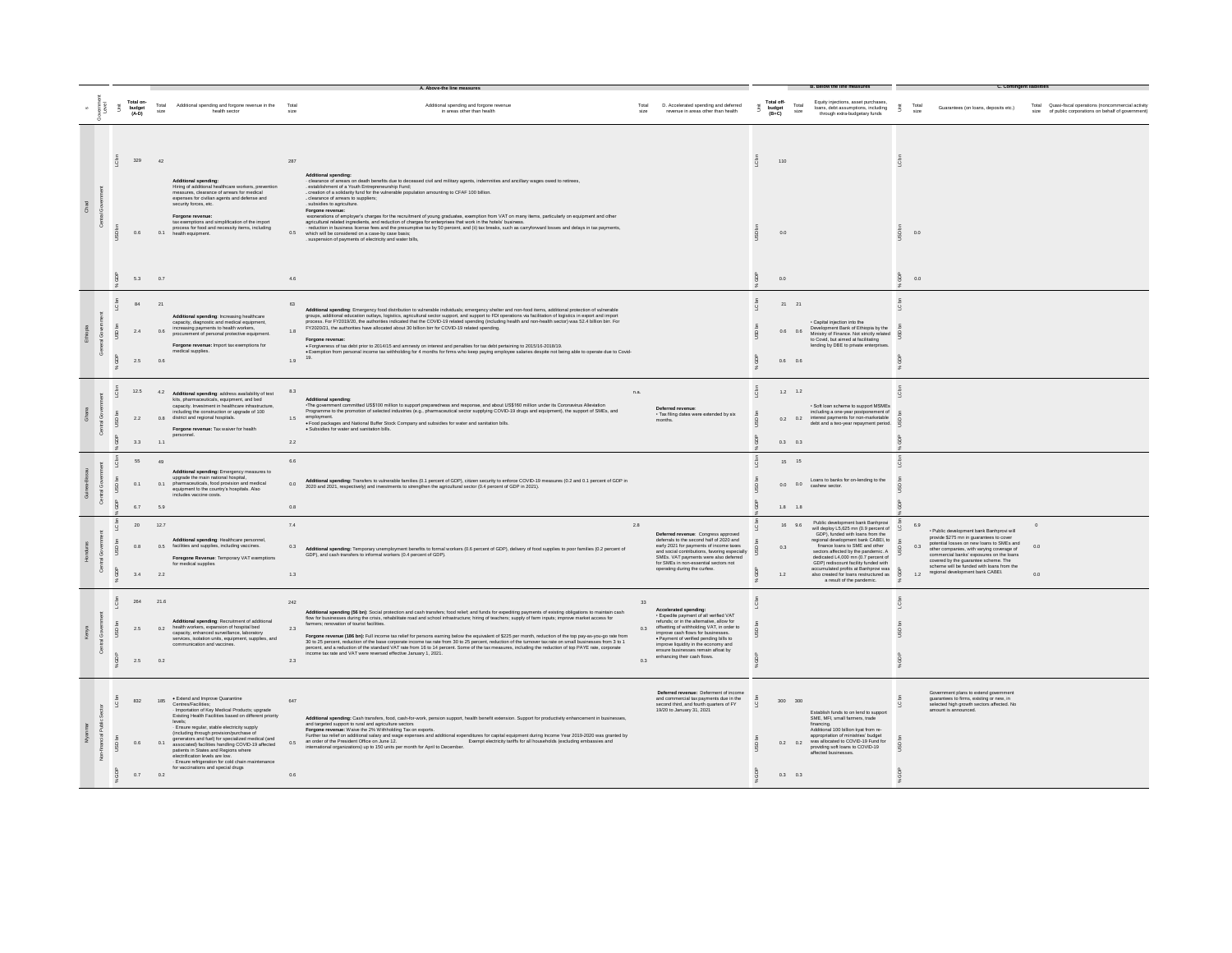|    |  | Total on-<br>budget<br>(A-D) | Total<br>size         | Additional spending and forgone revenue in the<br>health sector                                                                                                                                                                                                                                                                                                                                                                                                                                                                                                                                                                                                                                                                                                                                                                                                                                                                                                                           | Total             | Additional spending and forgone revenue<br>in areas other than health                                                                                                                                                                                                                                                                                                                                                                                                                                                                                                                                                                                                                                                                                                                                                                                                                                                                                                                                                                                                                                                                                                                                                                                                                       | Total<br>size          | D. Accelerated spending and deferred<br>revenue in areas other than health                                                                                                                                                                                                                             | Ã | Total off-<br>budget<br>(B+C) | Total<br>size   | Equity injections, asset purchases<br>loans, debt assumptions, including<br>through extra-budgetary funds                                                                                                                                                                                                                                                                                                | š            | Total<br>size               | Guarantees (on loans, deposits etc.)                                                                                                                                                                                                                                                                                                                                                                                                                                                                                                                                                                                                         | Total Quasi-fiscal operations (noncommercial activity<br>size of public corporations on behalf of government)                                                                                                                                                                                                                                                                                                                                                                                                                                                                                                                                                                            |
|----|--|------------------------------|-----------------------|-------------------------------------------------------------------------------------------------------------------------------------------------------------------------------------------------------------------------------------------------------------------------------------------------------------------------------------------------------------------------------------------------------------------------------------------------------------------------------------------------------------------------------------------------------------------------------------------------------------------------------------------------------------------------------------------------------------------------------------------------------------------------------------------------------------------------------------------------------------------------------------------------------------------------------------------------------------------------------------------|-------------------|---------------------------------------------------------------------------------------------------------------------------------------------------------------------------------------------------------------------------------------------------------------------------------------------------------------------------------------------------------------------------------------------------------------------------------------------------------------------------------------------------------------------------------------------------------------------------------------------------------------------------------------------------------------------------------------------------------------------------------------------------------------------------------------------------------------------------------------------------------------------------------------------------------------------------------------------------------------------------------------------------------------------------------------------------------------------------------------------------------------------------------------------------------------------------------------------------------------------------------------------------------------------------------------------|------------------------|--------------------------------------------------------------------------------------------------------------------------------------------------------------------------------------------------------------------------------------------------------------------------------------------------------|---|-------------------------------|-----------------|----------------------------------------------------------------------------------------------------------------------------------------------------------------------------------------------------------------------------------------------------------------------------------------------------------------------------------------------------------------------------------------------------------|--------------|-----------------------------|----------------------------------------------------------------------------------------------------------------------------------------------------------------------------------------------------------------------------------------------------------------------------------------------------------------------------------------------------------------------------------------------------------------------------------------------------------------------------------------------------------------------------------------------------------------------------------------------------------------------------------------------|------------------------------------------------------------------------------------------------------------------------------------------------------------------------------------------------------------------------------------------------------------------------------------------------------------------------------------------------------------------------------------------------------------------------------------------------------------------------------------------------------------------------------------------------------------------------------------------------------------------------------------------------------------------------------------------|
|    |  | 68<br>0.1<br>0.7             | 26<br>0.0<br>0.3      | <b>Additional spending:</b><br>· Reinforced protection for medical staff:<br>ased capacity to quarantine; recruitment of<br>1,500 health workers; set up isolation sites;<br>· Exemption of VAT and duties on medical goods<br>Forgone revenues:<br>figher depreciation cost allowed in tax declaration<br>for businesses<br>New import credits<br>Delaying vehicle taxes<br>Suspension of fiscal controls<br>Suspension of the uniform informal tax and<br>ransport VAT in urban centers<br>Reduction of VAT on the hotel sector to 10 percent<br>and the exemption of the minimum flat tax (IMF)<br>from 2019 tax declarations<br>Suspension of tax controls                                                                                                                                                                                                                                                                                                                            | 33<br>0.1<br>0.4  | Additional spending:<br>· Compensation for job losses and to businesses for loss of value added.<br>. Support to vulnerable households, food and cash transfers; 2 month-suspension of utility bills for vulnerable households.<br>. Increase social assistance packages; Support to informal enterprises, formal sector for the lost values, and formal job loss for the next 6 months.<br>· Support to local industries, agriculture and food production.<br>. Higher depreciation cost allowed in tax declaration for businesses; provide new import credits; delay vehicle taxes; suspension of the uniform informal tax<br>and transport VAT in urban centers.<br>. Reduction of VAT on the hotel sector to 10 percent and the exemption of the minimum flat tax (IMF) from 2019 tax declarations. Suspension of tax<br>collection from travel agents, restaurant and the sports sector.                                                                                                                                                                                                                                                                                                                                                                                               |                        |                                                                                                                                                                                                                                                                                                        |   | 100<br>0201<br>13.06          |                 | Credit support to the private sector in<br>the form of loan guarantees placed in<br>dedicated bank deposits                                                                                                                                                                                                                                                                                              | C bn<br>å    | 50<br>0.1<br>0 <sup>6</sup> | There are bank guarantees to the<br>government for unpaid taxes beyond the<br>suspension period announced. Credit<br>support to the private sector in the form of<br>loan guarantees worth 50 bn supporting a<br>total of 150 bn in new loans to private sector.                                                                                                                                                                                                                                                                                                                                                                             |                                                                                                                                                                                                                                                                                                                                                                                                                                                                                                                                                                                                                                                                                          |
|    |  | 10.4<br>24                   | 6.6<br>1.5            | Additional spending: The Federal Executive<br>Council (FEC) approved the N2.3 trillion stimulus<br>3729 2372 package (1.5% of GDP) proposed by the<br>Economic Sustainability Committee, designed to<br>cushion the impact of the COVID-19 pandemic on<br>Nigeria's economy. Measures include: mass<br>agriculture program, extensive public work and<br>road construction, mass housing program.<br>engthening social safety net, supp<br>small and medium enterprise, etc. The stimulus<br>package includes the initially approved N500<br>billion (0.34% of GDP) intervention fund, which<br>was approved by the President to support<br>healthcare facilities, provide relief for taxpayers<br>and incentivize employers to retain and recruit<br>staff during the downturn.<br>State of the partiament approved the 2021<br>supplementary budget of N983 bn, of which N72<br>bn will be additionally spent for vaccine and health<br>sector (the rest will go to security spending). | 1357<br>38<br>0.9 | Additional spending: Measures include: mass agriculture program, extensive public work and road construction, mass housing program, strengthening<br>social safety net, support micro, small and medium enterprise. Conditional c<br>which is being expanded from 2.6m to 3.6m households. School feeding programs continue even with school closures. A Special Public Works program is<br>Forgone revenue: Income tax relief and import duty waivers for medicine and medical goods were introduced.                                                                                                                                                                                                                                                                                                                                                                                                                                                                                                                                                                                                                                                                                                                                                                                      |                        |                                                                                                                                                                                                                                                                                                        |   |                               |                 |                                                                                                                                                                                                                                                                                                                                                                                                          |              |                             |                                                                                                                                                                                                                                                                                                                                                                                                                                                                                                                                                                                                                                              |                                                                                                                                                                                                                                                                                                                                                                                                                                                                                                                                                                                                                                                                                          |
|    |  | 795<br>1.4<br>56             | 181<br>0.3<br>13      | Additional spending (97 bn): Enhance treatment<br>and testing capacity through procuring medical<br>supplies, improve prevention, intensify<br>communication, conduct a wide vaccination<br>campaign.<br>Forgone revenue (3 bn): Excneration of import<br>ties for health related imports                                                                                                                                                                                                                                                                                                                                                                                                                                                                                                                                                                                                                                                                                                 | 614<br>11<br>43   | Additional spending (544 bn): (i) social safety net programs: urgent food aid, subsidies to help the most vulnerable to pay utility bills (water, electricity) and<br>support to diaspora (CFAF 97 th - 0.88% of GDP), (ii) other<br>action on securing key food and energy supplies (CFAF 34 billion - 0.24% of GDP).<br>Forgone revenue (70 bn): Tax rebates for companies that keep their workers on payroll or pay 70% of salary (FCFA 40 billion - 0.28% of GDP). Import VAT<br>sion for 24 months. Accelerated domestic VAT refunds.                                                                                                                                                                                                                                                                                                                                                                                                                                                                                                                                                                                                                                                                                                                                                  | 0.1<br>0.6             | Accelerated spending (31 bn):<br>Accelerated domestic VAT refunds<br>Deferred revenue (49 bn): Deadline for<br>payment of suspended VAT extended from<br>12 to 24 months (CFAF 15 billion).<br>Accelerated refund of VAT credits, deferral<br>of CIT for SMEs and companies in hardest<br>hit sectors. |   | 200<br>0.3<br>14              |                 |                                                                                                                                                                                                                                                                                                                                                                                                          | $\mathbf{Q}$ | 200<br>0.3<br>14            | · Guarantee fund will provide credit<br>quarantees for companies affected by the<br>COVID-19 crisis (CFAF 70 billion) through<br>the budget, including with support from the<br>European Investment Bank, which would<br>erage another FCFA 130 billion from the<br>banking sector. Money would be deposited<br>in a special account, with the government<br>portion to be called first. Unused resources<br>would flow back to the government. From the<br>total, CFAF 100 billion will go for credit to<br>large companies with a 20 percent state<br>guarantee and CFAF 100 billion for small<br>interprises with a state guarantee of 50 |                                                                                                                                                                                                                                                                                                                                                                                                                                                                                                                                                                                                                                                                                          |
|    |  | $3.4 \qquad \qquad 0.7$      | 34.100 7.050          | Additional spending on medicines, guarantines<br>treatment, and hospital facilities. Salary<br>supplement for medical employees (6 percent of<br>wage for the time engaged in anti-COVID-19                                                                                                                                                                                                                                                                                                                                                                                                                                                                                                                                                                                                                                                                                                                                                                                               | 27                | Additional spending (22,700 bn):<br>- Doubled the number of households receiving social benefits;<br>27,050 Raused are numeral convertible average salary for worker taking care of their children during the quarantine period.<br>https://scaled spending to cover the average salary for worker taking care of with chronic linesse<br>- Increased spending for public works to support infrastructure in the regions and support employment.<br>- Increased lending to individual entrepreneurs and state enterprises.<br>Forgone revenue (4,350 bn):<br>- Reduction of minimum payment of social tax for individual entrepreneurs (a single tax for small businesses) from UZS 223,000 to UZS 111,500 per month<br>during Apr-Oct 2020: (central government). Reduced tax rate for usage of water resources for farmland by 50 percent: (central government); Temporary<br>supersion of burism tax (central government), Extended a morabolium on tax audits: (central government)<br>- Moratorium on tourism and hotels from paying property and land tax and social tax rate is reduced from 12 to 1 perce<br>whose revenue drops significantly can defer payments of turnover tax, land tax, property tax, social and water use tax.<br>Exemption of income tax for self employees. |                        |                                                                                                                                                                                                                                                                                                        |   | 12.375 12.375<br>1.2          | 1.2             | Government equity injections and new<br>loans to SOEs to repay debt and<br>finance additional investment. Rollove<br>loans issued under the government<br>program for individual entrepreneurs.                                                                                                                                                                                                          |              |                             |                                                                                                                                                                                                                                                                                                                                                                                                                                                                                                                                                                                                                                              |                                                                                                                                                                                                                                                                                                                                                                                                                                                                                                                                                                                                                                                                                          |
|    |  | 6.1<br>$1.8$ 0.4             | 141.030 31.900<br>1.4 | Additional spending: Additional spending or<br>medical equipment and materials. Treatment<br>costs of Covid-19 positive patients are covered by<br>either Health Insurance Fund (under Vietnam<br>Social Security) or by the state budget.<br>Forgone revenue: Exemption of import tariff for<br>medical material. Suspension of VAT for<br>domestically produced medical material.                                                                                                                                                                                                                                                                                                                                                                                                                                                                                                                                                                                                       | 4.7<br>1.4        | 109,130 Additional spending: Planned cash transfers of VND36 in a cash transfer package from April to June: (i) the poor and near poor households (VND 250<br>thousandgenomeromity), (i) recipients of social protection program<br>Forgone revenue: Raise the deductibles of personal income tax starting in July, including individual thresholds and dependent deduction. Fees reduction<br>for supporting firms and workers, effectively from May and extended to<br>percent. Water resource-related fees were also downward adjusted by 20 percent. Lower business registration fee: streamline tax and custom audit and<br>inspection at firms; continued exemption of agricultural land use tax; corporate income tax relief for SMEs.                                                                                                                                                                                                                                                                                                                                                                                                                                                                                                                                               | 295,000<br>12.7<br>3.7 | Deferred revenue: Payments of VAT CIT<br>and of land rental fees are deferred by 5<br>months, and payment of PIT tax obligations<br>is deferred to year-end (total value of VND<br>180 tn).                                                                                                            |   | 33                            | $1.0\qquad 0.3$ | 76,100 26,000 Affected firms and workers are<br>allowed to defer their contribution (up<br>to 12 months) to the pension fund and<br>survivor-ship fund with no interest<br>penalty for late payment (estimated to<br>be VND 9.5 tn). VSS measures in<br>1.1 2021 at 16.5 tn, of which 3.6tn are<br>exemptions of premium contributions,<br>8.4tn are deferrals, and 4.5 tn are job<br>etention programs. |              |                             |                                                                                                                                                                                                                                                                                                                                                                                                                                                                                                                                                                                                                                              | · Proposal to cut electricity prices by 10<br>50,100 percent for certain enterprises and households,<br>50,100 and exempt payment for quarantine zones,<br>with Vietnam Electricity (EVN) bearing costs of<br>price adjustment (0.1 percent of GDP).<br>Moreover, firms receive concessional loans<br>from the development bank (VSBP), financed<br>by the central bank through a refinancing<br>2.2 window at zero interest rate, to make salary<br>payments to their workers who are temporari<br>laid off (0.2 percent of GDP). In 2021, cut<br>electricity prices temporarily estimated at 4.1<br>tn, cut telephone prices at 10 tn, and<br>0.6 concessional VBSP lending at 7.5 tn. |
| Å. |  | 0.4<br>2.0                   | 0.1<br>0.3            | 7.1 1.0 Additional spending:<br>The government has announced an 8 billion<br>kwacha Covid-19 Mitigation Bond to finance<br>related spending, which includes 1 billion in health-<br>related spending: purchases of equipment and<br>clearance of arrears to local drug suppliers.<br>Forgone revenues:<br>The government has suspended import duties and<br>VAT on some medical supplies and devices,<br>including testing equipment, protective garments<br>thermometers, disinfectants, sterilization products,<br>ventilators and patient monitoring devices.<br>The government has also suspended excise duty<br>on ethanol for use in alcohol-based sanitizers and                                                                                                                                                                                                                                                                                                                   | 61<br>0.3         | . 3.1 billion to clear arrears to suppliers of goods and services, on VAT refunds, on pensions, as well as third-party arrears to micro-finance institutions.<br>. 0.5 billion for youth empowerment programs;<br>. 1.7 billion for grain purchases:<br>-  union to your potentions.<br>• 0.8 billion for other purposes;<br>• The 2021 Budget envisions tax breaks for tourism: a permanently lower CIT rate and suspended import duties and fees;<br>Import duties on mineral concentrate and export duties on precious metal:<br>Forgone revenues<br>and crocodile skin were suspended. The government has waived tax penalties and interest on outstanding tax liabilities resulting from the impact of COVID-<br>and concerned provisions relating to claiming VAT on imported spare parts, lubricants, and stationery.<br>The 2021 Budget envisions relating to claiming VAT on imported spare parts, lubricants, and stationery.<br>The 2021 Budget<br>a permanently lower CIT rate and suspended import duties and fees.                                                                                                                                                                                                                                                            |                        |                                                                                                                                                                                                                                                                                                        |   | 0.9<br>0.0 0.0<br>0.3 0.3     | 0.9             | Recapitalize NATSAVE (developm<br>bank).                                                                                                                                                                                                                                                                                                                                                                 |              |                             |                                                                                                                                                                                                                                                                                                                                                                                                                                                                                                                                                                                                                                              |                                                                                                                                                                                                                                                                                                                                                                                                                                                                                                                                                                                                                                                                                          |

Sources: National authorities and IMF staff estimates.

Net Ed do-Major Major Research (Advertised Automobile Secure 2002) And the Construction of the Construction of the Construction of the Construction of the Construction of the Construction of the Construction of the Constr

1/ The country list includes European Union as well. but the total slobal fiscal support does not include measures announced by the European Union because those are financing the measures by member states, which are includ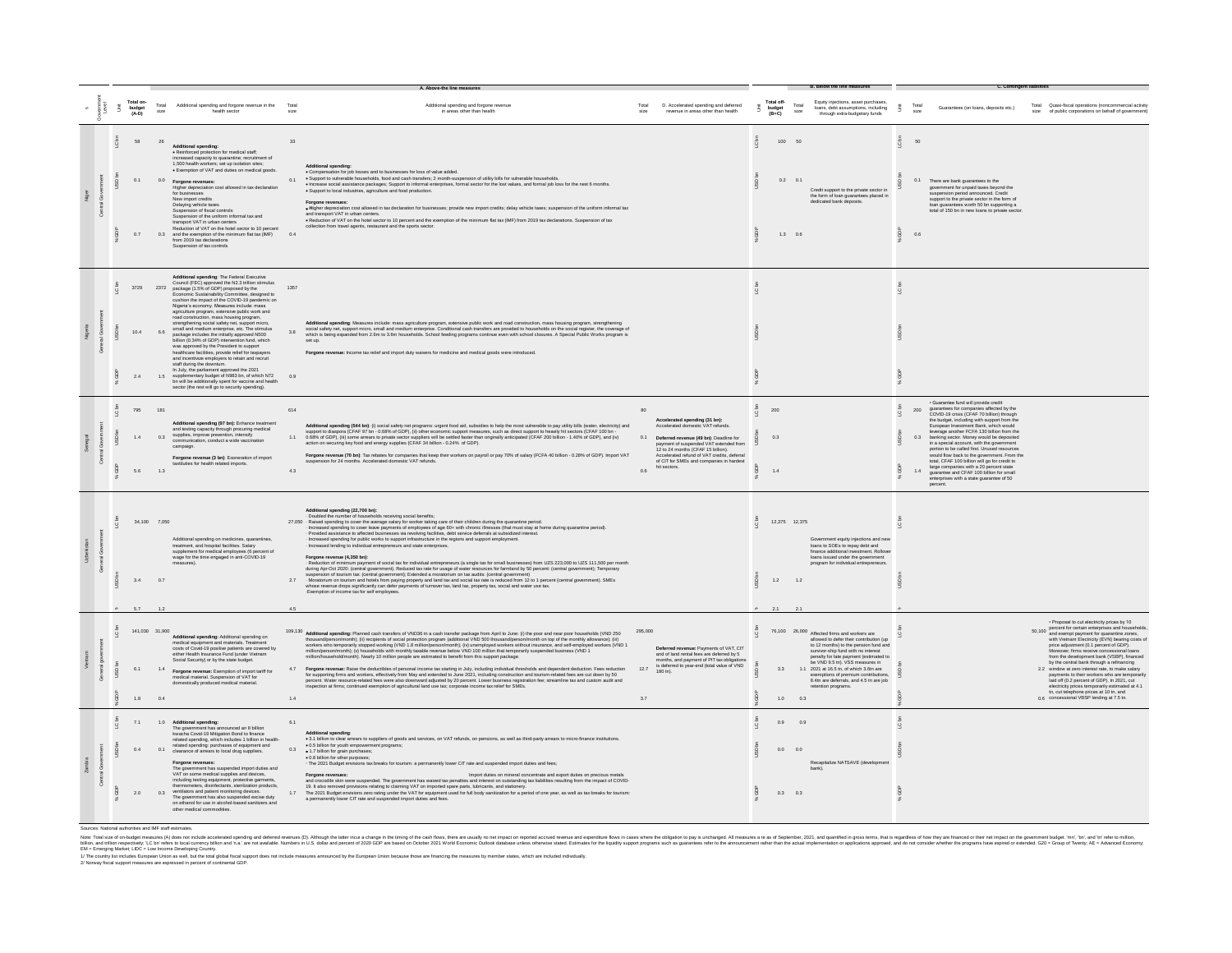*(USD billion and percent of 2020 GDP)*

|                                          |                |                                             |                          | <b>USD Billion</b>       |                |                                                              |                               | Percent of GDP<br>Above the line measures<br><b>Liquidity support</b> |              |                                             |                          |                           |            |                                                              |            |                                    |  |
|------------------------------------------|----------------|---------------------------------------------|--------------------------|--------------------------|----------------|--------------------------------------------------------------|-------------------------------|-----------------------------------------------------------------------|--------------|---------------------------------------------|--------------------------|---------------------------|------------|--------------------------------------------------------------|------------|------------------------------------|--|
|                                          |                |                                             | Above the line measures  |                          |                | <b>Liquidity support</b>                                     |                               |                                                                       |              |                                             |                          |                           |            |                                                              |            |                                    |  |
|                                          |                | Additional spending or<br>foregone revenues |                          | Accelerated<br>spending/ |                | <b>Below the line</b><br>measures: equity                    | <b>Contingent liabilities</b> |                                                                       |              | Additional spending or<br>foregone revenues |                          | Accelerated<br>spending / |            | <b>Below the line</b><br>measures: equity                    |            | <b>Contingent liabilities</b>      |  |
|                                          | Subtotal       | Health<br>sector                            | Non-<br>health<br>sector | deferred<br>revenue      | Subtotal       | injections, loans, asset<br>purchase or debt<br>assumptions. | Guarantees fiscal             | Quasi-<br>operations                                                  | Subtotal     | Health<br>sector                            | Non-<br>health<br>sector | deferred<br>revenue       | Subtotal   | injections, loans, asset<br>purchase or debt<br>assumptions. |            | Guarantees Quasi-fiscal operations |  |
| G20: Advanced economies                  |                |                                             |                          |                          |                |                                                              |                               |                                                                       |              |                                             |                          |                           |            |                                                              |            |                                    |  |
| Australia                                | 250            | 14                                          | 236                      |                          | 24             | 10                                                           | 14                            |                                                                       | 18.4         | 1.0                                         | 17.4                     |                           | 1.8        | 0.8                                                          | 1.0        |                                    |  |
| Canada                                   | 262            | 46                                          | 216                      | 68                       | 65             | $\overline{4}$                                               | 61                            |                                                                       | 15.9         | 2.8                                         | 13.1                     | 3.9                       | 4.0        | 0.2                                                          | 3.7        |                                    |  |
| European Union                           | 488            | $\mathbf{0}$                                | 488                      |                          | 873            | 799                                                          | 74                            |                                                                       | 3.8          | 0.0                                         | 3.8                      |                           | 6.7        | 6.1                                                          | 0.6        |                                    |  |
| France                                   | 253            | 39                                          | 214                      | 79                       | 399            | 18                                                           | 381                           |                                                                       | 9.6          | 1.5                                         | 8.2                      | 3.0                       | 15.2       | 0.7                                                          | 14.5       |                                    |  |
| Germany                                  | 589            | 70                                          | 519                      |                          | 1058           | 114                                                          | 944                           |                                                                       | 15.3         | 1.8                                         | 13.6                     |                           | 27.8       | 3.0                                                          | 24.8       |                                    |  |
| Italy                                    | 205            | 23                                          | 183                      | 8                        | 665            | $\overline{4}$                                               | 661                           |                                                                       | 10.9         | 1.2                                         | 9.7                      | 0.4                       | 35.3       | 0.2                                                          | 35.1       |                                    |  |
| Japan                                    | 844            | 105                                         | 739                      | 27                       | 1429           |                                                              | 147                           | 1282                                                                  | 16.7         | 2.1                                         | 14.6                     | 0.5                       | 28.3       |                                                              | 2.9        | 25.4                               |  |
| Korea                                    | 105            | 12                                          | 93                       | 28                       | 166            |                                                              | 60                            | 106                                                                   | 6.4          | 0.7                                         | 5.7                      | 1.7                       | 10.1       |                                                              | 3.7        | 6.5                                |  |
| Spain                                    | 107            | 22                                          | 86                       | $\mathbf 0$              | 184            |                                                              | 172                           | 11                                                                    | 8.4          | 1.7                                         | 6.7                      | 0.0                       | 14.4       | 0.1                                                          | 13.4       | 0.9                                |  |
| United Kingdom                           | 522            | 131                                         | 391                      | 16                       | 453            | $\overline{1}$                                               | 452                           |                                                                       | 19.3         | 4.8                                         | 14.4                     | 0.6                       | 16.7       | 0.0                                                          | 16.7       |                                    |  |
| <b>United States</b>                     | 5328           | 687                                         | 4641                     | 18                       | 510            | 56                                                           | 454                           |                                                                       | 25.5         | 3.3                                         | 22.2                     | 0.1                       | 2.4        | 0.3                                                          | 2.2        |                                    |  |
| G20: Emerging markets                    |                |                                             |                          |                          |                |                                                              |                               |                                                                       |              |                                             |                          |                           |            |                                                              |            |                                    |  |
| Argentina                                | 21             | 5                                           | 16                       | $\mathbf 0$              | 10             | $\overline{1}$                                               | 9                             |                                                                       | 5.3          | 1.3                                         | 4.1                      | 0.0                       | 2.6        | 0.3                                                          | 2.3        |                                    |  |
| Brazil                                   | 133            | 21                                          | 112                      | 45                       | 89             | 15                                                           |                               | 73                                                                    | 9.2          | 1.5                                         | 7.8                      | 3.1                       | 6.2        | 1.1                                                          |            | 5.1                                |  |
| China                                    | 711            | 21                                          | 689                      | 232                      | 193            |                                                              | 58                            | 135                                                                   | 4.8          | 0.1                                         | 4.6                      | 1.6                       | 1.3        |                                                              | 0.4        | 0.9                                |  |
| India                                    | 109            | 14                                          | 95                       | 18                       | 166            | 9                                                            | 141                           | 16                                                                    | 4.1          | 0.5                                         | 3.6                      | 0.7                       | 6.2        | 0.3                                                          | 5.3        | 0.6                                |  |
| Indonesia                                | 99             | 22                                          | 77                       |                          | 9              | $\overline{2}$                                               | $\overline{7}$                |                                                                       | 9.3          | 2.0                                         | 7.3                      |                           | 0.9        | 0.2                                                          | 0.6        |                                    |  |
| Mexico                                   | $\overline{7}$ | 5                                           | $\overline{2}$           | $\overline{4}$           | 13             | $\overline{1}$                                               | 0.3                           | 12                                                                    | 0.7          | 0.4                                         | 0.2                      | 0.4                       | 1.2        | 0.1                                                          | 0.0        | 1.1                                |  |
| Russia                                   | 74             | 11                                          | 63                       | 6                        | 22             | 8                                                            | $\overline{7}$                | $\overline{7}$                                                        | 5.0          | 0.7                                         | 4.3                      | 0.4                       | 1.5        | 0.5                                                          | 0.5        | 0.5                                |  |
| Saudi Arabia                             | 18             | 14                                          | $\overline{4}$           | 11                       | $\overline{7}$ | $\overline{7}$                                               |                               |                                                                       | 2.6          | 2.1                                         | 0.5                      | 1.6                       | 1.0        | 1.0                                                          |            |                                    |  |
| South Africa                             | 18             | $\overline{2}$                              | 15                       | 3                        | 12             |                                                              | 12                            | $\mathbf 0$                                                           | 5.3          | 0.7                                         | 4.6                      | 0.9                       | 4.1        |                                                              | 4.0        | 0.1                                |  |
| Turkey                                   | 25             | 3                                           | 22                       | 10                       | 69             | 3                                                            | 46                            | 20                                                                    | 3.5          | 0.4                                         | 3.1                      | 1.4                       | 9.6        | 0.4                                                          | 6.4        | 2.8                                |  |
| <b>Other Selected Advanced Economies</b> |                |                                             |                          |                          |                |                                                              |                               |                                                                       |              |                                             |                          |                           |            |                                                              |            |                                    |  |
| Austria                                  | 65.7           | 7.6                                         | 58.1                     |                          | 12.2           |                                                              | 12.2                          |                                                                       | 15.2         | 1.8                                         | 13.4                     |                           | 2.8        |                                                              | 2.8        |                                    |  |
| Belgium                                  | 42.1           | 11.0                                        | 31.2                     | 14.7                     | 61.2           | 1.8                                                          | 59.3                          |                                                                       | 8.2          | 2.1                                         | 6.1                      | 2.9                       | 11.9       | 0.4                                                          | 11.5       |                                    |  |
| Cyprus                                   | 2.0            | 0.2                                         | 1.8                      | 0.3                      | 2.2            | 0.5                                                          | 1.7                           |                                                                       | 8.3          | 0.8                                         | 7.5                      | 1.5                       | 9.3        | 1.9                                                          | 7.3        |                                    |  |
| Czech republic                           | 22.6           | 6.4                                         | 16.2                     | 0.6                      | 38.0           | 0.0                                                          | 37.9                          |                                                                       | 9.2          | 2.6                                         | 6.6                      | 0.3                       | 15.5       | 0.0                                                          | 15.5       |                                    |  |
| Denmark                                  | 12.2           |                                             | 12.2                     | 48.7                     | 55.7           | 43.1                                                         | 12.6                          |                                                                       | 3.4          |                                             | 3.4                      | 13.7                      | 15.6       | 12.1                                                         | 3.5        |                                    |  |
| Estonia                                  | 1.6            | 0.4                                         | 1.2                      |                          | 1.4            | 1.0                                                          | 0.4                           |                                                                       | 5.8          | 1.6                                         | 4.2                      |                           | 5.1        | 3.8                                                          | 1.3        |                                    |  |
| Finland                                  | 12.9           | 4.7                                         | 8.2                      | 0.6                      | 19.9           | 1.4                                                          | 13.9                          | 4.6                                                                   | 4.8          | 1.7                                         | 3.0                      | 0.2                       | 7.4        | 0.5                                                          | 5.2        | 1.7                                |  |
| Greece                                   | 33.1           | 1.6                                         | 31.5                     | 1.9                      | 7.0            | 3.8                                                          | 3.2                           |                                                                       | 17.5         | 0.8                                         | 16.7                     | 1.0                       | 3.7        | 2.0                                                          | 1.7        |                                    |  |
| Hong Kong SAR                            | 55.6           | 4.5                                         | 51.2                     |                          | 11.0           |                                                              | 11.0                          |                                                                       | 16.0         | 1.3                                         | 14.7                     |                           | 3.2        |                                                              | 3.2        |                                    |  |
| Iceland                                  | 2.2            | 0.1                                         | 2.1                      | 0.1                      | 0.2            |                                                              | 0.2                           |                                                                       | 10.1         | 0.6                                         | 9.6                      | 0.3                       | 1.1        |                                                              | 1.1        |                                    |  |
| Ireland                                  | 49.1           | 5.1<br>9.4                                  | 44.0                     | 3.3<br>2.1               | 11.4           | 5.7                                                          | 5.7                           |                                                                       | 11.5<br>10.3 | 1.2                                         | 10.3                     | 0.8                       | 2.7        | 1.3                                                          | 1.3        |                                    |  |
| Israel<br>Latvia                         | 42.9<br>3.5    | 0.7                                         | 33.5                     |                          | 15.3           | 2.0                                                          | 13.3                          |                                                                       |              | 2.2                                         | 8.1                      | 0.5                       | 3.7<br>2.0 | 0.5<br>0.8                                                   | 3.2<br>1.2 |                                    |  |
| Lithuania                                |                |                                             | 2.9                      |                          | 0.7            | 0.3                                                          | 0.4                           | 0.0                                                                   | 10.6         | 2.0                                         | 8.6                      | 0.0                       |            |                                                              |            | 0.0                                |  |
| Luxembourg                               | 4.4            | 1.1<br>0.3                                  | 3.3<br>2.7               | 1.6<br>5.2               | 1.6<br>4.3     | 0.4<br>0.5                                                   | 1.1<br>2.9                    | 1.0                                                                   | 7.9<br>4.2   | 2.0<br>0.5                                  | 5.9<br>3.7               | 2.9<br>7.2                | 2.8<br>5.9 | 0.8<br>0.6                                                   | 2.0<br>3.9 |                                    |  |
| Macao SAR                                | 3.1<br>11.1    | 0.1                                         | 10.9                     |                          |                |                                                              |                               |                                                                       | 45.4         | 0.4                                         | 45.0                     |                           |            |                                                              |            | 1.4                                |  |
| Malta                                    | 1.8            | 0.2                                         | 1.6                      | 0.2                      | 0.9            |                                                              | 0.9                           |                                                                       | 10.7         | 1.0                                         | 9.7                      | 1.5                       | 6.0        |                                                              | 6.0        |                                    |  |
| The Netherlands                          | 93.9           | 18.9                                        | 75.0                     | 13.1                     | 39.7           |                                                              | 39.7                          |                                                                       | 10.3         | 2.1                                         | 8.2                      | 1.4                       | 4.3        |                                                              | 4.3        |                                    |  |
| New Zealand                              | 40.4           | 3.3                                         | 37.1                     |                          | 4.1            | 2.2                                                          | 1.9                           |                                                                       | 19.3         | 1.6                                         | 17.7                     |                           | 2.0        | 1.1                                                          | 0.9        |                                    |  |
| Norway                                   | 23.9           | 2.6                                         | 21.3                     |                          | 14.6           | 6.3                                                          | 8.3                           |                                                                       | 7.4          | 0.8                                         | 6.6                      |                           | 4.5        | 2.0                                                          | 2.6        |                                    |  |
| Portugal                                 | 13.8           | 2.5                                         | 11.3                     | 1.3                      | 13.1           |                                                              | 13.1                          |                                                                       | 6.0          | 1.1                                         | 4.9                      | 0.5                       | 5.7        |                                                              | 5.7        |                                    |  |
| Singapore                                | 62.5           | 13.5                                        | 49.1                     |                          | 15.9           | 15.9                                                         |                               |                                                                       | 18.4         | 4.0                                         | 14.4                     |                           | 4.7        | 4.7                                                          |            |                                    |  |
| Slovak Republic                          | 6.3            | 1.3                                         | 5.0                      | 0.6                      | 1.8            | 0.0                                                          | 1.8                           |                                                                       | 5.9          | 1.2                                         | 4.7                      | 0.6                       | 1.7        | 0.0                                                          | 1.7        |                                    |  |
| Slovenia                                 | 5.2            | 0.4                                         | 4.8                      | 0.5                      | 3.5            | 1.0                                                          | 2.5                           |                                                                       | 9.4          | 0.8                                         | 8.6                      | 0.9                       | 6.6        | 1.9                                                          | 4.7        |                                    |  |
| Sweden                                   | 22.5           | 4.1                                         | 18.3                     | 36.4                     | 28.4           | 1.3                                                          | 27.1                          |                                                                       | 4.2          | 0.8                                         | 3.4                      | 6.7                       | 5.3        | 0.2                                                          | 5.0        |                                    |  |
| Switzerland                              | 59.5           | 7.7                                         | 51.8                     |                          | 46.7           | 1.2                                                          | 45.6                          |                                                                       | 7.9          | 1.0                                         | 6.9                      |                           | 6.2        | 0.2                                                          | 6.1        |                                    |  |
|                                          |                |                                             |                          |                          |                |                                                              |                               |                                                                       |              |                                             |                          |                           |            |                                                              |            |                                    |  |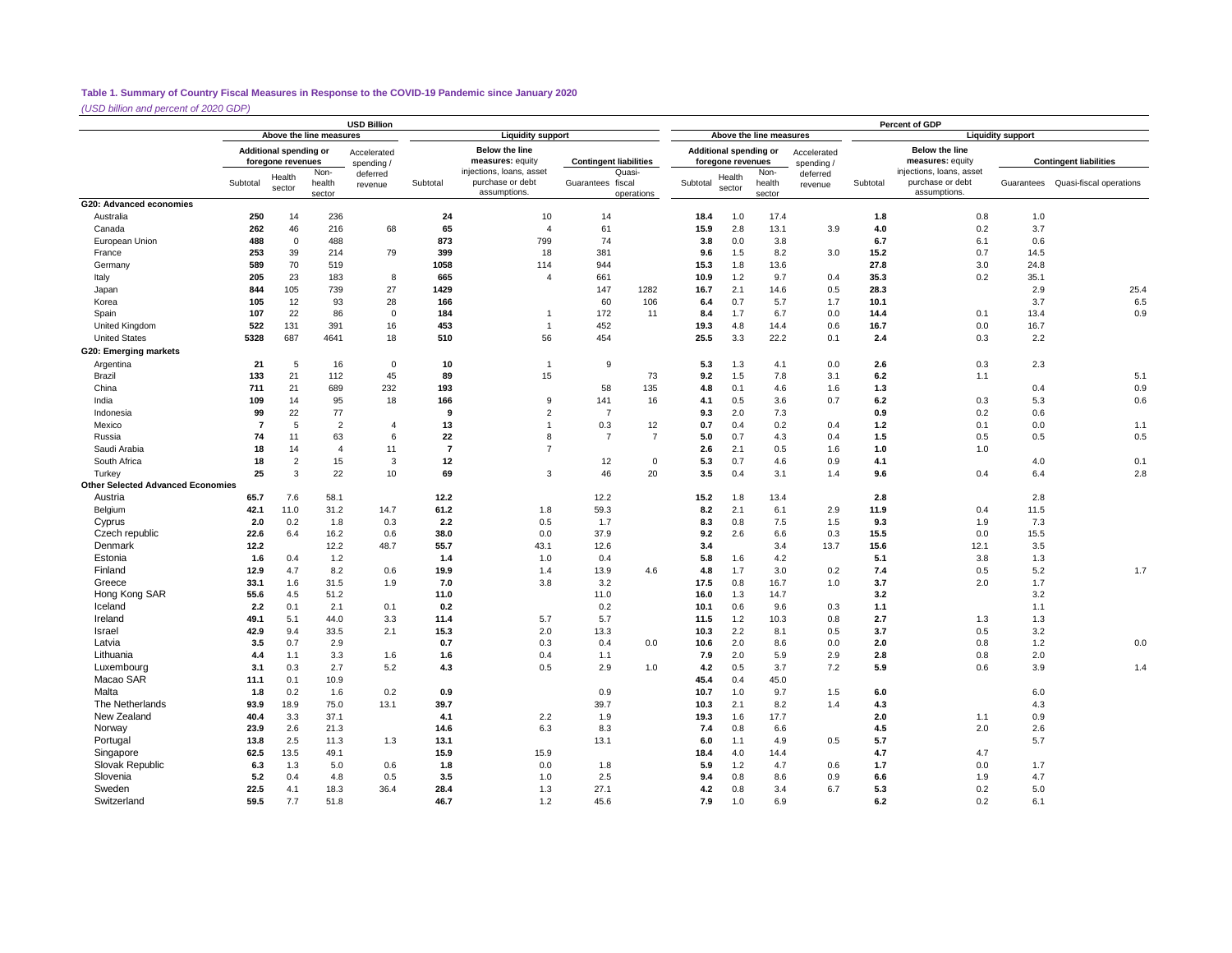*(USD billion and percent of 2020 GDP)*

|                                        |                                                                                                         |                  |                  | <b>USD Billion</b> |          |                                                              |                   |                               |            |                                             |                          |                           |          | Percent of GDP                                               |                          |                                    |
|----------------------------------------|---------------------------------------------------------------------------------------------------------|------------------|------------------|--------------------|----------|--------------------------------------------------------------|-------------------|-------------------------------|------------|---------------------------------------------|--------------------------|---------------------------|----------|--------------------------------------------------------------|--------------------------|------------------------------------|
|                                        | Above the line measures<br>Additional spending or<br>foregone revenues<br>spending/<br>Non-<br>deferred |                  |                  |                    |          | <b>Liquidity support</b>                                     |                   |                               |            |                                             | Above the line measures  |                           |          |                                                              | <b>Liquidity support</b> |                                    |
|                                        |                                                                                                         |                  |                  | Accelerated        |          | <b>Below the line</b><br>measures: equity                    |                   | <b>Contingent liabilities</b> |            | Additional spending or<br>foregone revenues |                          | Accelerated<br>spending / |          | <b>Below the line</b><br>measures: equity                    |                          | <b>Contingent liabilities</b>      |
|                                        | Subtotal                                                                                                | Health<br>sector | health<br>sector | revenue            | Subtotal | injections, loans, asset<br>purchase or debt<br>assumptions. | Guarantees fiscal | Quasi-<br>operations          | Subtotal   | Health<br>sector                            | Non-<br>health<br>sector | deferred<br>revenue       | Subtotal | injections, loans, asset<br>purchase or debt<br>assumptions. |                          | Guarantees Quasi-fiscal operations |
| <b>Other Selected Emerging Markets</b> |                                                                                                         |                  |                  |                    |          |                                                              |                   |                               |            |                                             |                          |                           |          |                                                              |                          |                                    |
| Albania                                | 0.3                                                                                                     | 0.2              | 0.2              |                    | 0.2      |                                                              | 0.2               |                               | 2.3        | 1.1                                         | 1.1                      |                           | 1.6      |                                                              | 1.6                      |                                    |
| Algeria <sup>2</sup>                   | 1.8                                                                                                     | 0.9              | 0.9              |                    |          |                                                              |                   |                               | 1.3        | 0.7                                         | 0.6                      |                           |          |                                                              |                          |                                    |
| Angola                                 | 0.3                                                                                                     |                  |                  |                    |          |                                                              |                   |                               | 0.5        |                                             |                          |                           |          |                                                              |                          |                                    |
| Antigua and Barbuda                    | 0.1                                                                                                     | 0.0              | 0.1              |                    |          | 0.0                                                          |                   |                               | 5.7        | 0.3                                         | 5.4                      |                           |          | 0.0                                                          |                          |                                    |
| Armenia                                | 0.2                                                                                                     | 0.1              | 0.1              | 0.1                | 0.0      | 0.0                                                          | 0.0               |                               | 1.4        | 0.5                                         | 0.8                      | 1.1                       | 0.2      | 0.2                                                          | 0.0                      |                                    |
| Aruba                                  | 0.2                                                                                                     | 0.1              | 0.1              |                    |          |                                                              |                   |                               | 9.2        | 3.6                                         | 5.6                      |                           |          |                                                              |                          |                                    |
| Azerbaijan                             | 1.0                                                                                                     | 0.4              | 0.7              |                    | 1.1      | 0.9                                                          | 0.3               |                               | 2.5        | 0.9                                         | 1.6                      |                           | 2.7      | 2.0                                                          | 0.7                      |                                    |
| Bahamas, The                           | 0.4                                                                                                     | 0.0              | 0.3              | 0.1                | 0.0      | 0.0                                                          |                   |                               | 3.5        | 0.2                                         | 3.3                      | 0.7                       | 0.2      | 0.2                                                          |                          |                                    |
| Bahrain                                | 1.0                                                                                                     | 0.5              | 0.5              | 0.0                | 0.9      | 0.7                                                          | 0.3               | 0.0                           | 2.8        | 1.5                                         | 1.3                      | 0.0                       | 2.7      | 1.9                                                          | 0.8                      | 0.0                                |
| Barbados                               | 0.2                                                                                                     | 0.1              | 0.2              | 0.1                | 0.2      | 0.1                                                          | 0.1               |                               | 5.0        | 1.4                                         | 3.6                      | 1.5                       | 5.5      | 3.3                                                          | 2.3                      |                                    |
| Belarus                                | 0.4                                                                                                     | 0.3              | 0.1              |                    | 0.5      |                                                              | 0.5               |                               | 0.6        | 0.6                                         | 0.0                      |                           | 0.8      |                                                              | 0.8                      |                                    |
| Belize                                 | 0.0                                                                                                     |                  |                  |                    | 0.1      | 0.1                                                          |                   |                               | 0.6        |                                             |                          |                           | 3.2      | 3.2                                                          |                          |                                    |
| Bolivia                                | 2.0                                                                                                     | 0.5              | 1.5              | 0.0                | 4.1      | 0.2                                                          | 2.9               | 1.0                           | 5.5        | 1.3                                         | 4.2                      | 0.0                       | 11.2     | 0.6                                                          | 7.8                      | 2.8                                |
| Bosnia and Herzegovina                 | 0.9                                                                                                     | 0.2              | 0.7              |                    |          |                                                              |                   |                               | 4.3        | 0.9                                         | 3.4                      |                           |          |                                                              |                          |                                    |
|                                        |                                                                                                         |                  |                  |                    |          |                                                              |                   |                               |            |                                             |                          |                           |          |                                                              |                          |                                    |
| Botswana<br><b>Brunei Darussalam</b>   | 0.3<br>0.1                                                                                              | 0.1              | 0.2              | 0.1                | 0.1      |                                                              | 0.1               |                               | 1.7<br>1.2 | 0.8                                         | 0.9                      | 0.5                       | 0.7      |                                                              | 0.7                      |                                    |
|                                        |                                                                                                         |                  |                  |                    |          |                                                              |                   |                               |            |                                             |                          |                           |          |                                                              |                          |                                    |
| Bulgaria                               | 3.7                                                                                                     | 1.0              | 2.7              | 0.4                | 2.7      | 0.9                                                          |                   | 1.8                           | 5.3        | 1.4                                         | 3.9                      | 0.5                       | 3.9      | 1.4                                                          |                          | 2.5                                |
| Cabo Verde                             | 0.0                                                                                                     | 0.0              | 0.0              |                    | 0.0      | 0.0                                                          | 0.0               |                               | 2.9        | 1.2                                         | 1.7                      |                           | 1.8      | 0.0                                                          | 1.8                      |                                    |
| Chile                                  | 32.1                                                                                                    | 1.5              | 30.5             | 4.0                | 6.3      | 3.3                                                          |                   | 3.0                           | 12.7       | 0.6                                         | 12.1                     | 1.6                       | 2.5      | 1.3                                                          |                          | 1.2                                |
| Colombia                               | 12.5                                                                                                    | 3.9              | 8.7              | 0.5                | 14.6     | 7.7                                                          | 6.9               |                               | 4.6        | 1.4                                         | 3.2                      | 0.2                       | 5.4      | 2.8                                                          | 2.6                      |                                    |
| Costa Rica                             | 1.0                                                                                                     | 0.2              | 0.8              | 0.0                |          |                                                              |                   |                               | 1.6        | 0.3                                         | 1.3                      | 0.0                       |          |                                                              |                          |                                    |
| Croatia                                | 2.6                                                                                                     | 0.3              | 2.3              | 0.6                | 2.0      | 0.9                                                          | 1.1               |                               | 4.6        | 0.5                                         | 4.1                      | 1.1                       | 3.6      | 1.7                                                          | 1.9                      |                                    |
| Dominica                               | 0.0                                                                                                     | 0.0              | 0.0              |                    | 0.0      | 0.0                                                          |                   |                               | 1.8        | 0.3                                         | 1.5                      |                           | 0.7      | 0.7                                                          |                          |                                    |
| Dominican Republic                     | 2.6                                                                                                     | 0.2              | 2.4              |                    |          |                                                              |                   |                               | 3.3        | 0.3                                         | 3.0                      |                           |          |                                                              |                          |                                    |
| Ecuador                                | 0.7                                                                                                     | 0.3              | 0.4              |                    |          |                                                              |                   |                               | 0.7        | 0.3                                         | 0.4                      |                           |          |                                                              |                          |                                    |
| Egypt                                  | 5.7                                                                                                     | 0.8              | 4.9              |                    | 0.5      | 0.5                                                          |                   |                               | 1.6        | 0.2                                         | 1.3                      |                           | 0.1      | 0.1                                                          |                          |                                    |
| El Salvador                            | 0.6                                                                                                     | 0.1              | 0.5              |                    | 0.6      | 0.6                                                          |                   |                               | 2.6        | 0.5                                         | 2.1                      |                           | 2.4      | 2.4                                                          |                          |                                    |
| <b>Equatorial Guinea</b>               | 0.1                                                                                                     | 0.1              | 0.0              | 0.0                | 0.0      |                                                              | 0.0               |                               | 0.8        | 0.6                                         | 0.2                      | 0.3                       | 0.0      |                                                              | 0.0                      |                                    |
| Eswatini                               | 0.1                                                                                                     | 0.0              | 0.1              |                    |          |                                                              |                   |                               | 3.2        | 0.7                                         | 2.5                      |                           |          |                                                              |                          |                                    |
| Fiji                                   | 0.2                                                                                                     | 0.0              | 0.2              |                    | 0.0      |                                                              |                   |                               | 5.3        | 0.4                                         | 4.9                      |                           | 0.3      |                                                              |                          |                                    |
| Gabon                                  | 0.3                                                                                                     | 0.1              | 0.2              |                    | 0.0      | 0.0                                                          | 0.0               |                               | 2.0        | 0.8                                         | 1.2                      |                           | 0.1      | 0.0                                                          | 0.1                      |                                    |
| Georgia                                | 1.1                                                                                                     | 0.4              | 0.7              |                    | $0.0\,$  | 0.0                                                          | 0.0               |                               | 7.1        | 2.6                                         | 4.5                      |                           | 0.0      | 0.0                                                          | 0.0                      |                                    |
| Grenada                                | 0.0                                                                                                     | 0.0              | 0.0              | 0.0                |          |                                                              |                   |                               | 2.3        | 0.5                                         | 1.8                      | 0.4                       |          |                                                              |                          |                                    |
| Guatemala                              | 2.8                                                                                                     | 0.4              | 2.3              |                    |          |                                                              |                   |                               | 3.6        | 0.5                                         | 3.0                      |                           |          |                                                              |                          |                                    |
| Guyana                                 | 1.5                                                                                                     | 1.1              | 0.4              | 0.2                |          |                                                              |                   |                               | 27.7       | 19.8                                        | 7.9                      | 3.6                       |          |                                                              |                          |                                    |
| Hungary                                | 17.8                                                                                                    | 7.7              | 10.1             |                    | 6.5      |                                                              | 6.5               |                               | 11.5       | 4.9                                         | 6.6                      |                           | 4.2      |                                                              | 4.2                      |                                    |
| Iran                                   | 35.7                                                                                                    | 14.3             | 21.4             | 40.5               |          |                                                              |                   |                               | 4.3        | 1.7                                         | 2.6                      | 4.8                       |          |                                                              |                          |                                    |
| Iraq                                   | 0.3                                                                                                     | 0.0              | 0.3              | 0.0                |          | 0.0                                                          | 0.0               | 0.0                           | 0.2        | 0.0                                         | 0.1                      | 0.0                       |          | 0.0                                                          | 0.0                      | 0.0                                |
| Jamaica                                | 0.2                                                                                                     | 0.1              | 0.1              |                    |          |                                                              |                   |                               | 1.3        | 0.6                                         | 0.7                      |                           |          |                                                              |                          |                                    |
| Jordan                                 | 0.7                                                                                                     | 0.3              | 0.4              |                    | 0.8      | 0.1                                                          |                   | 0.7                           | 1.6        | 0.7                                         | 0.8                      |                           | 1.8      | 0.2                                                          |                          | 1.6                                |
| Kazakhstan                             | 9.4                                                                                                     | 1.2              | 8.2              | 0.5                | 4.9      | 0.0                                                          |                   | 4.9                           | 5.5        | 0.7                                         | 4.8                      | 0.3                       | 2.9      | 0.0                                                          |                          | 2.9                                |
| Kosovo                                 | 1.0                                                                                                     | 0.1              | 0.9              |                    | 0.0      | 0.0                                                          |                   |                               | 12.3       | 1.2                                         | 11.1                     |                           | 0.0      | 0.0                                                          |                          |                                    |
| Kuwait                                 | 1.6                                                                                                     |                  |                  |                    |          |                                                              |                   |                               | 1.5        |                                             |                          |                           |          |                                                              |                          |                                    |
| Lebanon                                |                                                                                                         |                  |                  |                    |          |                                                              |                   |                               |            |                                             |                          |                           |          |                                                              |                          |                                    |
| Libya                                  | 0.9                                                                                                     |                  |                  |                    |          |                                                              |                   |                               | $4.2\,$    |                                             |                          |                           |          |                                                              |                          |                                    |
| Malaysia                               | 21.0                                                                                                    | 0.8              | 20.2             | 0.0                | 11.9     | 0.0                                                          | 11.9              |                               | 6.2        | 0.2                                         | 6.0                      | 0.0                       | 3.5      | 0.0                                                          | 3.5                      |                                    |
| Maldives                               | 0.3                                                                                                     | 0.1              | 0.2              |                    |          |                                                              |                   |                               | 8.0        | 2.8                                         | 5.2                      |                           |          |                                                              |                          |                                    |
| Marshall Islands                       | 0.1                                                                                                     | 0.0              | 0.0              |                    |          |                                                              |                   |                               | 24.6       | 8.2                                         | 16.4                     |                           |          |                                                              |                          |                                    |
| Mauritius                              |                                                                                                         | 0.0              |                  |                    |          | 0.4                                                          |                   | 3.7                           | 9.2        | 0.3                                         | 8.9                      |                           | 37.3     | 3.3                                                          |                          | 33.9                               |
|                                        | 1.0                                                                                                     |                  | 1.0<br>0.1       |                    | 4.0      |                                                              |                   |                               |            |                                             |                          |                           |          |                                                              |                          |                                    |
| Micronesia, Fed. States of             | 0.1                                                                                                     | 0.0              |                  |                    | 0.9      |                                                              |                   |                               | 19.6       | 4.9                                         | 14.7                     |                           |          |                                                              |                          |                                    |
| Mongolia                               | 1.6                                                                                                     | 0.2              | 1.4              |                    |          | 0.0                                                          | 0.0               | 0.9                           | 12.0       | 1.2                                         | 10.8                     |                           | 6.5      | 0.3                                                          | 0.0                      | 6.2                                |
| Montenegro, Rep. of                    | 0.4                                                                                                     | 0.0              | 0.3              | 0.3                | 0.3      | 0.3                                                          |                   | 0.0                           | 7.6        | 0.4                                         | 7.2                      | 5.2                       | 5.6      | 5.5                                                          |                          | 0.1                                |
| Morocco                                | 2.9                                                                                                     | 0.3              | 2.6              |                    | 4.7      |                                                              | 4.7               |                               | 2.4        | 0.3                                         | 2.1                      |                           | 3.9      |                                                              | 3.9                      |                                    |
| Namibia                                | 0.2                                                                                                     | 0.0              | 0.1              | 0.2                | 0.1      |                                                              | 0.1               |                               | 1.5        | 0.4                                         | 1.0                      | 2.1                       | 1.2      |                                                              | 1.2                      |                                    |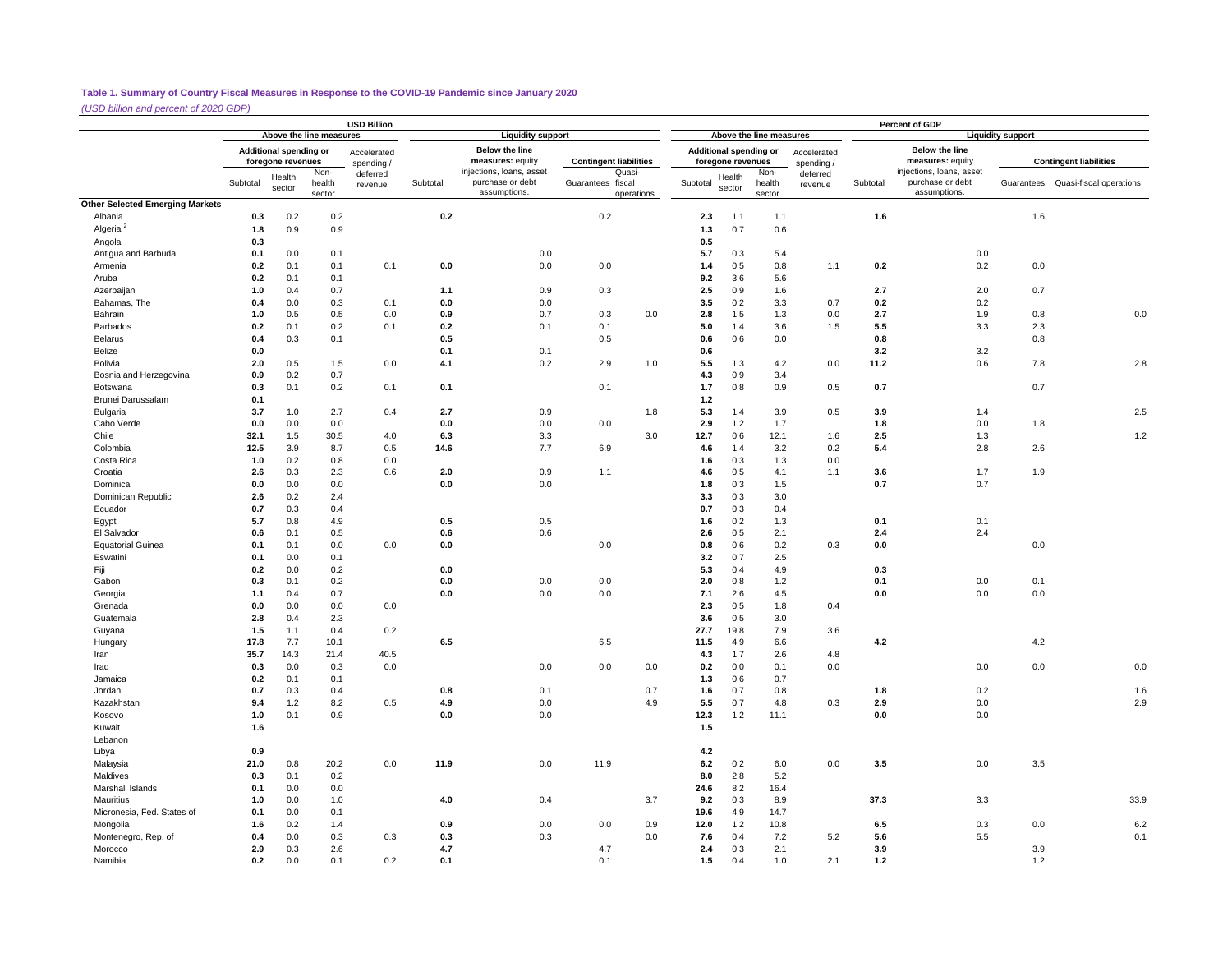*(USD billion and percent of 2020 GDP)*

|                                                 |                                                                                       |            |            | <b>USD Billion</b>  |             |                                                              |                               |                     |            |                                             |                          |                           |            | Percent of GDP                                               |                          |                                    |
|-------------------------------------------------|---------------------------------------------------------------------------------------|------------|------------|---------------------|-------------|--------------------------------------------------------------|-------------------------------|---------------------|------------|---------------------------------------------|--------------------------|---------------------------|------------|--------------------------------------------------------------|--------------------------|------------------------------------|
|                                                 | Above the line measures<br>Additional spending or<br>Accelerated<br>foregone revenues |            |            |                     |             | <b>Liquidity support</b>                                     |                               |                     |            |                                             | Above the line measures  |                           |            |                                                              | <b>Liquidity support</b> |                                    |
|                                                 | Non-<br>Health<br>Subtotal<br>health<br>sector<br>sector                              |            |            | spending/           |             | <b>Below the line</b><br>measures: equity                    | <b>Contingent liabilities</b> |                     |            | Additional spending or<br>foregone revenues |                          | Accelerated<br>spending / |            | <b>Below the line</b><br>measures: equity                    |                          | <b>Contingent liabilities</b>      |
|                                                 |                                                                                       |            |            | deferred<br>revenue | Subtotal    | injections, loans, asset<br>purchase or debt<br>assumptions. | Guarantees fiscal             | Quasi<br>operations | Subtotal   | Health<br>sector                            | Non-<br>health<br>sector | deferred<br>revenue       | Subtotal   | injections, loans, asset<br>purchase or debt<br>assumptions. |                          | Guarantees Quasi-fiscal operations |
| Nauru                                           | 0.0                                                                                   | 0.0        | 0.0        |                     |             |                                                              |                               |                     | 8.0        | 8.0                                         | 0.0                      |                           |            |                                                              |                          |                                    |
| North Macedonia                                 | 0.6                                                                                   | 0.1        | 0.5        |                     | 0.4         |                                                              | 0.4                           |                     | 5.0        | 0.6                                         | 4.4                      |                           | 3.0        |                                                              | 3.0                      |                                    |
| Oman                                            | 0.4                                                                                   | 0.0        | 0.4        |                     | 0.1         |                                                              |                               | 0.1                 | 0.6        | 0.0                                         | 0.6                      |                           |            |                                                              | 0.0                      |                                    |
| Pakistan                                        | 5.2                                                                                   | 1.1        | 4.1        | 3.0                 |             |                                                              |                               |                     | 2.0        | 0.4                                         | 1.6                      | 1.2                       |            |                                                              |                          |                                    |
| Palau                                           | 0.0                                                                                   | 0.0        | 0.0        |                     |             |                                                              |                               |                     | 8.1        | 0.4                                         | 7.7                      |                           |            |                                                              |                          |                                    |
| Panama                                          | 1.8                                                                                   | 0.9        | 0.9        |                     |             |                                                              |                               |                     | 3.4        | 1.7                                         | 1.7                      |                           |            |                                                              |                          |                                    |
| Paraguay                                        | 1.7                                                                                   | 0.7        | 1.0        |                     | 0.1         | 0.0                                                          | 0.1                           |                     | 4.7        | 2.1                                         | 2.7                      |                           | 0.3        | 0.0                                                          | 0.3                      |                                    |
| Peru                                            | 19.7                                                                                  | 3.4        | 16.3       | 3.4                 | 19.8        | 0.0                                                          | 19.8                          |                     | 9.6        | 1.7                                         | 7.9                      | 1.7                       | 9.6        | 0.0                                                          | 9.6                      |                                    |
| Philippines                                     | 16.1                                                                                  | 3.3        | 12.8       |                     | 2.1         | 0.1                                                          | 2.0                           |                     | 4.5        | 0.9                                         | 3.5                      |                           | 0.6        | 0.0                                                          | 0.6                      |                                    |
| Poland                                          | 38.5                                                                                  | 3.8        | 34.7       |                     | 28.7        | 9.7                                                          | 19.0                          |                     | 6.5        | 0.6                                         | 5.8                      |                           | 4.8        | 1.6                                                          | 3.2                      |                                    |
| Qatar                                           | $1.4$                                                                                 | 0.9<br>2.4 | 0.5        |                     | 1.4<br>10.4 | 0.4                                                          | 1.4                           |                     | 1.0<br>3.4 | 0.6                                         | 0.4<br>2.5               |                           | 0.9        |                                                              | 0.9                      |                                    |
| Romania<br>Samoa                                | 8.5<br>0.1                                                                            | 0.0        | 6.1<br>0.0 | 0.5                 | 0.0         |                                                              | 10.0                          | 0.0                 | 6.9        | 0.9<br>1.1                                  | 5.8                      | 0.2<br>2.3                | 4.2<br>2.7 | 0.2                                                          | 4.0<br>0.0               | 2.7                                |
| Serbia                                          | 6.4                                                                                   | 1.2        | 5.2        | 1.4                 | 1.7         |                                                              | 1.7                           | 0.0                 | 12.2       | 2.3                                         | 9.9                      | 2.7                       | 3.2        |                                                              | 3.2                      | $0.0\,$                            |
| Seychelles                                      | 0.1                                                                                   | 0.0        | 0.1        | 0.0                 |             |                                                              |                               |                     | 6.5        | 0.5                                         | 6.0                      | 0.2                       |            |                                                              |                          |                                    |
| Sri Lanka                                       | 0.9                                                                                   | 0.3        | 0.7        |                     |             |                                                              |                               |                     | 1.1        | 0.3                                         | 0.8                      |                           |            |                                                              |                          |                                    |
| St. Kitts and Nevis                             | 0.0                                                                                   | 0.0        | 0.0        |                     |             |                                                              |                               |                     | 3.5        | 0.5                                         | 3.0                      |                           |            |                                                              |                          |                                    |
| St. Lucia                                       | 0.1                                                                                   | 0.0        | 0.1        |                     |             |                                                              |                               |                     | 3.9        | 0.5                                         | 3.4                      |                           |            |                                                              |                          |                                    |
| St. Vincent and the Grenadines                  | 0.0                                                                                   | 0.0        | 0.0        |                     |             |                                                              |                               |                     | 3.7        | 0.5                                         | 3.2                      |                           |            |                                                              |                          |                                    |
| Thailand                                        | 73.2                                                                                  |            |            |                     | 21.3        | 2.9                                                          | 10.4                          | 8.0                 | 14.6       |                                             |                          |                           | 4.2        | 0.6                                                          | 2.1                      | 1.6                                |
| Tonga                                           | 0.0                                                                                   | 0.0        | 0.0        |                     |             |                                                              |                               |                     | 5.8        | 2.1                                         | 3.7                      |                           |            |                                                              |                          |                                    |
| <b>Trinidad and Tobago</b>                      | 0.6                                                                                   | 0.0        | 0.5        |                     |             |                                                              |                               |                     | 2.6        | 0.1                                         | 2.5                      |                           |            |                                                              |                          |                                    |
| Tunisia                                         | 1.1                                                                                   | 0.1        | 0.9        | 0.1                 | 0.3         | 0.2                                                          | 0.1                           |                     | 2.7        | 0.4                                         | 2.3                      | 0.3                       | 0.8        | 0.6                                                          | 0.2                      |                                    |
| Turkmenistan                                    | 0.0                                                                                   | 0.0        | 0.0        |                     | 0.0         | 0.0                                                          |                               |                     | 0.0        | 0.0                                         | 0.0                      |                           | 0.0        | 0.0                                                          |                          |                                    |
| Tuvalu                                          | 0.0                                                                                   | 0.0        | 0.0        | 0.0                 |             |                                                              |                               |                     | 12.6       | 0.0                                         | 12.6                     | 12.6                      |            |                                                              |                          |                                    |
| Ukraine                                         | 5.3                                                                                   | 1.9        | 3.4        |                     | 2.2         |                                                              | 2.2                           |                     | 3.5        | 1.3                                         | 2.2                      |                           | 1.4        |                                                              | 1.4                      |                                    |
| United Arab Emirates                            | 8.7                                                                                   |            |            |                     |             |                                                              |                               |                     | 2.4        |                                             |                          |                           |            |                                                              |                          |                                    |
| Uruguay                                         | 1.6                                                                                   | 0.5        | 1.1        |                     | 0.6         | 0.2                                                          | 0.4                           |                     | 2.7        | 0.8                                         | 1.9                      |                           | 1.0        | 0.3                                                          | 0.7                      |                                    |
| Vanuatu                                         | 0.0                                                                                   | 0.0        | 0.0        |                     |             | 0.0                                                          | 0.0                           |                     | 3.8        | 0.0                                         | 3.8                      | 0.0                       | 1.6        | 0.7                                                          | 0.9                      |                                    |
| <b>Selected Low-Income Developing Countries</b> |                                                                                       |            |            |                     |             |                                                              |                               |                     |            |                                             |                          |                           |            |                                                              |                          |                                    |
| Afghanistan                                     | 0.4                                                                                   | 0.1        | 0.3        |                     |             |                                                              |                               |                     | 2.1        | 0.7                                         | 1.4                      |                           |            |                                                              |                          |                                    |
| Bangladesh                                      | 7.4                                                                                   | 3.0        | 4.5        |                     | 0.2         |                                                              | 0.2                           |                     | 2.3        | 0.9                                         | 1.4                      |                           | 0.1        |                                                              | 0.1                      |                                    |
| Benin                                           | 0.4                                                                                   | 0.2        | 0.2        | 0.0                 | 0.3         | 0.1                                                          | 0.2                           |                     | 2.6        | 1.4                                         | $1.2$                    | 0.2                       | 1.6        | 0.7                                                          | 0.9                      |                                    |
| Bhutan                                          |                                                                                       |            |            |                     |             |                                                              |                               |                     |            |                                             |                          |                           |            |                                                              |                          |                                    |
| Burkina Faso                                    | 0.6                                                                                   | 0.3        | 0.3        |                     |             |                                                              |                               |                     | 3.8        | 1.7                                         | 2.1                      |                           |            |                                                              |                          |                                    |
| Burundi                                         | 0.2                                                                                   | 0.1        | 0.1        |                     |             |                                                              |                               |                     | 5.1        | 1.9                                         | 3.2                      |                           |            |                                                              |                          |                                    |
| Cambodia                                        | $1.3$                                                                                 | 0.3        | 1.0        |                     | 0.0         |                                                              |                               | 0.0                 | 5.0        | 1.1                                         | 3.9                      |                           | 0.0        |                                                              |                          | 0.0                                |
| Cameroon                                        | 1.1                                                                                   | 0.1        | 1.0        |                     |             |                                                              |                               |                     | 2.7        | 0.3                                         | 2.5                      |                           |            |                                                              |                          |                                    |
| Central African Republic<br>Chad                | 0.0                                                                                   | 0.0<br>0.1 | 0.0        |                     | 0.0         |                                                              | 0.0                           |                     | 1.2<br>5.3 | 0.7<br>0.7                                  | 0.4<br>4.6               |                           |            |                                                              | 0.0                      |                                    |
| Comoros                                         | 0.6<br>0.0                                                                            | 0.0        | 0.5<br>0.0 |                     |             |                                                              |                               |                     | 3.5        | 2.0                                         | 1.6                      |                           | 0.0        |                                                              |                          |                                    |
| Congo, Republic of                              | 0.2                                                                                   | 0.1        | 0.1        |                     | 0.0         |                                                              | 0.0                           |                     | 2.3        | 1.3                                         | 1.0                      |                           | 0.4        |                                                              | 0.4                      |                                    |
| Côte d'Ivoire                                   | 1.6                                                                                   | 0.3        | 1.3        |                     |             |                                                              |                               |                     | 2.5        | 0.5                                         | 2.0                      |                           |            |                                                              |                          |                                    |
| Democratic Republic of the Cong                 | 2.0                                                                                   | 0.1        | 1.9        |                     |             |                                                              |                               |                     | 4.0        | 0.2                                         | 3.9                      |                           |            |                                                              |                          |                                    |
| Djibouti                                        | 0.1                                                                                   | 0.0        | 0.1        |                     |             |                                                              |                               |                     | 3.0        | 0.8                                         | 2.2                      |                           |            |                                                              |                          |                                    |
| Eritrea                                         |                                                                                       |            |            |                     |             |                                                              |                               |                     |            |                                             |                          |                           |            |                                                              |                          |                                    |
| Ethiopia                                        | 2.4                                                                                   | 0.6        | 1.8        |                     | 0.6         | 0.6                                                          |                               |                     | 2.5        | 0.6                                         | 1.9                      |                           | 0.6        | 0.6                                                          |                          |                                    |
| Gambia, The                                     | 0.1                                                                                   | 0.0        | 0.1        | 0.0                 |             |                                                              |                               |                     | 4.4        | 1.2                                         | 3.1                      | 1.4                       |            |                                                              |                          |                                    |
| Ghana                                           | 2.2                                                                                   | 0.8        | 1.5        |                     | 0.2         | 0.2                                                          |                               |                     | 3.3        | 1.1                                         | 2.2                      |                           | 0.3        | 0.3                                                          |                          |                                    |
| Guinea                                          | 0.2                                                                                   | 0.1        | 0.1        |                     | 0.0         |                                                              | 0.0                           |                     | 1.5        | 0.9                                         | 0.6                      |                           | 0.1        |                                                              | 0.1                      |                                    |
| Guinea-Bissau                                   | 0.1                                                                                   | 0.1        | 0.0        |                     | 0.0         | 0.0                                                          |                               |                     | 6.7        | 5.9                                         | 0.8                      |                           | 1.8        | 1.8                                                          |                          |                                    |
| Haiti                                           | 0.1                                                                                   | 0.1        | 0.0        |                     |             |                                                              |                               |                     | 0.6        | 0.4                                         | 0.2                      |                           |            |                                                              |                          |                                    |
| Honduras                                        | 0.8                                                                                   | 0.5        | 0.3        |                     | 0.3         |                                                              | 0.3                           | 0.0                 | 3.4        | 2.2                                         | 1.3                      |                           | 1.2        |                                                              | 1.2                      | 0.0                                |
| Kenya                                           | 2.5                                                                                   | 0.2        | 2.3        | 0.3                 |             |                                                              |                               |                     | 2.5        | 0.2                                         | 2.3                      | 0.3                       |            |                                                              |                          |                                    |
| Kiribati                                        | 0.0                                                                                   | 0.0        | 0.0        |                     |             |                                                              |                               |                     | 10.4       | 3.5                                         | 7.0                      |                           |            |                                                              |                          |                                    |